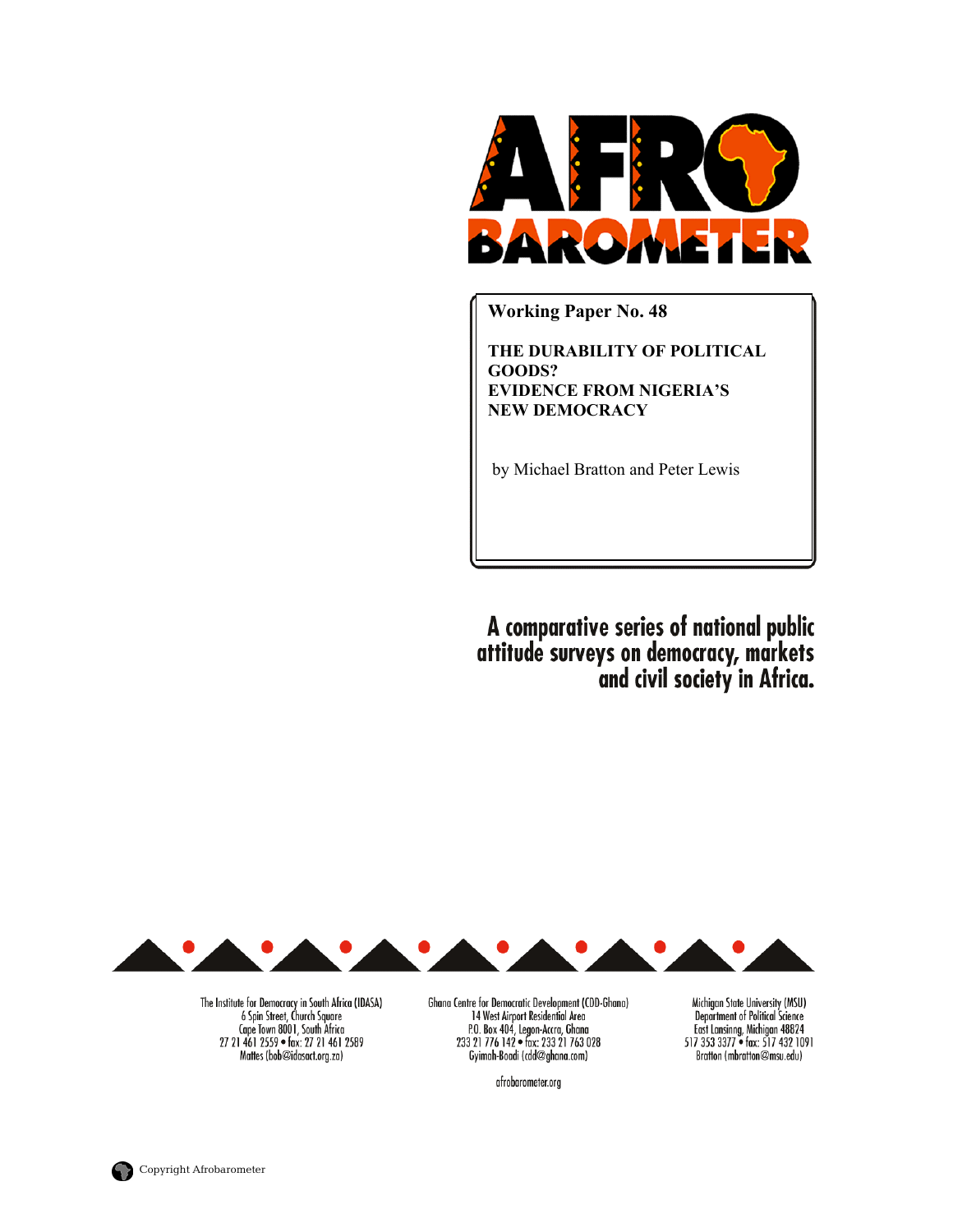# AFROBAROMETER WORKING PAPERS

**Working Paper No. 48** 

**THE DURABILITY OF POLITICAL GOODS? EVIDENCE FROM NIGERIA'S NEW DEMOCRACY** 

by Michael Bratton and Peter Lewis

**April 2005** 

Michael Bratton is Co-Director of the Afrobarometer and Professor in the Department of Political Science at Michigan State University. Peter Lewis is Professor in the School of International Service at American University.

*We are grateful to the Swedish International Development Cooperation Agency (SIDA), the Netherlands Ministry of Foreign Affairs (NMFA), and the Mission to Nigeria of the United States Agency for International Development (USAID).*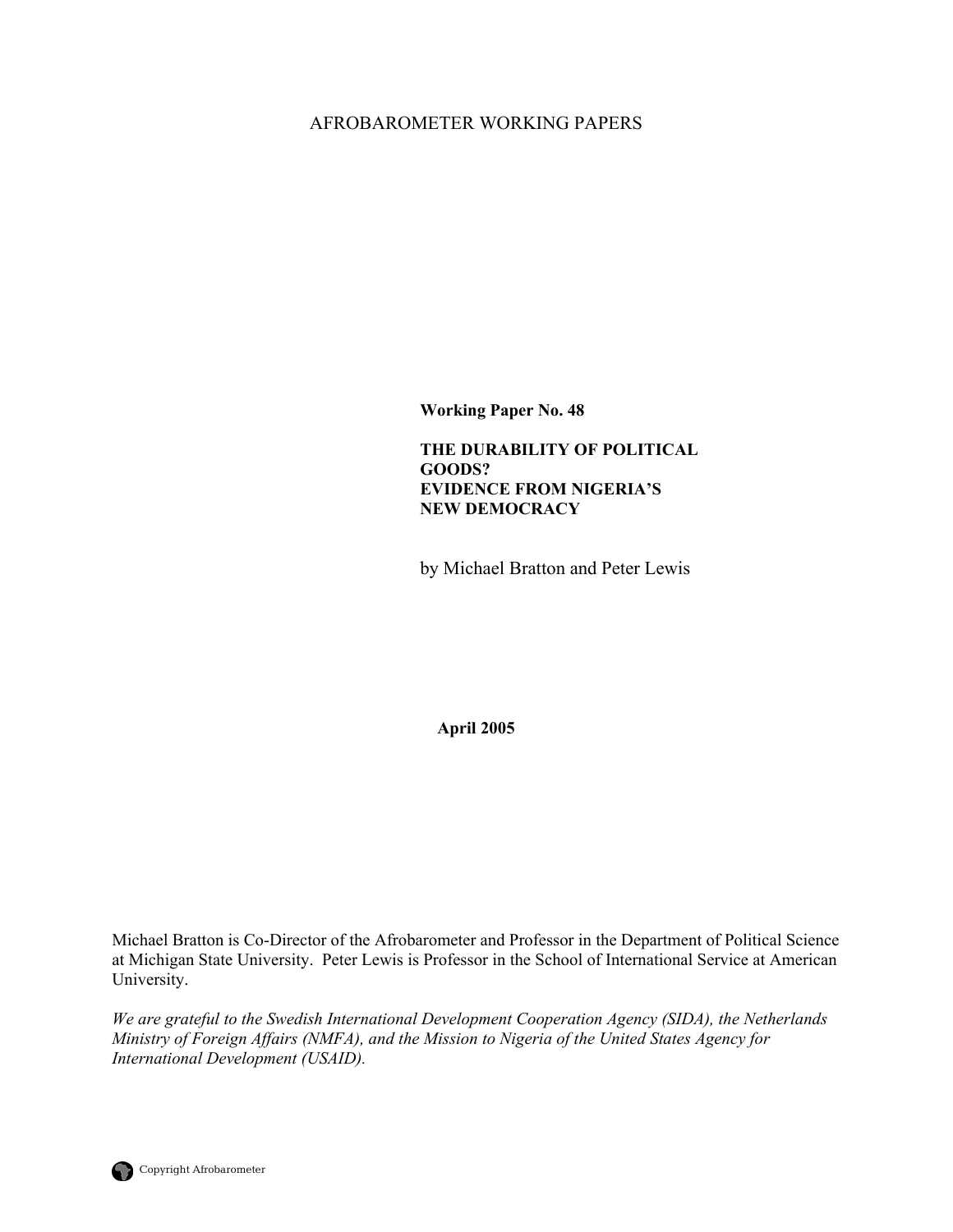# AFROBAROMETER WORKING PAPERS

Editors: Michael Bratton, E. Gyimah-Boadi, and Robert Mattes

# Managing Editor: Carolyn Logan

 Afrobarometer publications report the results of national sample surveys on the attitudes of citizens in selected African countries towards democracy, markets, civil society, and other aspects of development. The Afrobarometer is a collaborative enterprise of Michigan State University (MSU), the Institute for Democracy in South Africa (IDASA) and the Centre for Democratic Development (CDD, Ghana). Afrobarometer papers are simultaneously co-published by these partner institutions.

 Working Papers and Briefings Papers can be downloaded in Adobe Acrobat format from [www.afrobarometer.org](http://www.afrobarometer.org/).

 Printed copies of Working Papers are available for \$15.00 each plus applicable tax, shipping and handling charges. Orders may be directed to:

> IDASA POS 6 Spin Street, Church Square Cape Town 8001 SOUTH AFRICA (phone: 27 21 461 5229, fax: 27 21 461 2589, e-mail: [tanya@idasact.org.za\)](mailto: tanya@idasact.org.za)

An invoice will be sent.

# **I***d***asa**



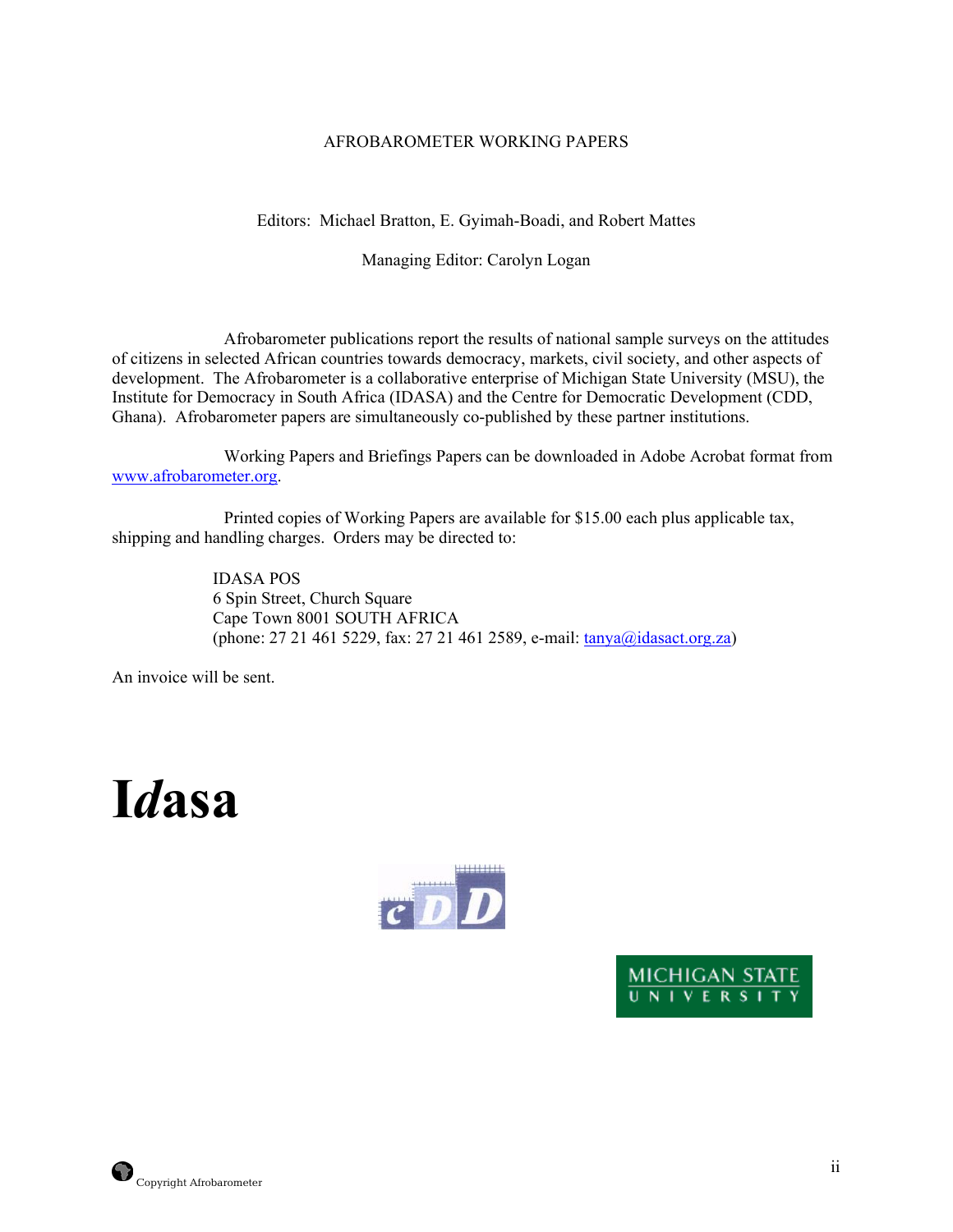#### **Publications List**

## **AFROBAROMETER WORKING PAPERS**

- No.48 Bratton, Michael and Peter Lewis. "The Durability of Political Goods? Evidence from Nigeria's New Democracy." 2005.
- No.47 Keulder, Christiaan and Tania Wiese. "Democracy Without Democrats? Results from the 2003 Afrobarometer Survey in Namibia." 2005.
- No.46 Khaila, Stanley and Catherine Chibwana. "Ten Years of Democracy in Malawi: Are Malawians Getting What They Voted For?" 2005.
- No.45 Schedler, Andreas and Rodolfo Sarsfield. "Democrats with Adjectives: Linking Direct and Indirect Measures of Democratic Support." 2004.
- No.44 Bannon, Alicia, Edward Miguel, and Daniel N. Posner. "Sources of Ethnic Identification in Africa." 2004.
- No.43 Bratton, Michael. "State Building and Democratization in Sub-Saharan Africa: Forwards, Backwards, or Together?" 2004.
- No.42 Chikwanha, Annie, Tulani Sithole, and Michael Bratton. "The Power of Propaganda: Public Opinion in Zimbabwe, 2004." 2004.
- No.41 Mulenga, Chileshe L., Annie Barbara Chikwanha, and Mbiko Msoni. "Satisfaction with Democracy and Performance of the New Deal Government: Attitudes and Perceptions of Zambians." 2004.
- No.40 Ferree, Karen E. "The Micro-Foundations of Ethnic Voting: Evidence from South Africa." 2004.
- No.39 Cho, Wonbin. "Political Institutions and Satisfaction with Democracy in Sub-Saharan Africa." 2004.
- No.38 Mattes, Robert. "Understanding Identity in Africa: A First Cut." 2004.
- No.37 Leysens, Anthony J. "Marginalisation in Southern Africa: Transformation from Below?" 2004.
- No.36 Sall, Babaly and Zeric Kay Smith, with Mady Dansokho. "Libéralisme, Patrimonialisme ou Autoritarisme Atténue : Variations autour de la Démocratie Sénégalaise." 2004.
- No.35 Coulibaly, Massa and Amadou Diarra. "Démocratie et légtimation du marché: Rapport d'enquête Afrobaromètre au Mali, décembre 2002." 2004.
- No.34 The Afrobarometer Network. "Afrobarometer Round 2: Compendium of Results from a 15-Country Survey." 2004.
- No.33 Wolf, Tom, Carolyn Logan, and Jeremiah Owiti. "A New Dawn? Popular Optimism in Kenya After the Transition." 2004.
- No.32 Gay, John and Robert Mattes. "The State of Democracy in Lesotho." 2004.
- No.31 Mattes, Robert and Michael Bratton. "Learning about Democracy in Africa: Awareness, Performance, and Experience." 2003

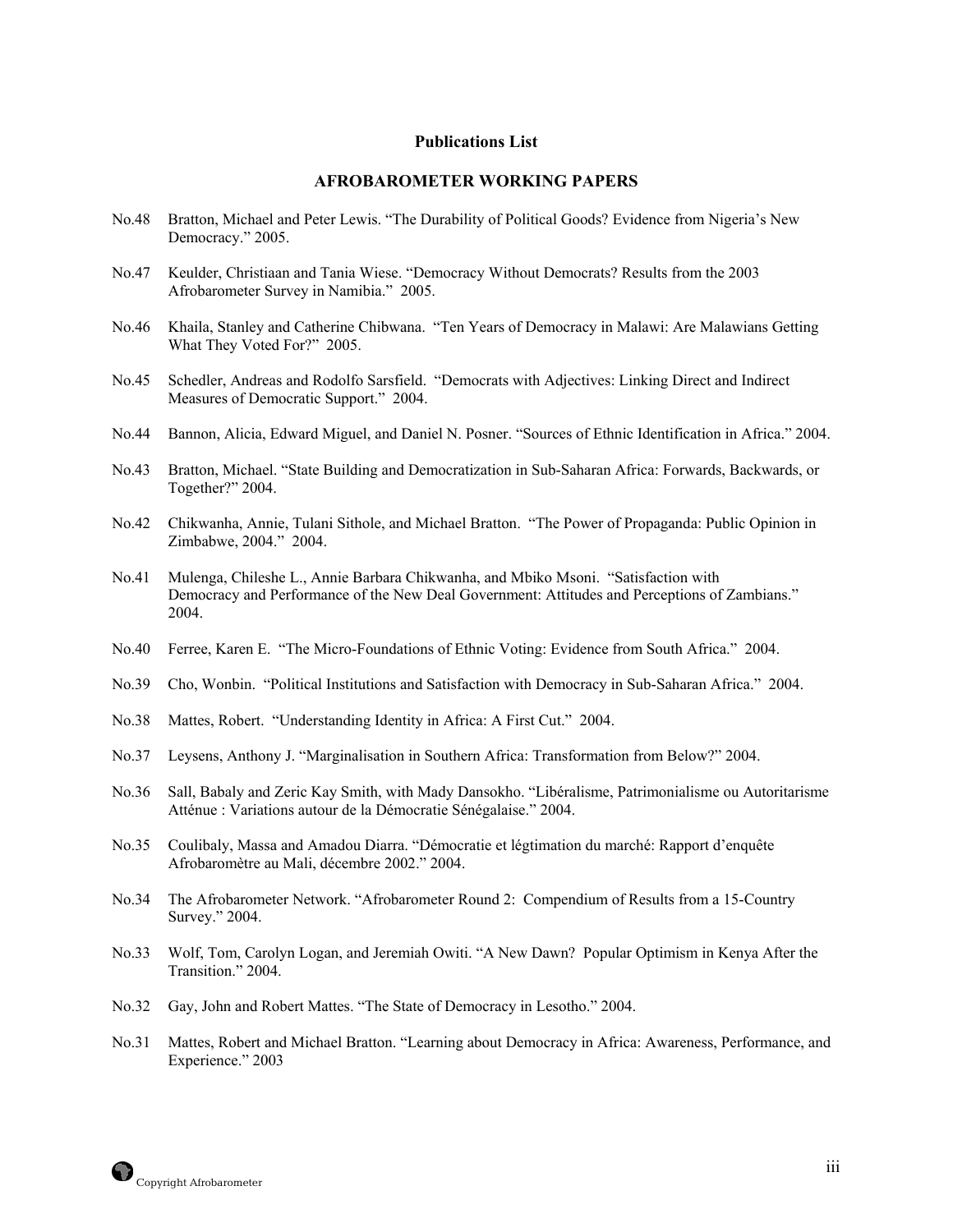- No.30 Pereira, Joao, Ines Raimundo, Annie Chikwanha, Alda Saute, and Robert Mattes. "Eight Years of Multiparty Democracy in Mozambique: The Public's View." 2003
- No.29 Gay, John. "Development as Freedom: A Virtuous Circle?" 2003.
- No.28 Gyimah-Boadi, E. and Kwabena Amoah Awuah Mensah. "The Growth of Democracy in Ghana. Despite Economic Dissatisfaction: A Power Alternation Bonus?" 2003.
- No.27 Logan, Carolyn J., Nansozi Muwanga, Robert Sentamu, and Michael Bratton. "Insiders and Outsiders: Varying Perceptions of Democracy and Governance in Uganda." 2003.
- No.26 Norris, Pippa and Robert Mattes. "Does Ethnicity Determine Support for the Governing Party?" 2003.
- No.25 Ames, Barry, Lucio Renno, and Francisco Rodrigues. "Democracy, Market Reform, and Social Peace in Cape Verde." 2003.
- No.24 Mattes, Robert, Christiaan Keulder, Annie B. Chikwana, Cherrel Africa, and Yul Derek Davids. "Democratic Governance in South Africa: The People's View." 2003.
- No.23 Mattes, Robert, Michael Bratton, and Yul Derek Davids. "Poverty, Survival, and Democracy in Southern Africa." 2003.
- No.22 Pereira, Joao C. G., Yul Derek Davids, and Robert Mattes. "Mozambicans' Views of Democracy and Political Reform: A Comparative Perspective." 2003.
- No.21 Whiteside, Alan, Robert Mattes, Samantha Willan, and Ryann Manning. "Examining HIV/AIDS in Southern Africa Through the Eyes of Ordinary Southern Africans." 2002.
- No.20 Lewis, Peter, Etannibi Alemika, and Michael Bratton. "Down to Earth: Changes in Attitudes Towards Democracy and Markets in Nigeria." 2002.
- No.19 Bratton, Michael. "Wide but Shallow: Popular Support for Democracy in Africa." 2002.
- No.18 Chaligha, Amon, Robert Mattes, Michael Bratton, and Yul Derek Davids. "Uncritical Citizens and Patient Trustees? Tanzanians' Views of Political and Economic Reform." 2002.
- No.17 Simutanyi, Neo. "Challenges to Democratic Consolidation in Zambia: Public Attitudes to Democracy and the Economy." 2002.
- No.16 Tsoka, Maxton Grant. "Public Opinion and the Consolidation of Democracy in Malawi." 2002.
- No.15 Keulder, Christiaan. "Public Opinion and Consolidation of Democracy in Namibia." 2002.
- No.14 Lekorwe, Mogopodi, Mpho Molomo, Wilford Molefe, and Kabelo Moseki. "Public Attitudes Toward Democracy, Governance, and Economic Development in Botswana." 2001.
- No.13 Gay, John and Thuso Green. "Citizen Perceptions of Democracy, Governance, and Political Crisis in Lesotho." 2001.
- No.12 Chikwanha-Dzenga, Annie Barbara, Eldred Masunungure, and Nyasha Madingira. "Democracy and National Governance in Zimbabwe: A Country Survey Report." 2001.
- No. 11 The Afrobarometer Network. "Afrobarometer Round I: Compendium of Comparative Data from a Twelve-Nation Survey." 2002.

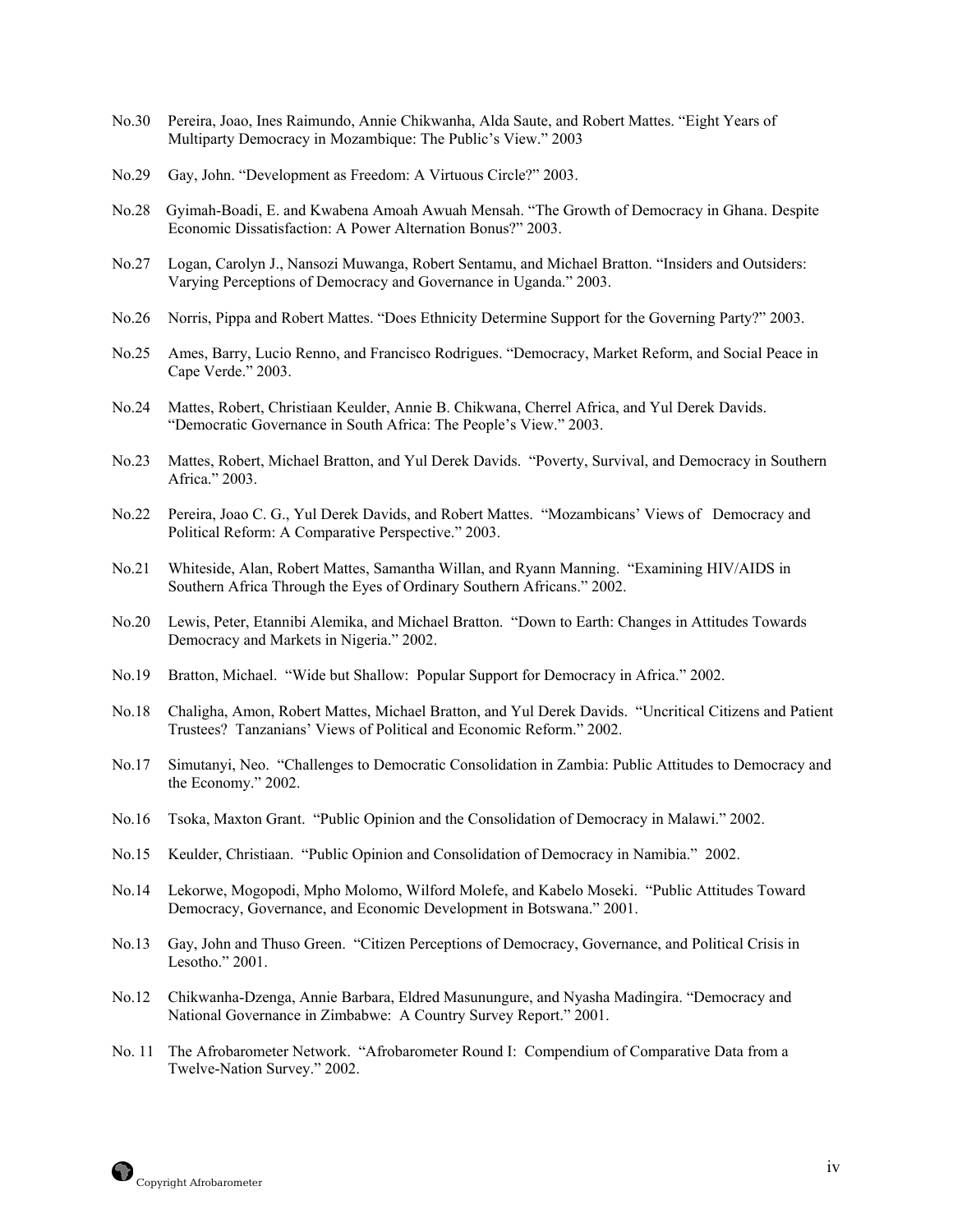- No.10 Bratton, Michael and Robert Mattes. "Popular Economic Values and Economic Reform in Southern Africa." 2001.
- No. 9 Bratton, Michael, Massa Coulibaly, and Fabiana Machado. "Popular Perceptions of Good Governance in Mali." March 2000.
- No.8 Mattes, Robert, Yul Derek Davids, and Cherrel Africa. "Views of Democracy in South Africa and the Region: Trends and Comparisons." October 2000.
- No.7 Mattes, Robert, Yul Derek Davids, Cherrel Africa, and Michael Bratton. "Public Opinion and the Consolidation of Democracy in Southern Africa." July 2000.
- No.6 Bratton, Michael and Gina Lambright. "Uganda's Referendum 2000: The Silent Boycott." 2001.
- No.5 Bratton, Michael and Robert Mattes. "Democratic and Market Reforms in Africa: What 'the People' Say." 2000.
- No.4 Bratton, Michael, Gina Lambright, and Robert Sentamu. "Democracy and Economy in Uganda: A Public Opinion Perspective." 2000.
- No.3 Lewis, Peter M. and Michael Bratton. "Attitudes to Democracy and Markets in Nigeria." 2000.
- No.2 Bratton, Michael, Peter Lewis, and E. Gyimah-Boadi. "Attitudes to Democracy and Markets in Ghana." 1999.
- No.1 Bratton, Michael and Robert Mattes. "Support for Democracy in Africa: Intrinsic or Instrumental?" 1999.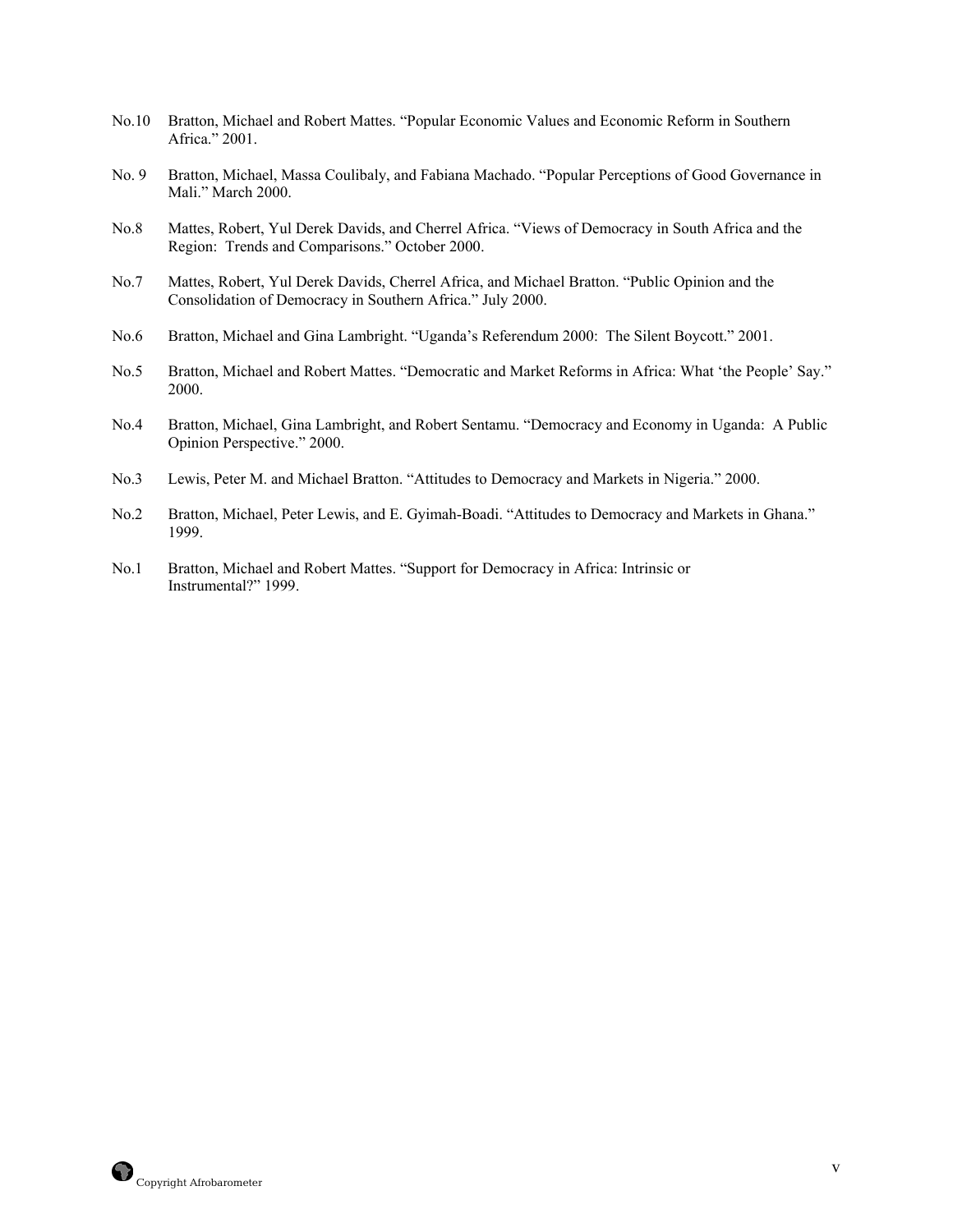# **The Durability of Political Goods? Evidence from Nigeria's New Democracy**

## **ABSTRACT**

 Conventional wisdom suggests that, for new democracies to survive, citizens must receive the benefits of socioeconomic development. Yet an emerging literature shows that, following democratic transitions, the delivery of political goods such as order, civil rights and good governance, can sustain a new regime, at least in the short run. But how long does any such honeymoon last? This paper uses survey data over time to assess the durability of various types of public goods in shaping popular attitudes to democracy in Nigeria, a critical test case where democracy is under threat. We find that, even under unfavorable conditions, political goods are more durable than previously thought and that mass preferences for democracy do not require an economic miracle. To be sure, economic assessments of policy performance shape evolving views about the supply of democracy; over time, however, political assessments of the trustworthiness of national leaders are equally important.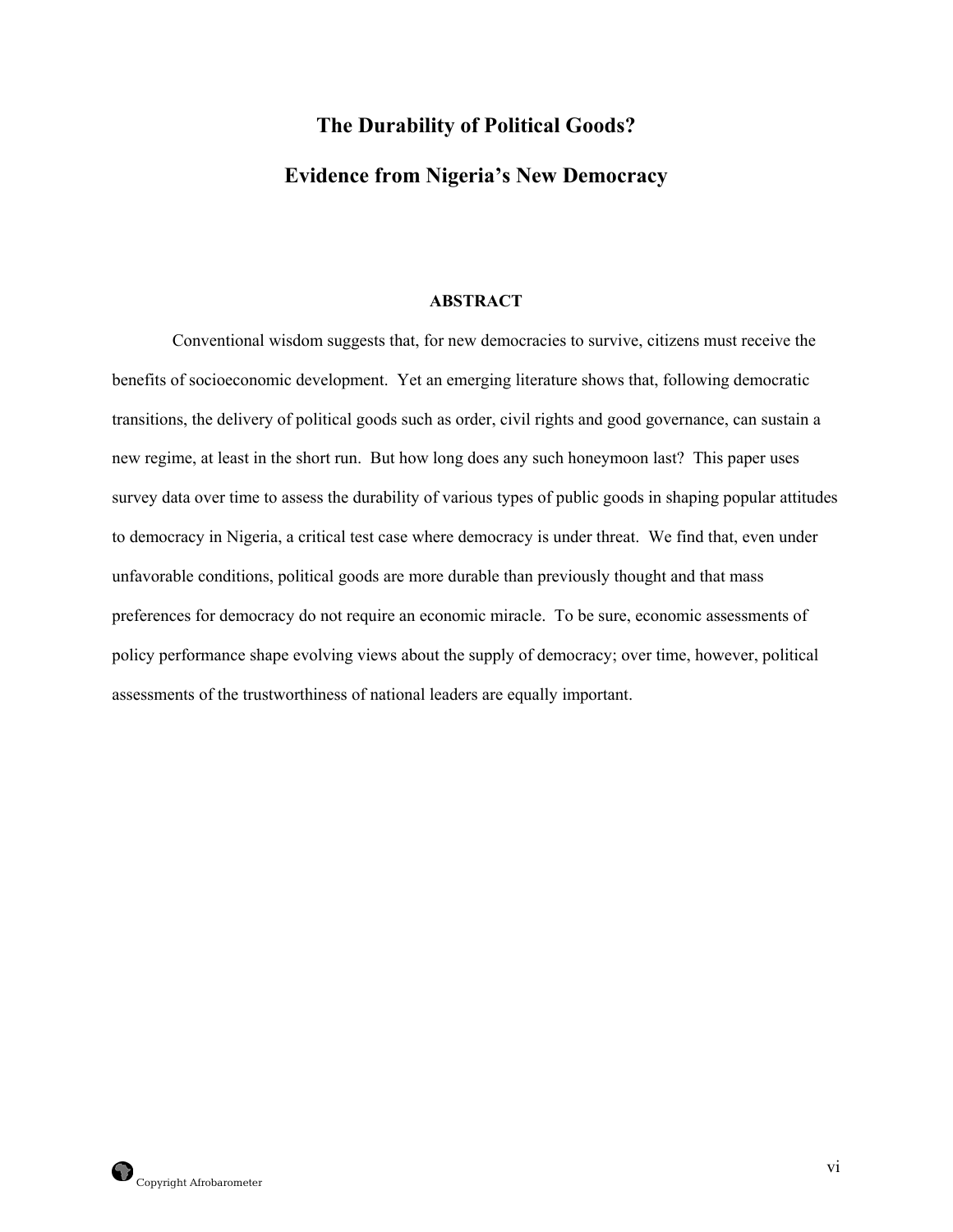"Man shall not live by bread alone."

*New Testament*, Matthew iv. 4; Deuteronomy viii. 3

 Leading scholars have argued that, especially in poor countries, the survival of new democracies requires elected governments to deliver to citizens the benefits of socioeconomic development (Przeworksi, 1991; Elster, 1993; Dalton, 1994; Anderson, 1995, Diamond, 1995). Theorists also often assume that because the satisfaction of material needs is fundamental to human survival, people prefer to attain economic security before "higher order," "post-material," or "self-realization" goals (Maslow, 1970; Inglehart, 1997 and 2003). Stated simply, ordinary citizens in developing countries are held to look to democracy primarily to fulfill their longings for improved standards of living and competent national economic management. Indeed, democracy may be more effective than autocracy at reaching such developmental goals. According to recent research, democratic regimes are more adept than authoritarian systems at moderating population growth, raising per capita income, and reducing social inequalities (Przeworski et al., 2000; Halperin et al., 2004).

 The empirical literature on mass opinion in new democracies, however, is converging on an unexpected conclusion. In explaining how ordinary people form their attitudes towards democracy, numerous scholars have discovered that politics matter more than economics (Evans and Whitefield, 1995; Linz and Stepan, 1996; Gibson, 1996; Whitefield and Evans, 1999; Hofferbert and Klingemann, 1999; Rose, Mishler and Haerpfer, 1999; Shin, 1999; Bratton, Mattes and Boadi, 2005). It would appear that, even if elected governments perform poorly on the economic front, they are able to legitimize democracy by providing certain long-denied political goods. These include political order, civil rights, and good governance. Linz and Stepan note "a surprisingly high degree of political support for the new political regime…despite economic hardship" (1996: 445). In Evans and Whitefield's words, "citizens' commitments to democracy may be less a function of how the market is perceived to work than of how democracy is itself experienced" (1995: 485).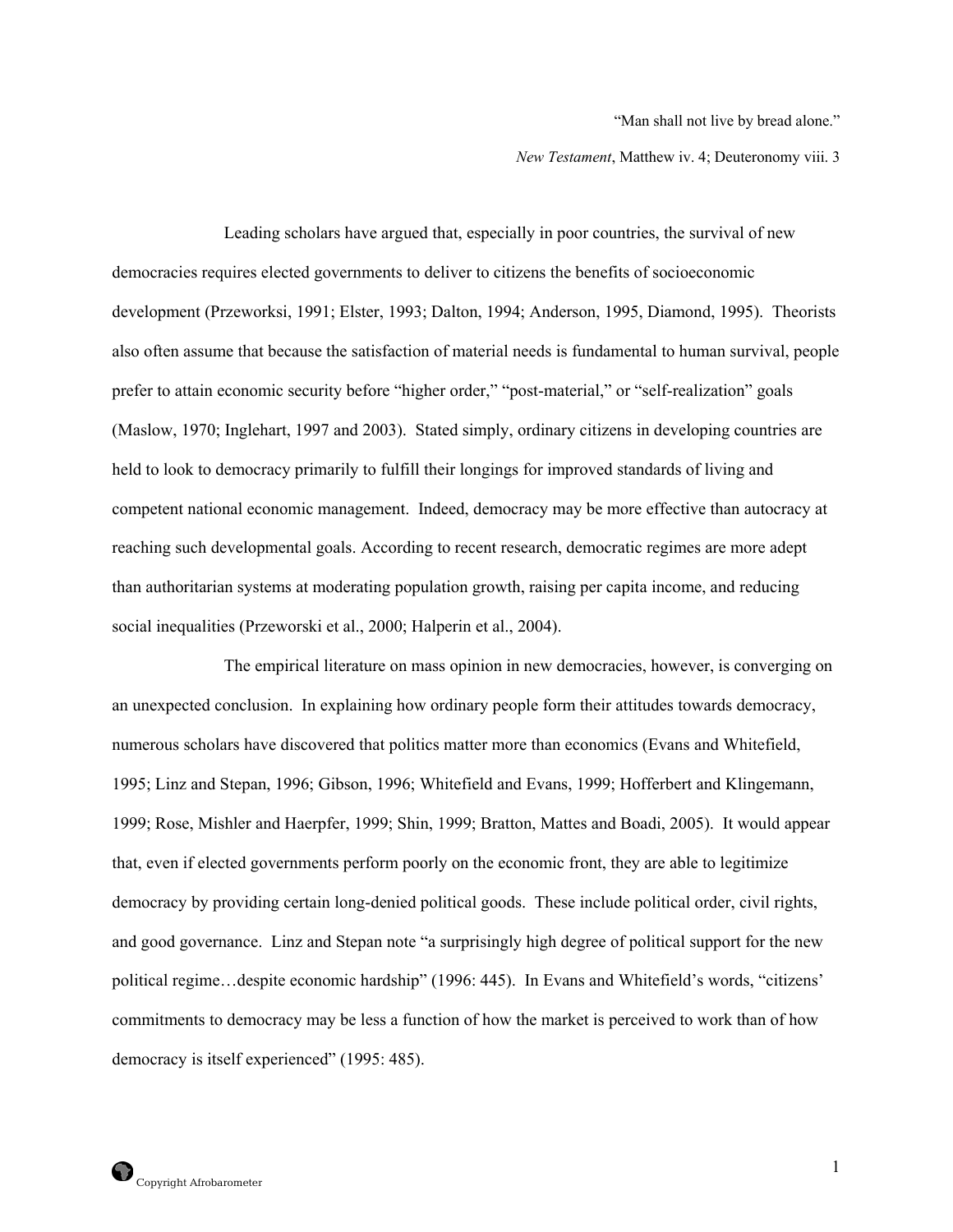This article seeks to explore, extend, and arbitrate this debate. We want to know whether, over the medium to long run, political goods continue to have positive effects on attitudes to democracy. By introducing the factor of time, we wish to subject competing arguments – How is democracy consolidated in the popular imagination? Is it via the delivery of economic or political goods? – to more rigorous tests than snapshots of public attitudes shortly after regime transitions have so far allowed. Specifically, *how long* does any political honeymoon last? How *durable* are newfound satisfactions with open politics? Specifically, *which* political and economic goods matter most?

 To be sure, citizens who are flushed with the thrill of regime change may be content for a while to celebrate the political opportunities that accompany democratization. But, over time, should we not expect their political enthusiasms to be displaced by more basic human needs? It seems almost inevitable that, especially in sub-Saharan Africa, the world's poorest region, popular concerns with material welfare would soon reclaim center stage. One would therefore expect political goods to have transitory effects; far from being durable, they would have a limited shelf life. Instead, it seems reasonable to propose that, as new democracies mature, the public mood will be driven increasingly by popular calls for the delivery of economic goods.

 To test these ideas, we take advantage of a time series of public opinion data for Nigeria derived from the Afrobarometer, a comparative mass attitude survey conducted in 16 reforming regimes in the sub-Saharan region (Afrobarometer Network, 2004). With the introduction of the element of time – namely three observations of the public mood in Nigeria between January 2000 and September 2003 – it becomes possible to describe emerging trends in mass attitudes. Importantly, the data allow a comparison of the relative efficacy of political and economic delivery as time elapses after a democratic transition. We are especially interested to know whether the salience of political goods in explaining regime support and satisfaction fades or endures with the passage of time.

 To anticipate, we report positive results about the durability of political goods in shaping mass attitudes to democracy, but with important qualifications. First, in generating demand for democracy as a preferred system of government, political considerations remain *paramount* even half a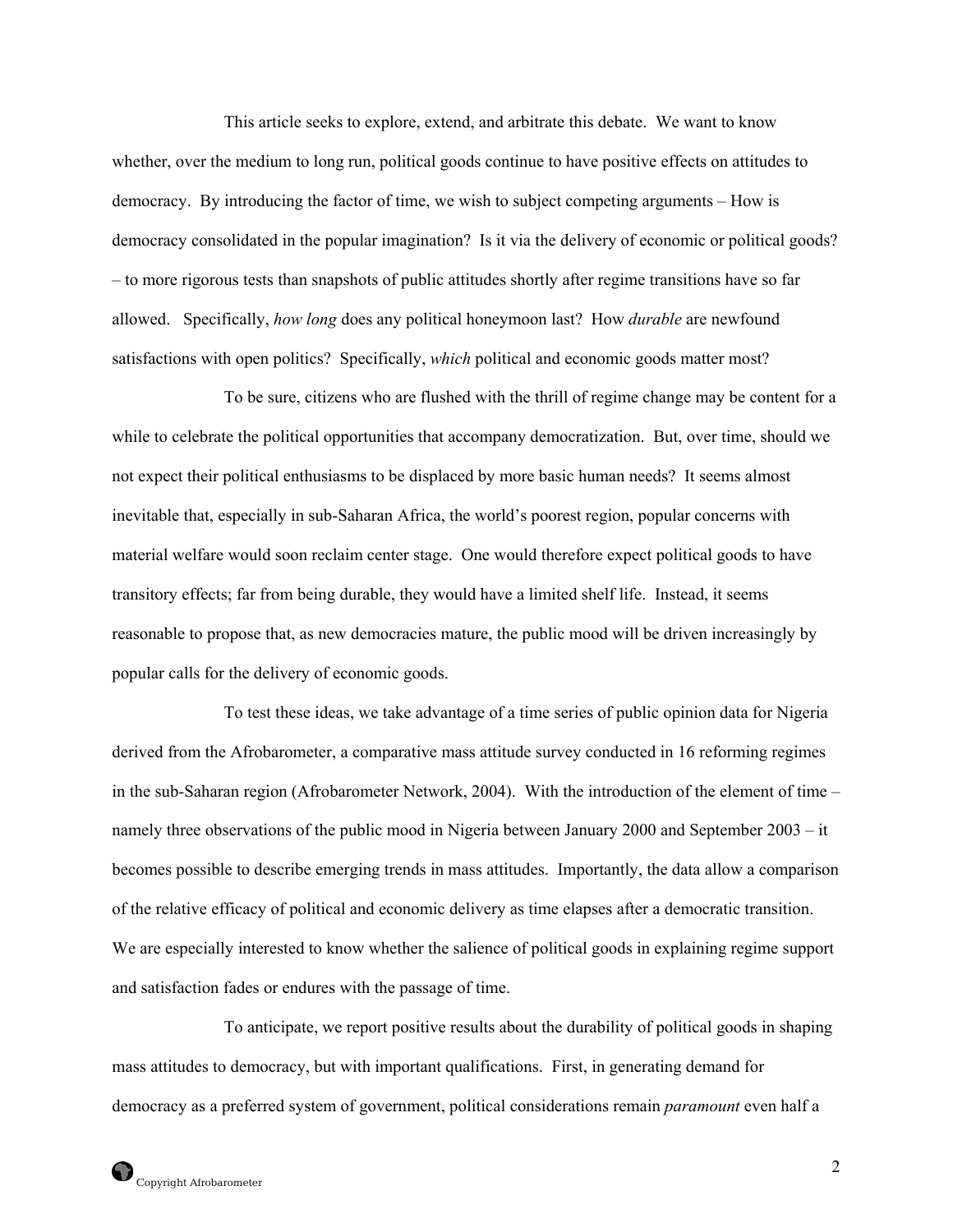decade after a change of regimes. Second, when citizens assess the amount of democracy actually supplied, they refer to the delivery of *both* political *and* economic goods. Third, the composition of the most important goods in political and economic baskets *changes over time*: economically, citizens increasingly base their views about democracy on the government's policy performance; politically, they judge democracy according to the trustworthiness of top leaders. Finally, even while *economic goods gradually become more central* to citizen appraisals of the extent of democracy, *the single most important consideration remains trustworthy leadership, a political good.*

 In sum, while public opinion about democracy depends on the delivery of both types of goods, political goods are a much more influential and enduring source of democratic legitimacy than analysts previously had reason to suspect. Note that this claim is made for Nigeria, a country whose experience with democratic politics has intermittent at best and whose underperforming oil-based economy has been marred by gross mismanagement. Moreover, the survey data we report reveal a disillusioned populace whose political dreams and economic aspirations have been sorely tested. If the delivery of political goods can help sustain faith in democracy under these extremely unfavorable conditions, then this same political mechanism is likely to have similar effects elsewhere.

#### **A Public Goods Approach to Regime Consolidation**.

 At issue is whether the electoral regimes born in the post-Cold War world can do more than merely survive. Can they put down deep institutional roots? The risk is that current democratic experiments will give way to the restoration of former autocratic regimes or the consolidation of new, hybrid political systems (Carothers, 2002; Diamond 2002; Levitsky and Way 2002; Zakaria 2003). Accordingly, the objects of explanation in this paper are *demand for*, and *the supply of, democracy*. Stated differently, we seek to explain the legitimacy of democracy (how committed are citizens to this political regime?) and the institutionalization of democracy (how satisfied are people with the extent of democracy available in their country?).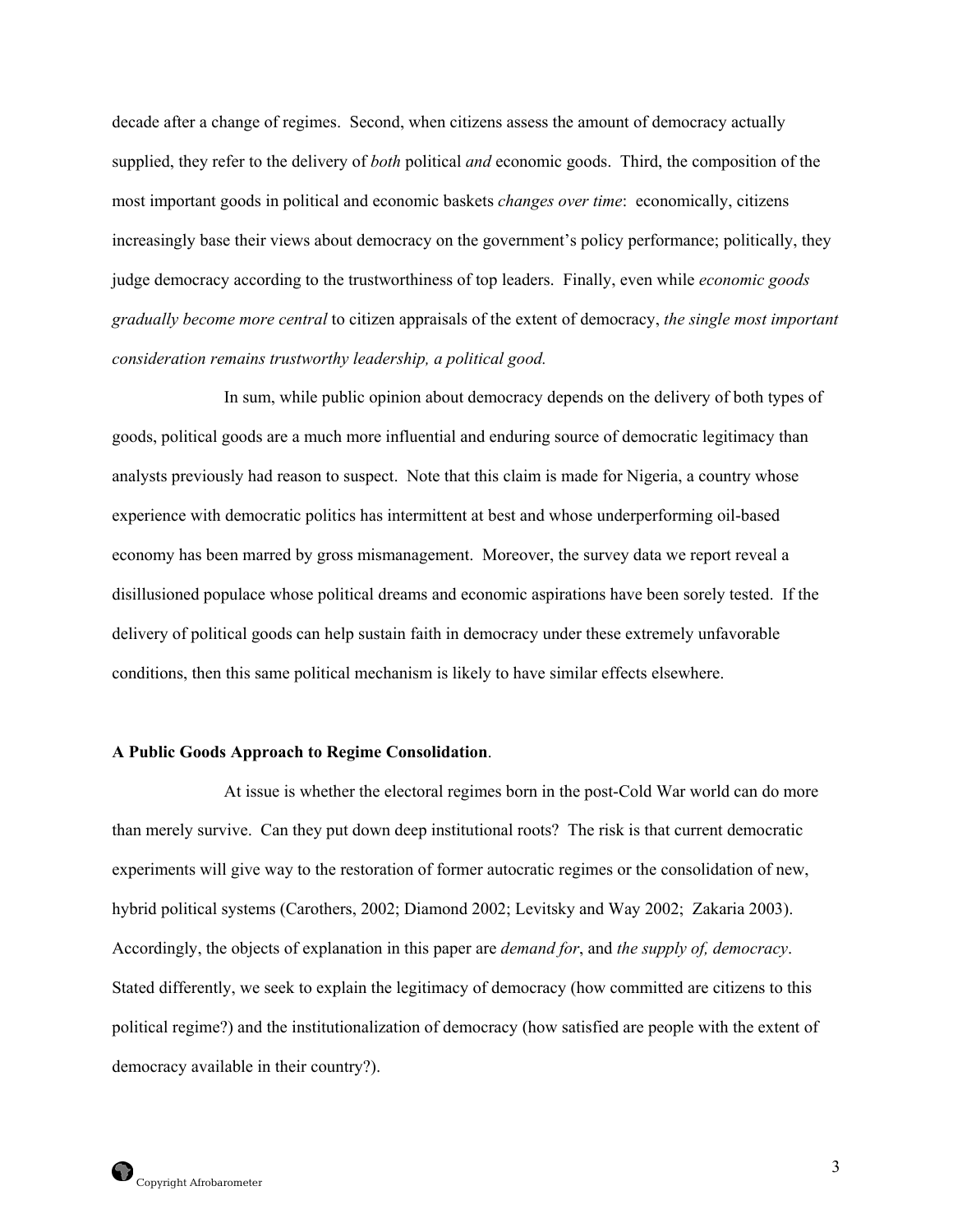It seems reasonable to suppose that the prospects of consolidation for any regime depend on performance considerations, that is, on the relative effectiveness of political authorities at satisfying the felt needs of citizens.Will emergent democracies enjoy more success at building popular support by guaranteeing public welfare than the range of failed authoritarian alternatives that came before, but whose restoration is merely a coup away? Are elected leaders more effective than fallen or would-be dictators at directing the machinery of state toward the reliable delivery of public goods? Our approach is to assume that the delivery of public goods, as viewed through mass opinion, opens a revealing window on the prospects for the consolidation of any political regime.

 One defining purpose of the modern state is to provide citizens with public goods. Left to their own devices, individual citizens or profit-seeking firms will satisfy mainly private needs and will fail to deliver, or will under-provide, goods that are readily consumable by everyone. A standard distinction between divisible private goods and collective public goods lies at the heart of the logic of state formation and the rationale for state interventions into economy and society. While a market economy is the most effective device yet discovered for the accumulation of private goods, the state is a *sine qua non* for the delivery of goods whose benefits accrue to the public at large.

 Moving beyond this familiar distinction between public and private goods, the present paper explores an important contrast *within* the universe of public goods. Linz and Stepan draw a useful line between "a basket of *economic goods* (which may be deteriorating) and a basket of *political goods* (which may be improving)" (1996: 442).

 Because economic goods are concrete, they are easy to describe: they are the material products of the work done by individuals, households, and firms. These commodities are either consumed to sate today's appetites or saved for possible future investment. State officials regularly serve as the intermediaries who make such allocation decisions. Citizens judge the delivery of economic goods not only with reference to personal living standards but also in relation to the performance of the larger national economy. As is well known, citizens often sacrifice personal "pocketbook" concerns in favor of "sociotropic" assessments of the health of the macro-economy when judging the economic performance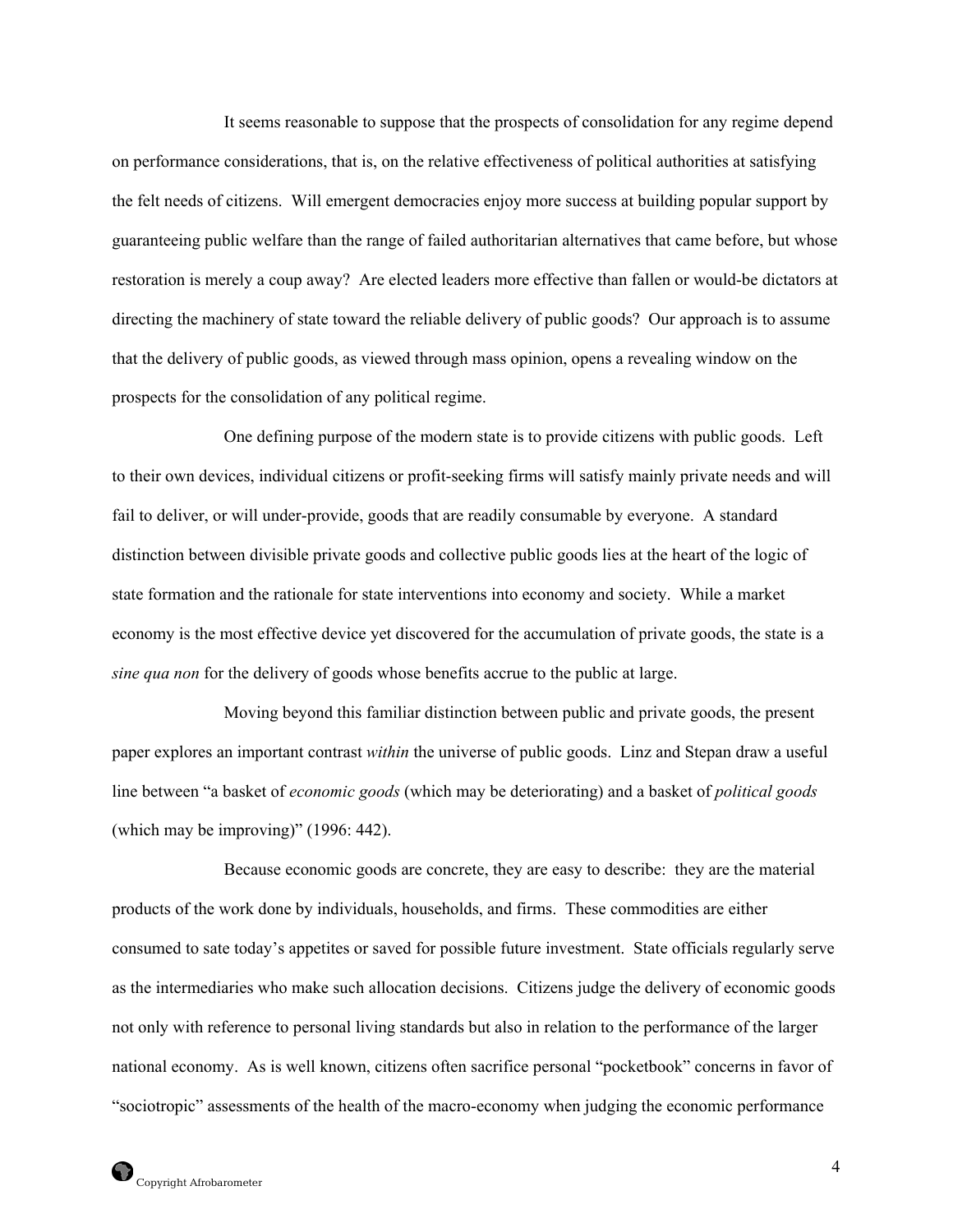of political leaders, governments and regimes (Kinder and Kiewet, 1981). Most likely, they arrive at these big-picture assessments by interrogating the performance of governments at specific economic policies. For example, in countries that are undergoing economic liberalization as well as democratization, citizens may well assess the delivery of economic goods by asking whether structural adjustment reforms have resulted in perceptible benefits.

The neologism of political goods requires somewhat more clarification. In a seminal contribution, Pennock argues that political systems develop to the extent they perform "vital functions" such as "the attainment of…collective goals" (1966: 415, 420). By way of definition, "the focus of attention is upon those goals that satisfy…human needs, whose fulfillment makes the polity valuable to man (sic), and gives it its justification. I shall call these goals 'political goods.'" (ibid., 420). He contends that the provision of political goods is a valuable metric for comparisons across countries and over time: "when we seek to compare a political system with another…or with its own past, its output of political goods should constitute one important element in our evaluation" (ibid., 421).

 Adding specificity, Rotberg has recently built Pennock's illustrative list of core political goods – "security, justice, liberty and welfare" (1966, 434) – into a "hierarchy of political goods." At the pinnacle of this hierarchy, "none is as critical as the supply of security, especially human security" (2004: 3). Since individuals or groups cannot easily make private arrangements for political order, the state must assume prime responsibility for repelling external invasions, eliminating domestic uprisings, and controlling crime. Political order takes precedence among political goods because "other desirable political goods become possible (only) when a reasonable measure of security has been sustained" (ibid.). These subsidiary products include a rule of law (to punish wrongdoers, adjudicate disputes, and guarantee property and contracts) and a body of fundamental civil and political rights. Such essential freedoms include the liberties to think as one pleases, express views openly, assemble without let or hindrance, join associations, run for elective office, and pick candidates of one's choice in elections. To the extent that citizens attach value to order, legality and rights – and thereby derive a feeling of self worth and human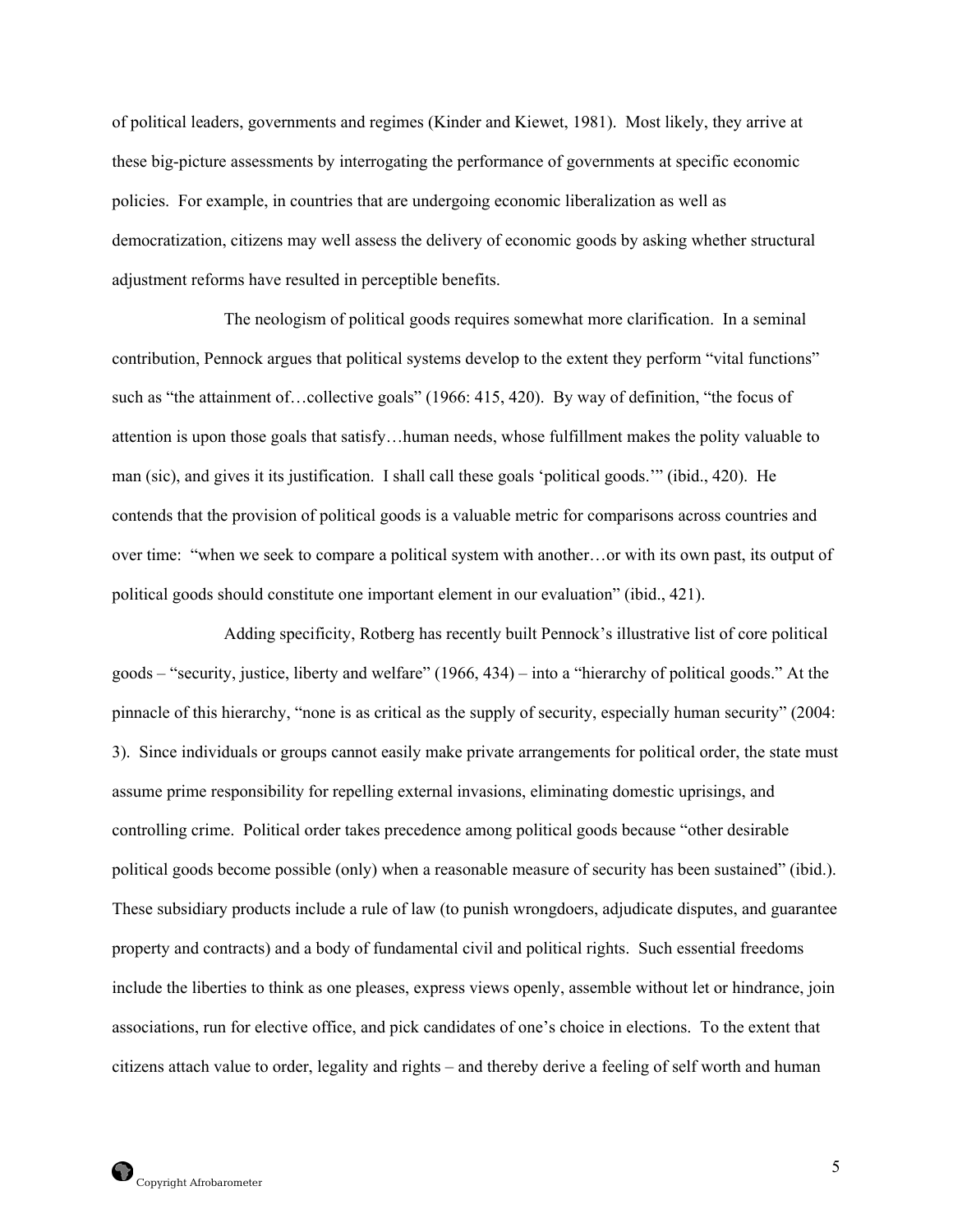dignity – these political consumables are "goods" in both the empirical and the normative senses of this word.

 Public goods – whether political or economic – constitute the conceptual building blocks of an instrumental theory of regime consolidation. They are relevant to the task of theory building insofar as political authorities use the machinery of state to intervene in the production or distribution of all kinds of collective benefits. Where citizens enjoy the outputs of a growing economy or an atmosphere of greater freedom, they are likely to lend their support to the prevailing political regime. Where they experience impoverishment or repression – whether absolute, relative, or even imagined – citizens are likely to judge that the regime is failing to live up to its promises and that alternative political arrangements should be tried. Hence, it makes sense to trace the relative impacts of political and economic delivery on the progress of democracy as perceived by citizens themselves.

 To conclude this section, we specify how the key concepts in this study are made operational for purpose of analysis. Under democracy, ordinary people are the ultimate arbiters of whether the political regime is legitimate and institutionalized and of the extent to which various goods are being delivered. Measurements of these aspects of public opinion are available from Afrobarometer surveys in Nigeria in January 2000, August 2001, and September 2003. Questionnaires, data sets, and codebooks can be viewed at [www.afrobarometer.org](http://www.afrobarometer.org/). Appendices A and B to this article describe the composition and present summary statistics for all variables (means, standard deviations, factor statistics, and reliability scores), including all two-item constructs and multi-item indices. Appendix C summarizes the survey sampling protocol.

 *Economic goods*. We measure economic goods along four dimensions as an individual's: (a) subjective perceptions of personal living standards (b) evaluations of the prosperity of the national economy (c) judgments about the equity effects of the country's economic reform program, and (d) appraisals of the government's performance at implementing selected economic policies.

 *Political goods*. Again, four dimensions are probed: (a) political order, as measured by the personal security felt by citizens (b) political rights, based *inter alia* on perceptions of freedom of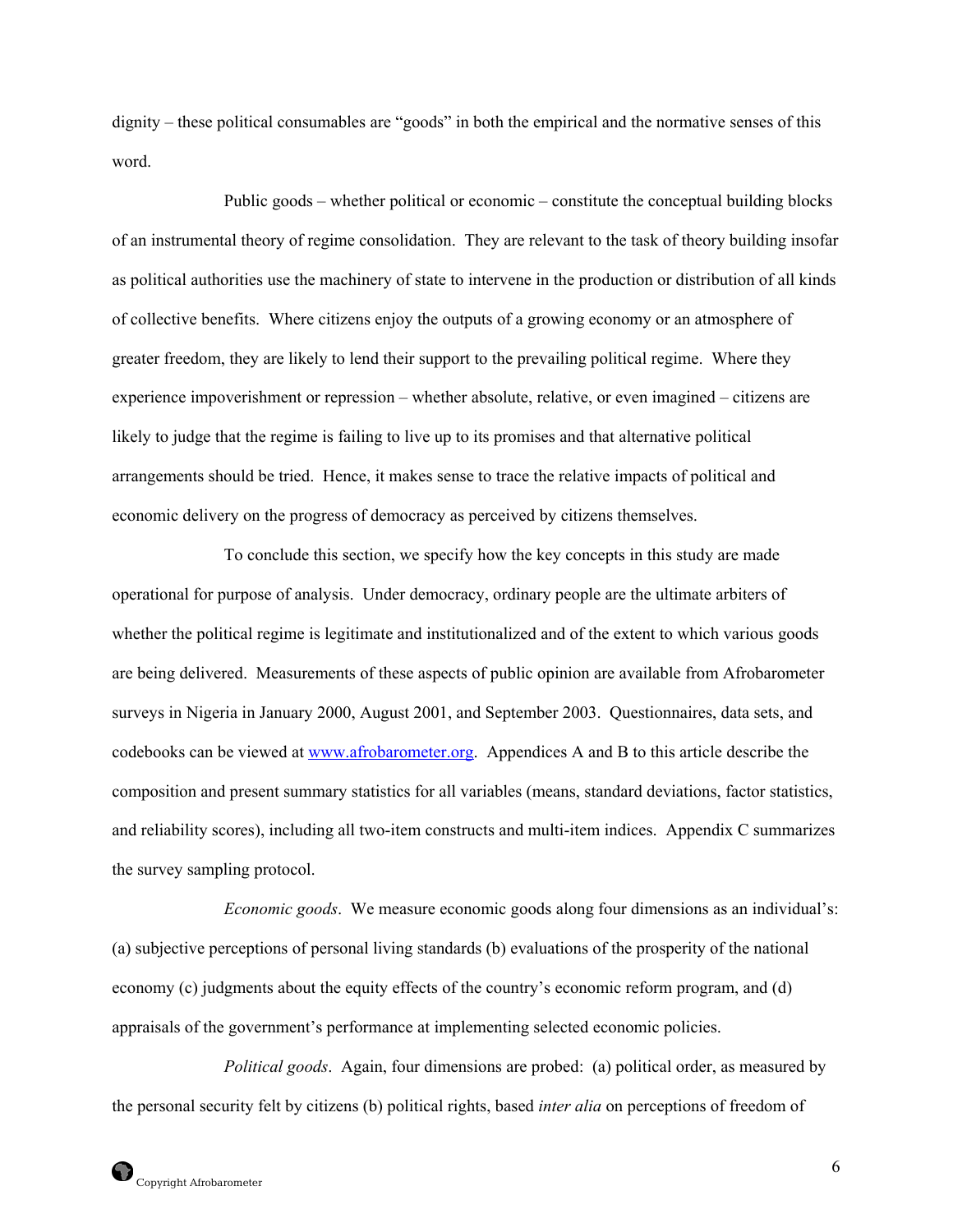speech, association, and voting (c) popular views about the extent of official corruption, and (d) estimates of the trustworthiness of key institutions, in particular the presidency.

 *Attitudes to democracy*. The objects to be explained are popular assessments of the quality of prevailing democratic regimes. We ask about two dimensions: What do people want as a preferred political regime? And what do they think they are getting? On the demand side, popular *demand for democracy* is an average index of individuals' preferences for democracy combined with their rejection of various authoritarian alternatives. On the supply side, we refer to the perceived *supply of democracy*, which is an average construct of people's satisfaction with the way democracy works in practice and their assessments of the extent to which democracy is actually being built in their country.

# **Why Nigeria?**

 For a number of reasons, Nigeria is well suited to a study of the connections between the performance of elected governments and the quality of new democracies in poor countries. Nigeria is the most populous country in sub-Saharan Africa and the second largest economy in the region after South Africa. The country is also a regional anchor that overshadows its neighbors in economic, military and political strength; its wellbeing substantially affects the developmental prospects of neighboring states in West Africa. Apart from its size and intrinsic importance, Nigeria embodies an array of problems that are common to many low-income democracies, as well as other African states. Despite a rich endowment of natural resources, notably oil, Nigeria is a poor country, with a GDP per capita of \$300 in 2003, down from \$900 in 1980. The country has also reflected inveterate problems of governance, including chronic political instability, weak institutional performance, and endemic corruption.

 Since independence in 1960, Nigeria has undergone repeated cycles of democratic and authoritarian rule. The military has governed Nigeria for a total of twenty-nine years in the post-colonial era. Two civilian governments – the First Republic (1960-66) and the Second Republic (1979-83) – descended into corruption and conflict, and were terminated by the intervention of the armed forces. An abortive Third Republic collapsed in 1993 when General Ibrahim Babangida annulled transitional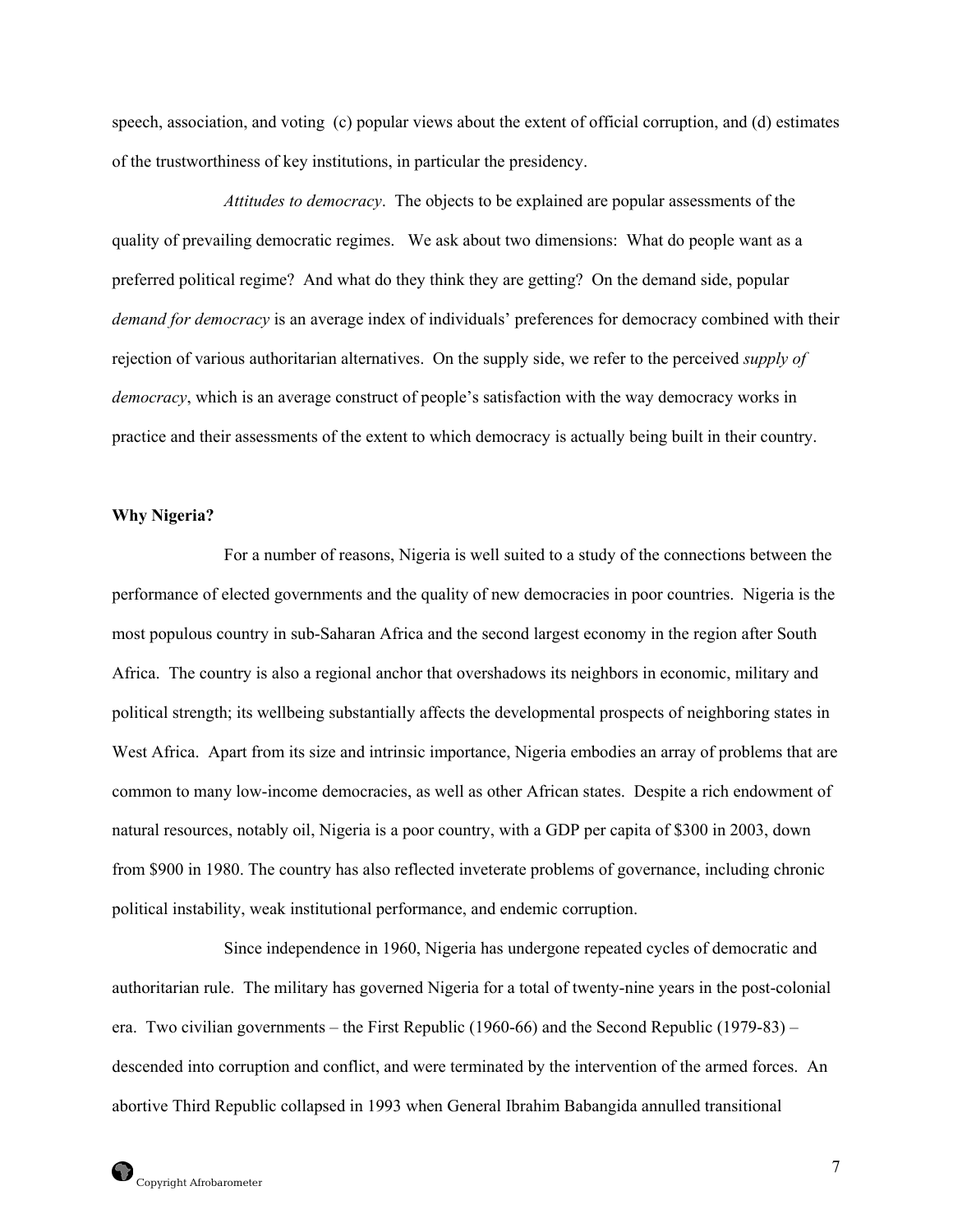elections for a civilian president. This instigated a political crisis culminating in the palace coup of General Sani Abacha, whose rule marked a nadir of government repression, political assassinations, massive corruption, economic decline, and the erosion of critical public institutions. Abacha's sudden death in 1998 opened the door to a transition to an elected civilian government. Following elections and the military's release of a new constitution, the Fourth Republic was inaugurated in May 1999 with President Olusegun Obasanjo elected to head the new government.

 The Nigerian people greeted this most recent regime change with an enthusiasm often shading into euphoria. There was much expression of hope for a "democracy dividend" that would bring economic revitalization, a restoration of political rights and liberties, voice for average citizens, inclusion for marginalized groups, the attenuation of official wrongdoing, and the establishment of more effective and accountable government. During their early weeks in office, the new government outlined an ambitious agenda of reforms to address many of these concerns.

 Over time, however, widespread disillusionment has set in. Few of the admittedly high expectations surrounding the transition have been realized, and many Nigerians now feel that a democracy dividend has eluded them. In the domain of politics, citizens are dismayed by a perception that political elites are aloof and self-interested. The constitution, drafted during the military era, has opened the way to contention over the separation of powers, the extent of fundamental rights, and the distributive tensions that suffuse Nigerian society. Patronage politics and communal rivalries have shaped the political process, aggravating competition over power and spoils. Acrimonious relations between the president and the legislature have created deadlock over key policies and laws. In consequence, central reforms have languished and pervasive concerns such as corruption and bureaucratic inefficiency continue to fester. Moreover, the new government made little headway in reversing the institutional degeneration inherited from previous regimes.

 Many of these political liabilities are evident in the economic realm. Nigeria's overcentralized, oil-based economy has suffered for decades from mismanagement and unfavorable policies, resulting in slow growth and rising poverty. Political struggles over the allocation of oil revenues and

8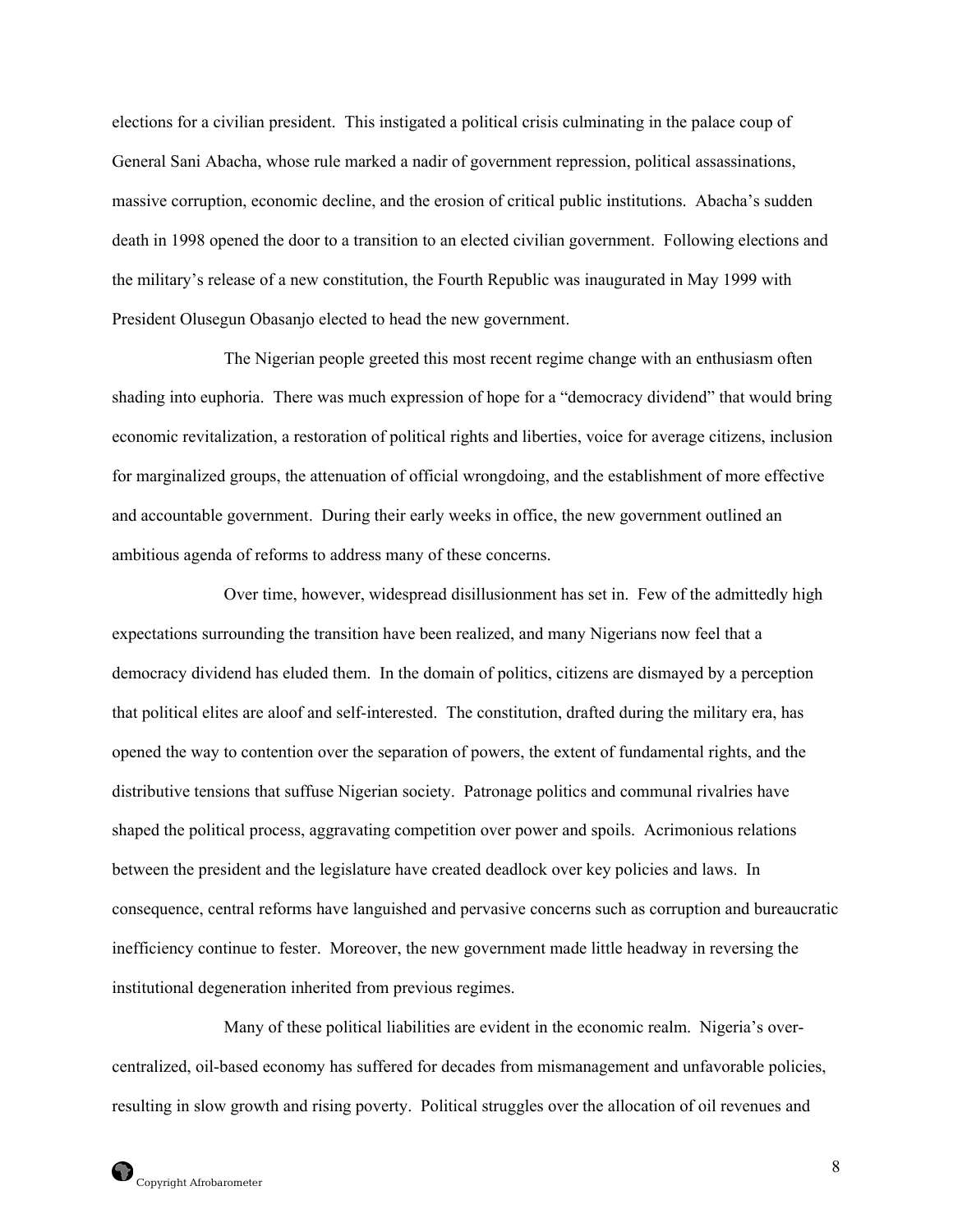other distributive issues have aggravated the nation's many cultural divisions. After a decade of plunder and international isolation under the military, Obasanjo promised new principles of transparency, more effective economic policies, and greater benefits from the international economy, including investment and debt relief. There was slow movement on these issues, however, as the government failed to launch a consistent economic program during the first four years of Obsanjo's administration. Joblessness, decaying infrastructure, and chronic corruption aggravated public frustration.

 Another critical problem is the rising tide of social tension and communal violence. Since the transition to civilian rule, more than sixty incidents of violence have claimed at least 12,000 lives across the country. These conflicts do not have a single motive or trigger. They include large-scale riots with a religious or ethnic dimension, local disputes over land or boundaries, violence directed at government or foreign corporations, state-instigated crackdowns on restive communities, clashes among vigilante groups, and conflict among political factions. Two major sources of instability are the growing dissension among minorities in the Niger Delta, and the religious tensions spurred by the introduction of *Shari'a* law in twelve northern states. The turbulent 2002-03 electoral season also gave rise to partisan militias and several high-profile assassinations. This pervasive insecurity has unsettled many Nigerians and increased criticisms of government failures to contain conflict.

 The second democratic elections of April-May 2003 marked both achievements and difficulties for the new regime. The elections were held in a relatively peaceful atmosphere, with less violence and political turmoil than was evident in previous civilian-administered contests. The losing parties, though deeply aggrieved, pursued their complaints through the judicial system. This permitted a smooth transition to a second civilian term of office, a watershed in Nigeria's political history. At the same time, the elections revealed a tumultuous party system, dysfunctional electoral machinery, pervasive misconduct among political elites, and widespread mistrust of the process.

 This brief sketch of regime change and government performance in Nigeria serves to highlight many shortcomings in the delivery of public goods, in both the political and material realms. As we document below, Nigerians express rapidly declining levels of confidence in the new democratic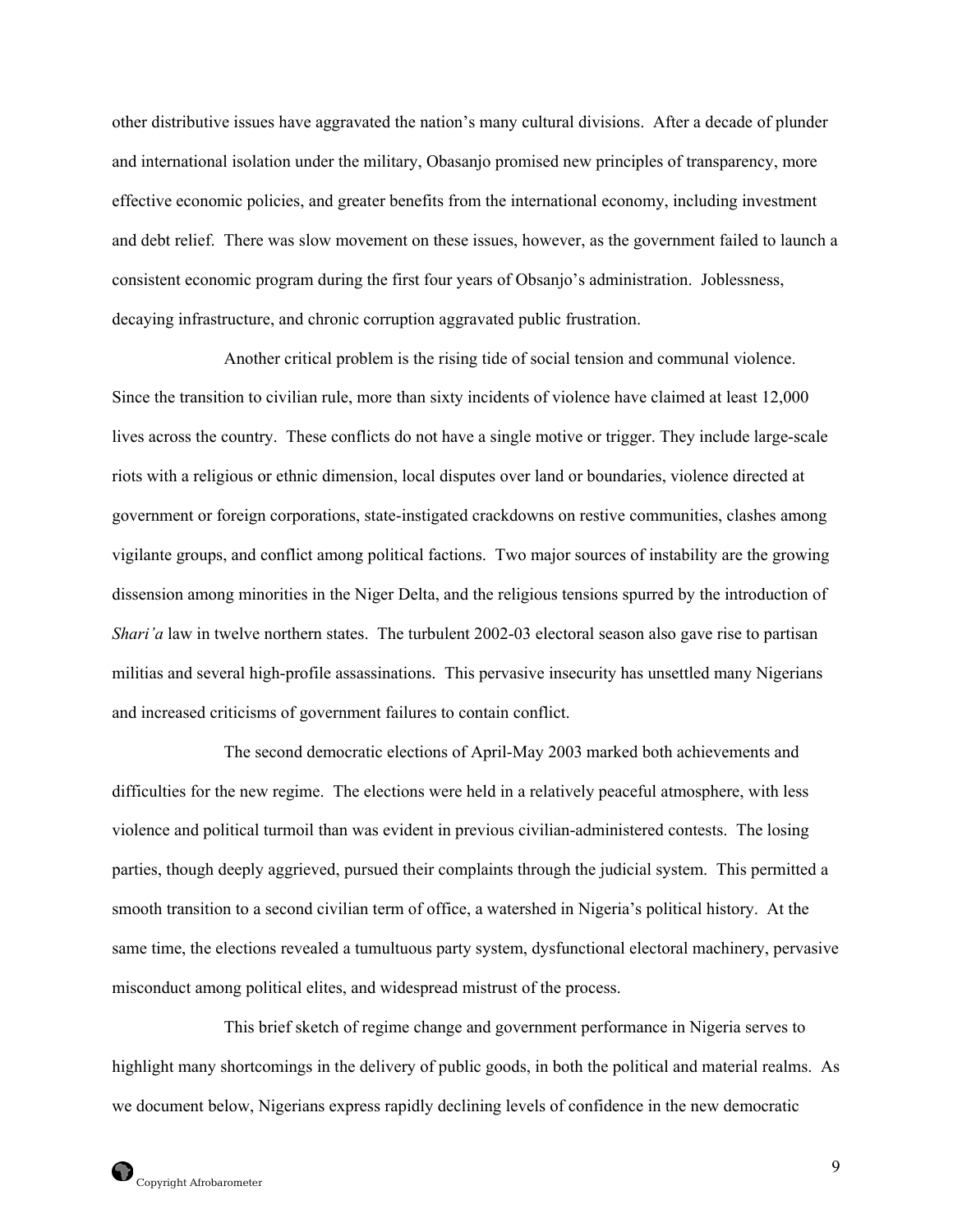dispensation, as measured by sequential Afrobarometer surveys. In short, there is considerable temporal variation to explain in mass attitudes to democracy.

# **Trends in Attitudes to Democracy**

 **Popular Demand for Democracy**.What kind of political regime do Nigerians want? The results are displayed in Figure 1. Our principal indicator of the demand for democracy is the degree to which Nigerians prefer a democratic regime above all other alternatives. Popular support for democracy in Nigeria has dropped from 82 percent in 2000 to 67 percent in 2003. Nevertheless, twothirds of Nigerians say they prefer democracy, a proportion similar to the current Afrobarometer average for 16 countries (64 percent). So, while support for democracy has certainly declined over time, it remains the preference of a clear majority. Thus, while slackening, democratic sentiment is resilient. This pattern confirms a longstanding intuition about Nigerian politics: in spite of the historical shortcomings of the country's democratic experiments, there is an abiding attachment to democratic ideals among ordinary Nigerians.

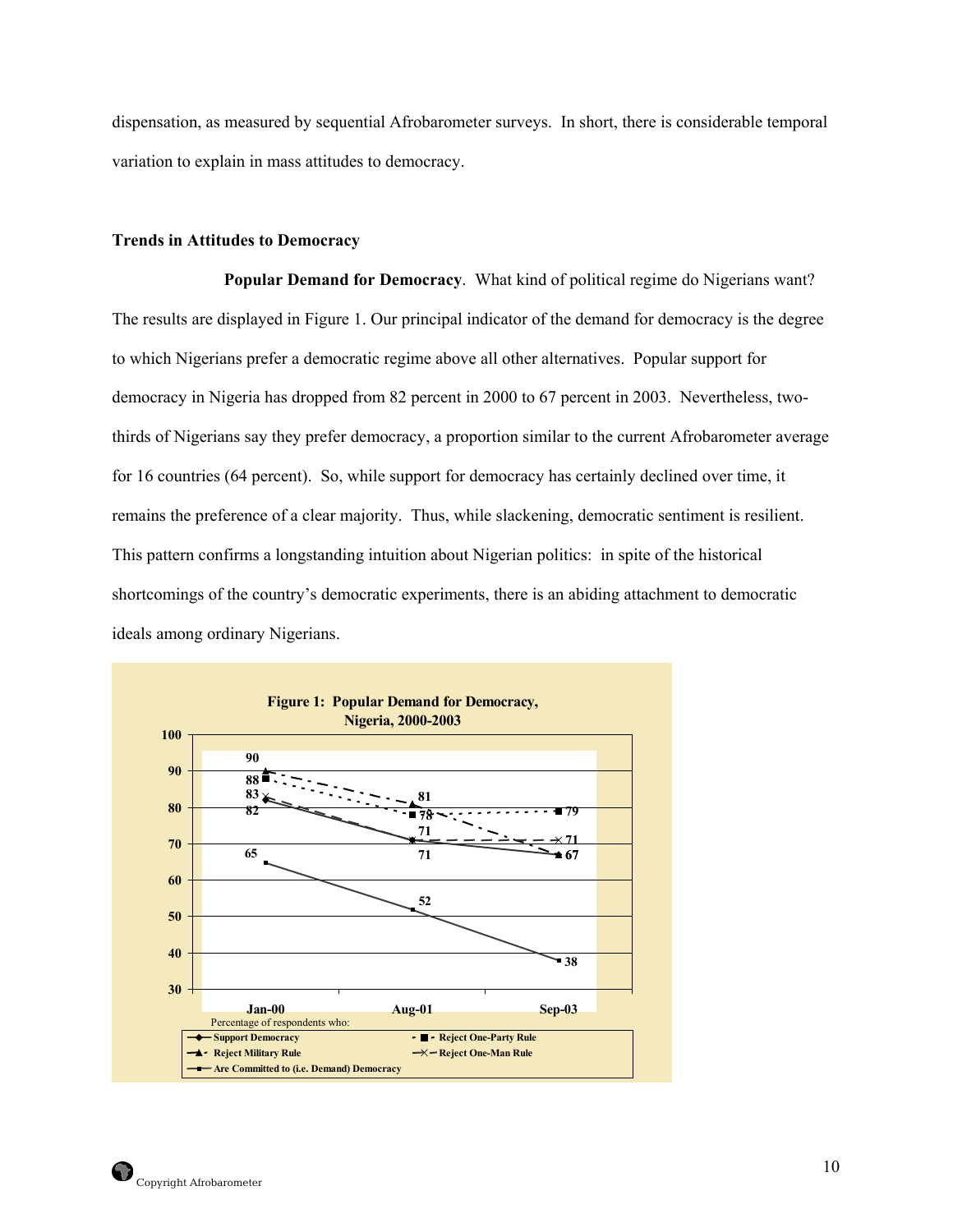This general preference for democracy is reinforced by citizens' attitudes toward specific non-democratic alternatives. Nigerians are fairly consistent in their rejection of one-party rule, which has stabilized at 79 percent (after dropping from 88 percent in 2000). In this respect, Nigerians differ from many other Africans – especially Ugandans, Namibians, and Mozambicans – who show greater tolerance for a dominant party. Nigerians also continue to resist the idea of personal dictatorship, with seven in ten rejecting the idea of a presidential "strongman" (down from 83 percent in 2000). With regard to military intervention and rule, however, there is greater ambivalence. In 2000, Nigerians professed an overwhelming rejection of government by the armed forces, as nine in ten disapproved this option. In the most recent survey, two-thirds disavowed military rule, the steepest drop (23 percentage points) for any of the authoritarian options we queried.

 These responses reflect Nigeria's post-colonial political experience. The country has no history of single-party rule because deep ethno-regional divisions serve as a check on the emergence of a party monopoly. Instead, Nigerians tend to associate one-party rule with neighboring states such as Cameroon, Niger, or Ivory Coast, none of which present an appealing model. The public is more ambivalent about the prospects of an autocratic president. The country's experience with personal despotism in the 1990s has certainly dampened popular acceptance of a domineering executive. At the same time, many Nigerians are nostalgic for the energetic reform initiatives of General Murtala Muhammed in the mid-1970s or the "corrective" leadership of General Muhammadu Buhari a decade later. The dashed hopes and frustrations of Olusegun Obasanjo's presidency have certainly inclined some citizens to wish for a more assertive and effective president, even if such leadership curbs pluralism or democratic rights. Criticisms of Obasanjo's weak leadership as a civilian president are ironic when juxtaposed to the strong course he steered as a military ruler from 1976-79, including the first organized transition from military rule to a democratic regime.

 The collective memories of military rule are even more ambiguous. While recent military regimes have been notable for their repressiveness and corruption, many Nigerians nonetheless hold positive recollections of the nationalist and populist regimes during the oil boom years. Further, the

11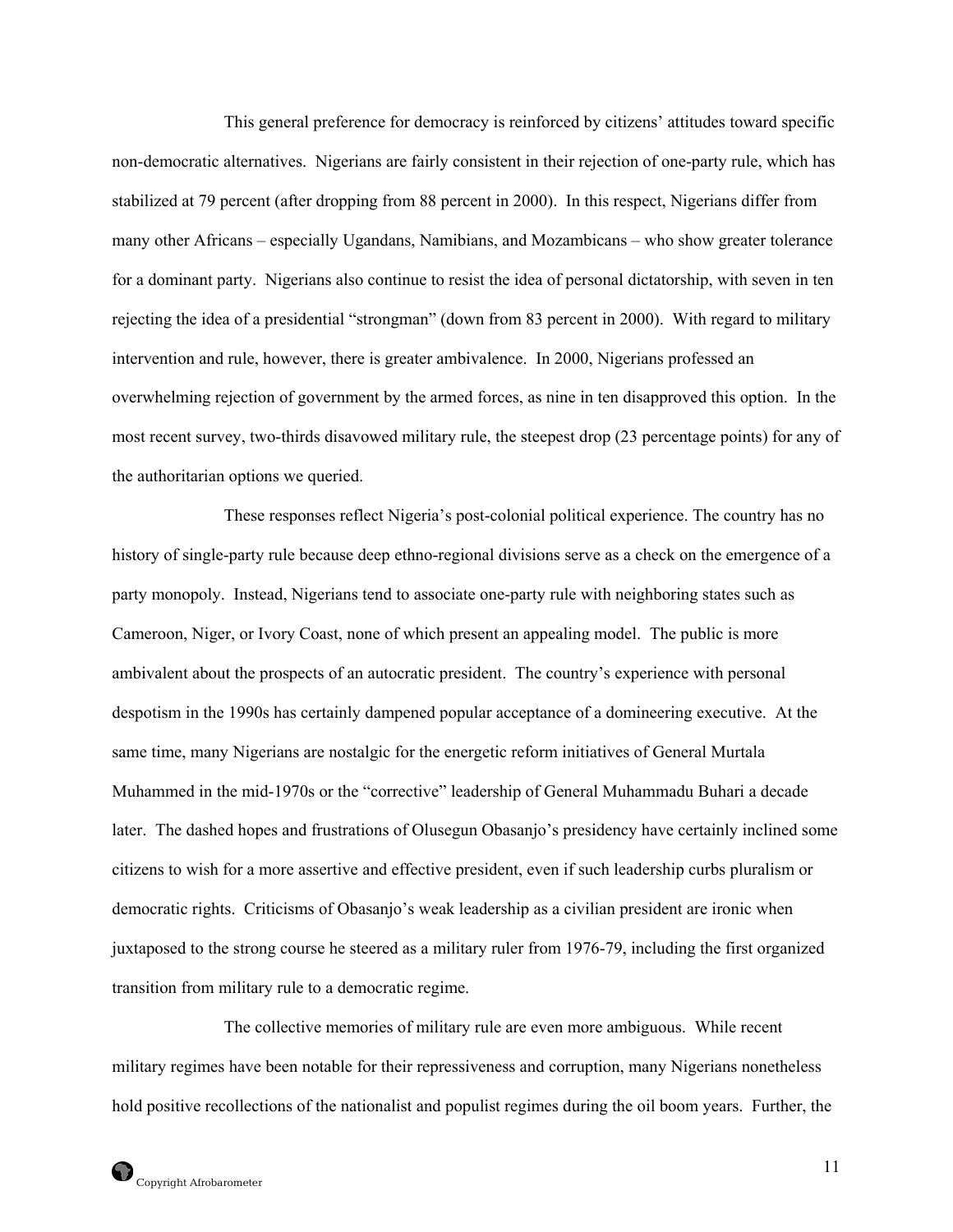country's long experience with military intervention has created a public mindset amenable to the arrival of a "man on horseback" in times of crisis or political failure. This is the most likely explanation for the relative tractability of popular responses to army rule. Authoritarian nostalgia and trust in the armed forces, however, are not evenly distributed across the population. Northern Nigerians (where most of the country's military rulers have originated) show relatively greater confidence in the military institution. Moreover, Igbos and other residents of eastern Nigeria appear more amenable than average Nigerians to a return of the military to power, reflecting the growing disaffection of a minority group that feels marginal under democratic rule.

 Taken singly, alternatives to democracy are roundly opposed; at least two-thirds of Nigerians reject each particular option. However, the proportion of citizens who simultaneously reject *all* non-democratic alternatives has diminished substantially. We observe the largest shift in regime preferences when we combine attitudes into a compound measure of demand for democracy. An individual's demand for democracy reflects her depth of commitment to democracy above other forms of government. It is measured by the extent to which she simultaneously *both* supports democracy *and* rejects *all three* authoritarian alternatives (one-party, one-man, and military rule). This indicator slumped in Nigeria from 65 percent in early 2000 to 38 percent in late 2003. Its straight downward trajectory (Figure 1) signals the emergence of a mass crisis of confidence about the suitability of democracy to Nigeria's circumstances.

 **The Perceived Supply of Democracy**. According to ordinary Nigerians, what kind of regime do political elites supply? This is measured by assessments of the institutionalization of democracy, the results of which are shown in Figure 2. In contrast to the demand side, where democratic preferences have subsided moderately, on the supply side, satisfaction with democracy has virtually collapsed. Asked about satisfaction with the way democracy actually works in their country, fewer than half as many Nigerians feel positive in late 2003 as did so in early 2000. Over this four-year interval, the proportion feeling either "fairly satisfied" or "very satisfied" tumbled from 84 percent to 35 percent, a free-fall of almost 50 percentage points. Nigerians also became more cautious in judging the extent of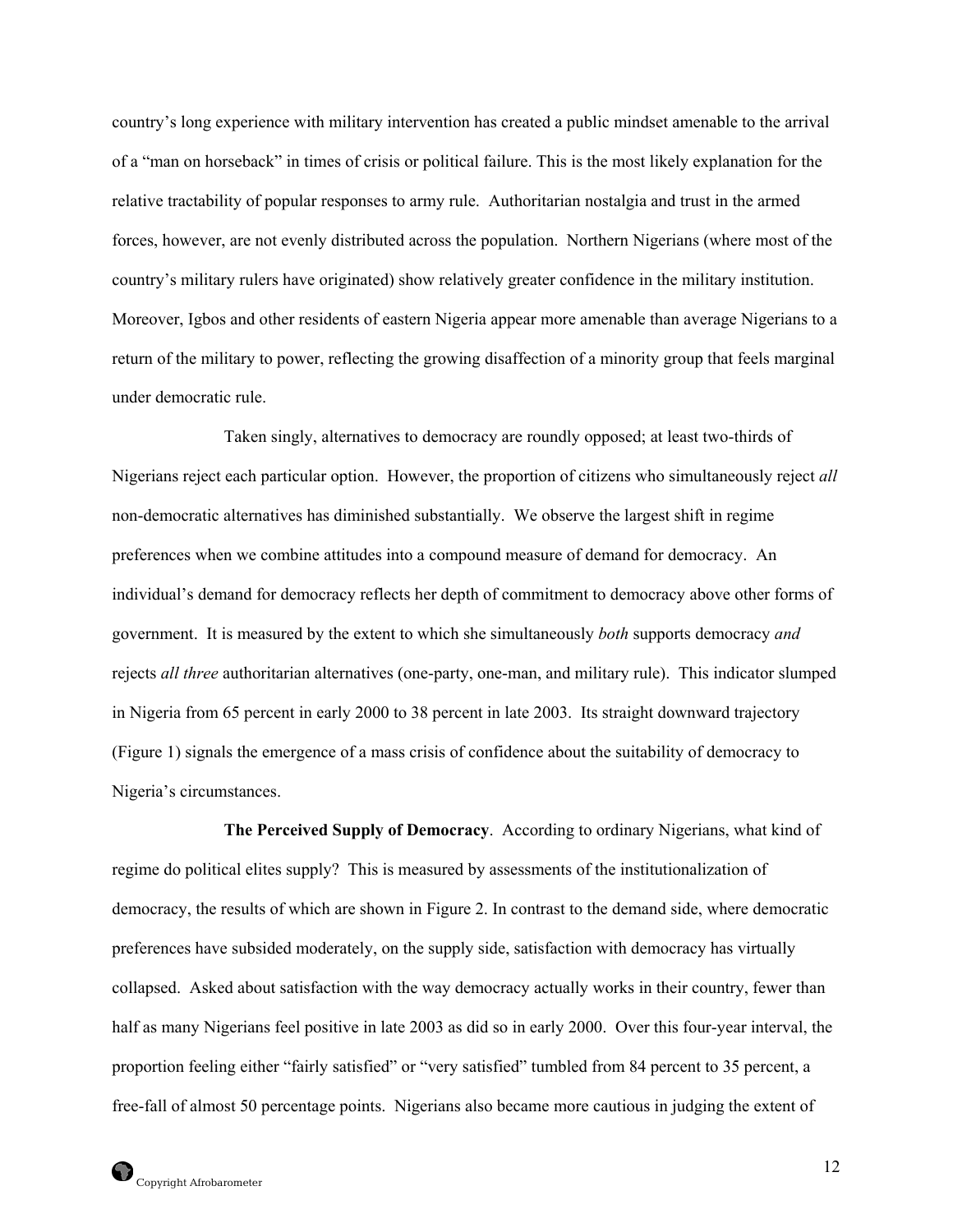democracy attained in their country. Whereas in 2000, about one half saw Nigeria as either a "full (i.e. consolidated) democracy" or "a democracy with (only) minor problems," merely a third proffered the same opinion in 2003. Most of those who saw any democracy at all ventured the realistic opinion that Nigeria was "a democracy with major problems" (52 percent).



 To arrive at a composite measure of the perceived supply of democracy, we combine *satisfaction* with democracy and assessments of the *extent* of democracy on a common four-point scale. By 2003, only half as many Nigerians were *both* satisfied *and* saw progress in the construction of democracy as four years earlier (23 percent versus 56 percent). In short, Nigerians tend strongly toward the view that their democracy is unraveling rather than moving toward consolidation. All of these indicators suggest a profound disillusionment among the Nigerian public. Popular expectations, which in retrospect were wildly over-optimistic at the moment of transition, have been frustrated with the passage of time. Nigerians have a pronounced tendency to see their new democratic regime headed in the wrong direction. In short, citizens perceive a deficient supply of democratic institutions from their leaders.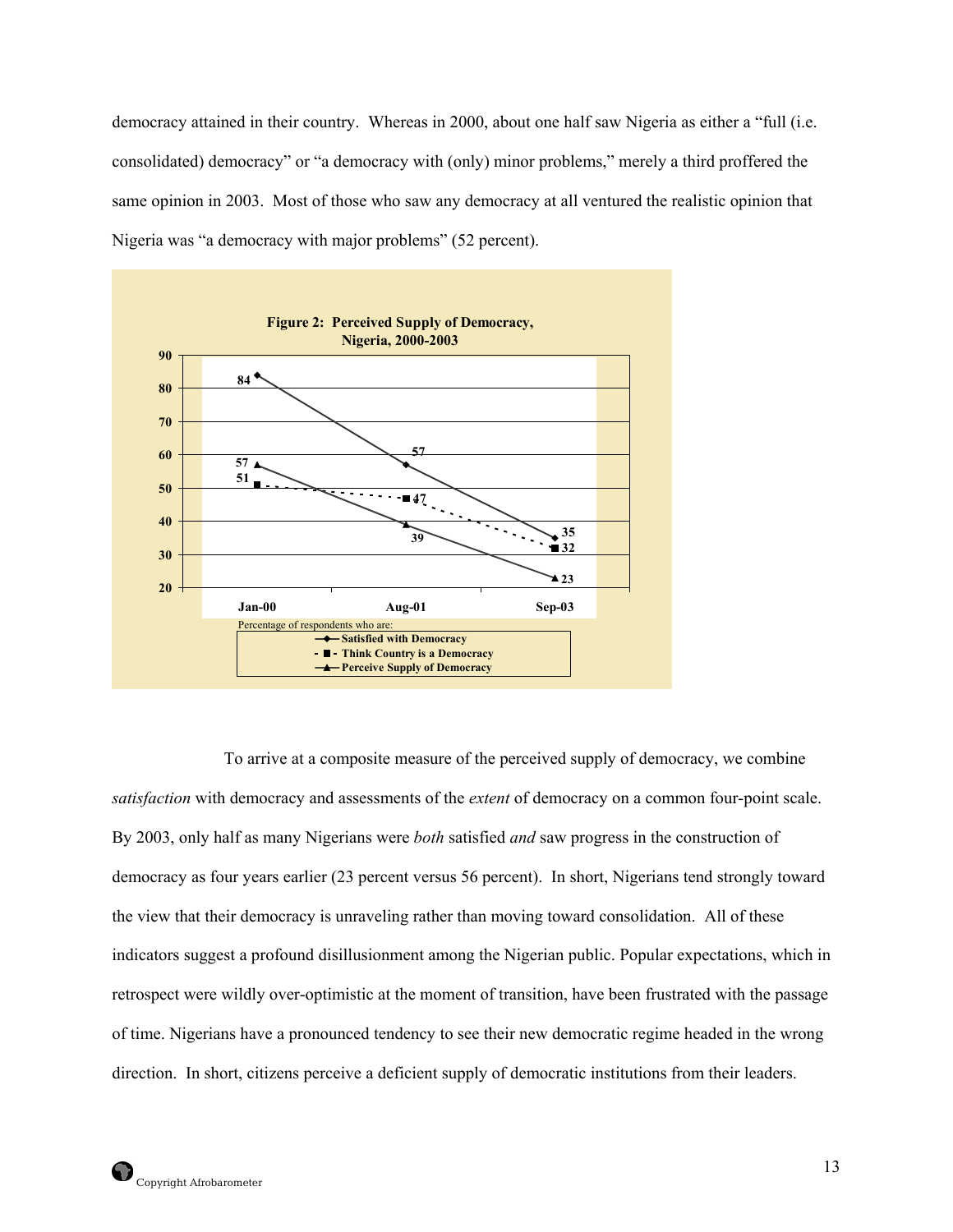Having described the object of inquiry – trends in popular attitudes to democracy – we now provide a profile of competing explanatory factors.

# **Trends in the Delivery of Public Goods**

 **The Delivery of Economic Goods**. Popular perceptions of government performance also follow downward trends, seen in the first instance with respect to the delivery of economic goods. This is illustrated in Figure 3. Nigerians perceive falling living standards over time. Our indicator is a scale of personal life conditions calculated as an average of present, past and future assessments, in addition to a judgment of one's relative economic standing in relation to other Nigerians. Whereas 46 percent felt that their own living standards were "fairly good" or "very good" on this scale in early 2000, just 30 percent felt the same way by late 2003.



 These responses correspond to the observable realities of the Nigerian economy in recent years. Despite buoyant oil prices, economic growth has remained below 4 percent and indicators of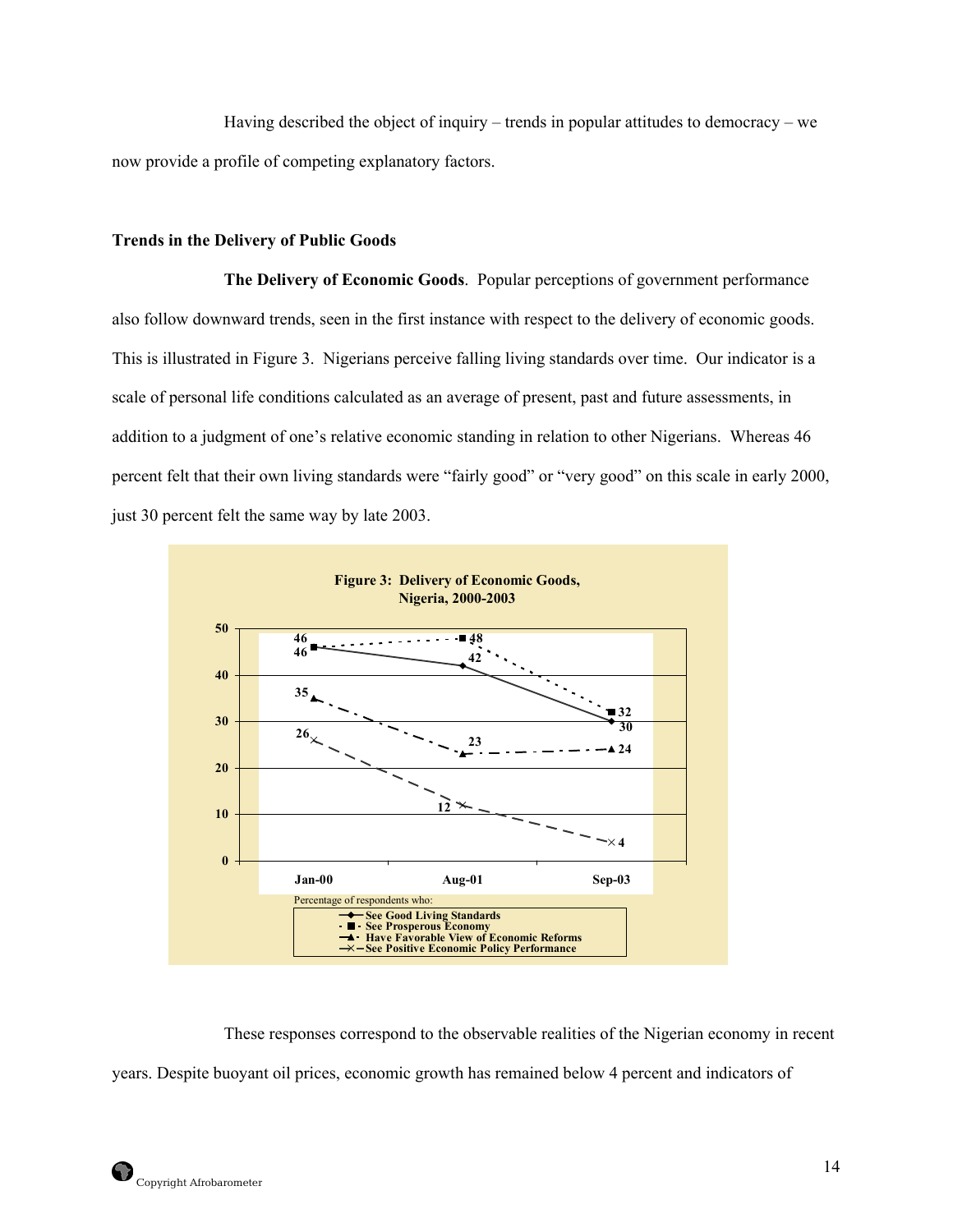poverty remain high. Owing to Nigeria's large rapid population growth rate, any windfall in the petroleum sector yields meager gains on a per capita basis. Weak performance in employment-generating areas of the economy means that Nigerians have seen scant economic opportunities, while inflation has further eroded low incomes. The scope and quality of government services has fallen well short of popular needs, especially in the crucial areas of health and education. Citizens' perceptions of their own economic circumstances mirror the adverse picture seen in objective indicators of economic welfare (World Bank 2004).

 Nigerians have arrived at a similarly negative assessment of national economic conditions, but were slower to do so. We measured popular views of the performance of the macroeconomy with a single item that asked about "the country's present economic condition." In the first two years following the political transition, public opinion on this subject remained fairly positive: between 46 and 48 percent saw a prosperous economy. But the public mood turned sour thereafter, declining to 32 percent positive by September 2003.

 This downturn in public evaluations should be viewed in the context of expectations surrounding the democratic transition. After several years of predatory dictatorship under military rulers, many Nigerians anticipated an economic "democracy dividend" in the form of debt relief from international donors and increasing flows of foreign investment. Further, the new government pledged ambitious economic reforms, and rising global oil prices promised an increase in revenues. Under these circumstances, perceptions trailed reality, and Nigerians remained upbeat on the state of the national economy until evidence of continued malaise prompted more sober assessments. The public reacted slowly to cumulative signs of failure, which included political gridlock over the annual budget, the absence of progress on debt alleviation, the persistence of widespread corruption, and a continuing litany of discouraging economic indicators. Declining assessments of personal economic conditions also probably pulled down appraisals of the national economy.

 The government's performance at implementing policies for economic stability and growth garners an especially telling popular indictment. We measure policy performance on a scale

15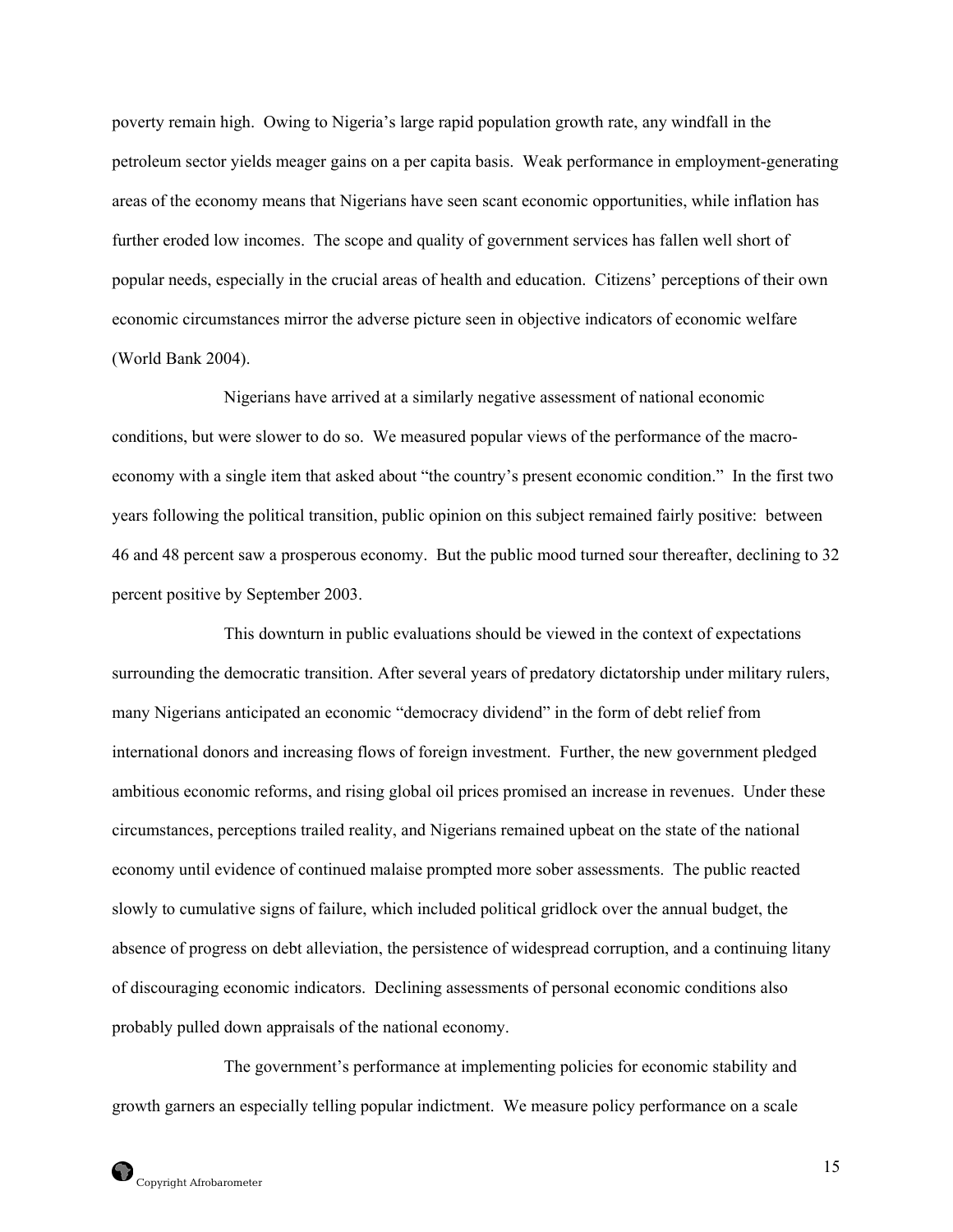derived from four key economic policies: job creation, inflation control, income equality, and food security. At best, only one-quarter of the populace ever thought that the government was performing well at implementing this package of policies (26 percent in January 2000). By late 2003, however, only one out of 25 citizens (4 percent) of citizens was willing to say that the government was doing "fairly well" or "very well" at handling all these central tasks of national economic management.

 Efforts to reform the economy have also earned diminishing public confidence. Nigeria has long been engaged in various programs of orthodox economic reform through a series of structural adjustment policies intermittently supported by the multilateral financial institutions. The evident lack of enthusiasm for neo-liberal reforms among Nigerians is reflected in data from the Afrobarometer. In the first survey of January 2000, only a third of the population (35 percent) affirmed that the government's economic policies had "helped most people." More recently, this indicator has stabilized at lower levels. Just one-quarter (23 or 24 percent) of citizens now offer a favorable assessment of government policies. Thus, by 2003, a clear majority (73 percent) thought that, "most people have suffered" from measures to introduce a market-oriented economy.

 The declining acceptance of economic liberalization reflects popular skepticism toward the government's claims for the benefits of reform. Set against the country's seemingly intractable economic malaise, the promise of neo-liberal reform rings increasingly hollow to many citizens. Further, liberalization policies have brought tangible hardships in the form of price increases (especially for fuel), and anxiety about job security in major public and private enterprises. As reform measures have taken hold, popular support has correspondingly waned.

 **The Delivery of Political Goods.** In this section, we record trends in the delivery of political goods, starting with political order and then progressing through political rights, corruption-free government, and trustworthy leaders (See Figure 4).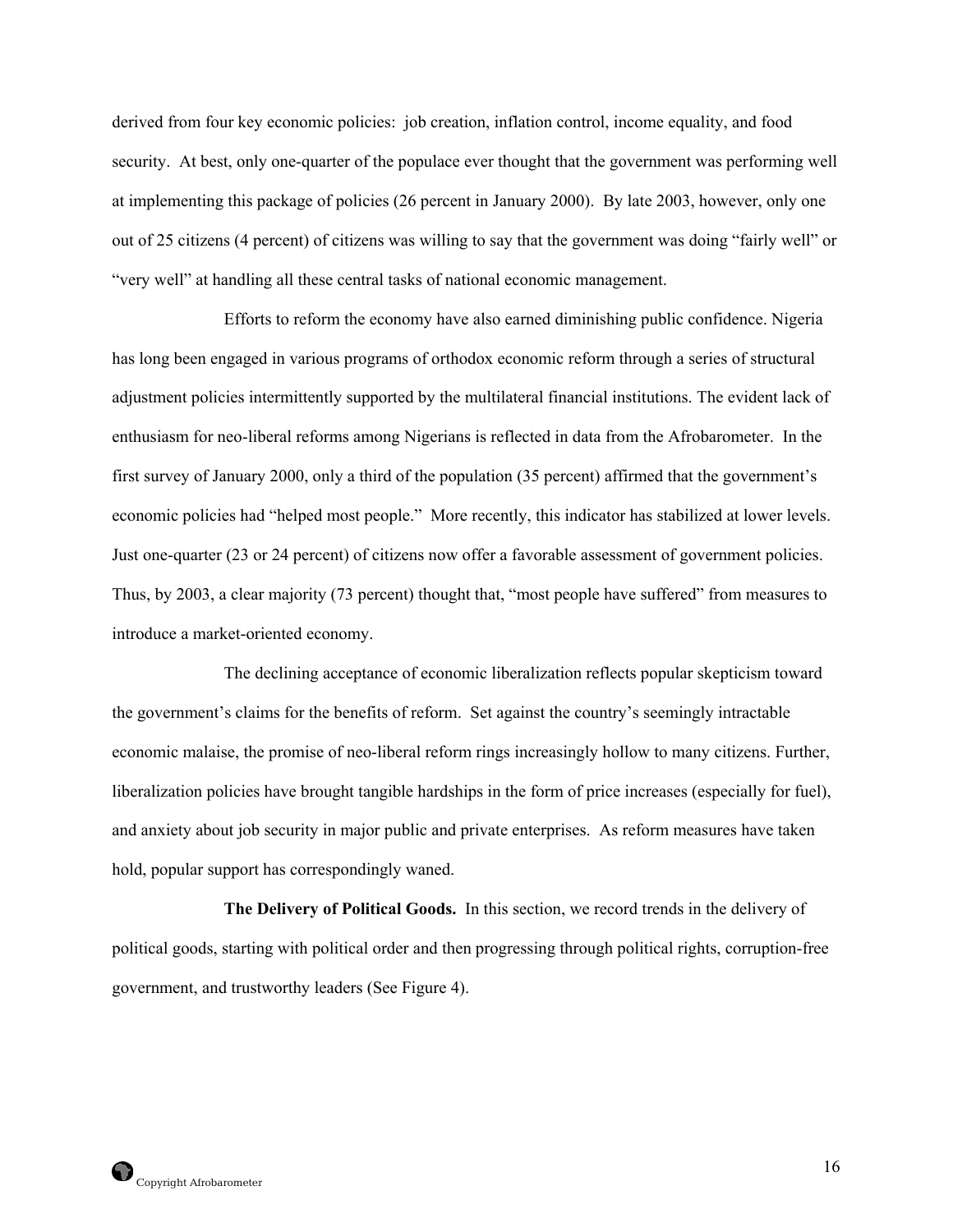

 As noted previously, personal security is among the most fundamental goods sought by citizens from their government. An individual's sense of security can be undermined by exposure to, or fear of, violence. Pennock defines security as that which "a man (sic) enjoys in walking the streets at night, the assurance that he has of the safety of his house and property…these are matters that are or should be within the state's control" (1966: 422). Thus our indicator is an average construct of a respondent's feelings of safety from crime and violence since the change of political regime, and assessments of the government's performance at controlling crime. While this indicator of political order stayed steady for a couple of years following transition (at over 40 percent positive), it dropped off later (to just 22 percent positive). As much as from their personal experience with criminal activity, Nigerians are reacting to evidence in the media and from their fellow citizens that armed robbery, political and civil violence remain frequent, and possibly worsening, problems.

 As for political rights, Nigerians have not sustained their early expectations that democratization would deliver a liberating sense of freedom. Immediately after the return to civilian rule,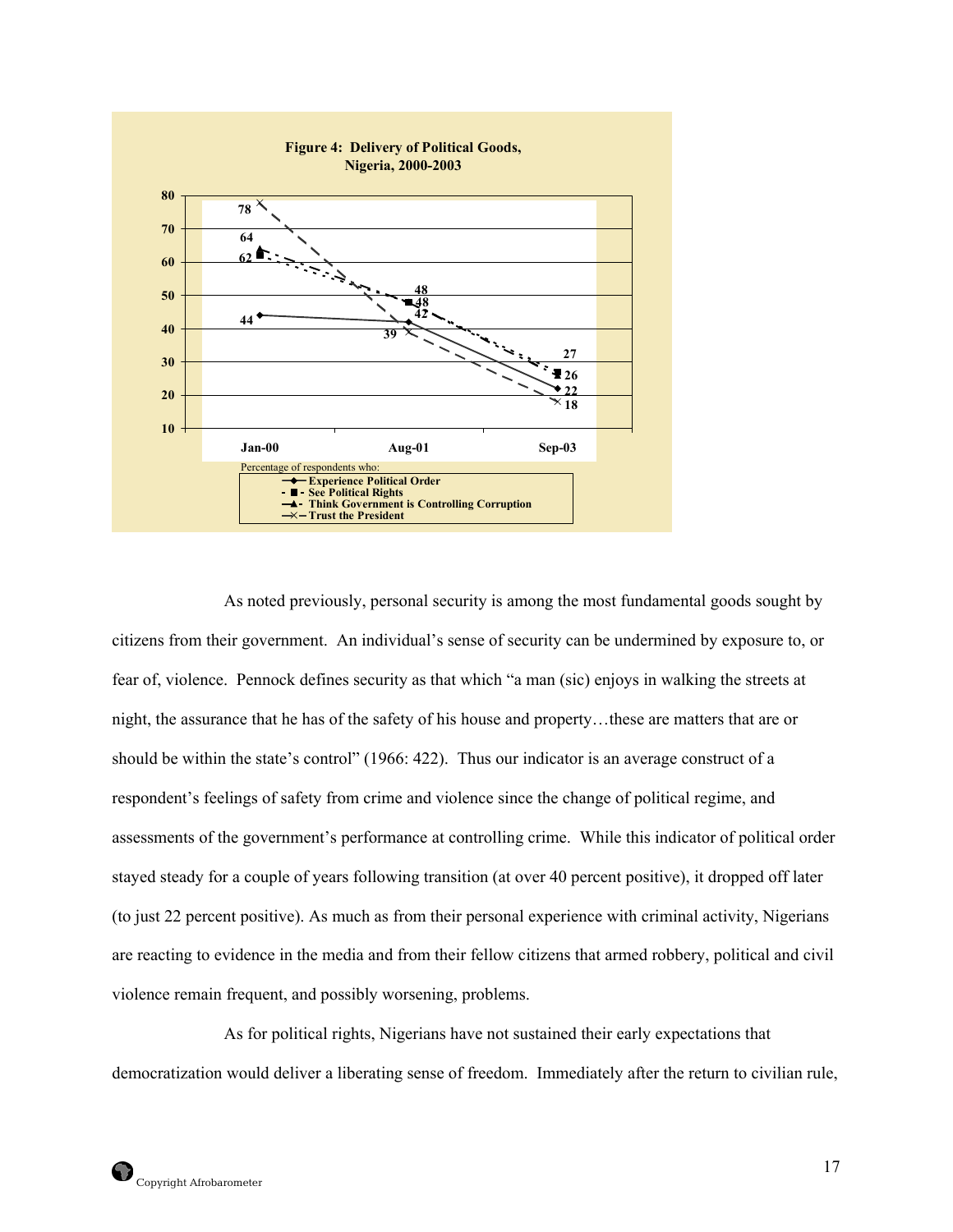clear majorities thought that they had obtained the right to speak, associate, and vote. They also realized that they could now influence government and hoped to receive equal treatment in return. At that heady moment of change, an average of 62 percent considered that they were freer in these important respects under democratic rule than under military regimes. Since that time a secular decline has set in, which has undermined the popular sense that rights have been achieved, to 48 percent in mid 2001 and later to just 27 percent in late 2003. While the federal government has not acted aggressively to violate basic rights and liberties, many Nigerians perceive these freedoms to be eroding at local levels through the unconstrained actions of political barons, vigilantes, and rival ethnic or religious communities. Further, several high-profile atrocities by government security forces in restive communities – notably the Odi massacre of late 1999 and similar attacks on villages in Benue State two years later – have contributed to perceptions that essential rights have been curtailed since the initial opening under civilian leaders.

 A highly valued political good for ordinary Africans – and most certainly for Nigerians – is clean, transparent government, free of corruption. When the Obasanjo administration first came in, Nigerians expressed high hopes that it would follow through on promises to launch a vigorous cleanup campaign. Early in his first term, the new President proposed a far-reaching anti-corruption law and established a commission to investigate and pursue official graft. Nonetheless, the proportion of all adults who give the government positive grades for fighting official corruption has dropped from two-thirds (64 percent) to one-quarter (26 percent) in less than four years. The government's failure to effectively implement anti-corruption legislation, along with the relatively weak performance of the country's anticorruption commission, surely contributes to public disaffection. In addition, a succession of public scandals over misconduct in the National Assembly, and evidence of opaque government spending – including exorbitant outlays for a soccer stadium in the national capital – have reinforced perceptions of high-level malfeasance.

 Africa's politics are characteristically personalized and centralized, and citizens therefore place exceptionally high value on their feelings about leaders, especially the head of state. Nigerians have evinced volatile reactions to President Olusegun Obasanjo. Expressions of relative trust in Obasanjo as

18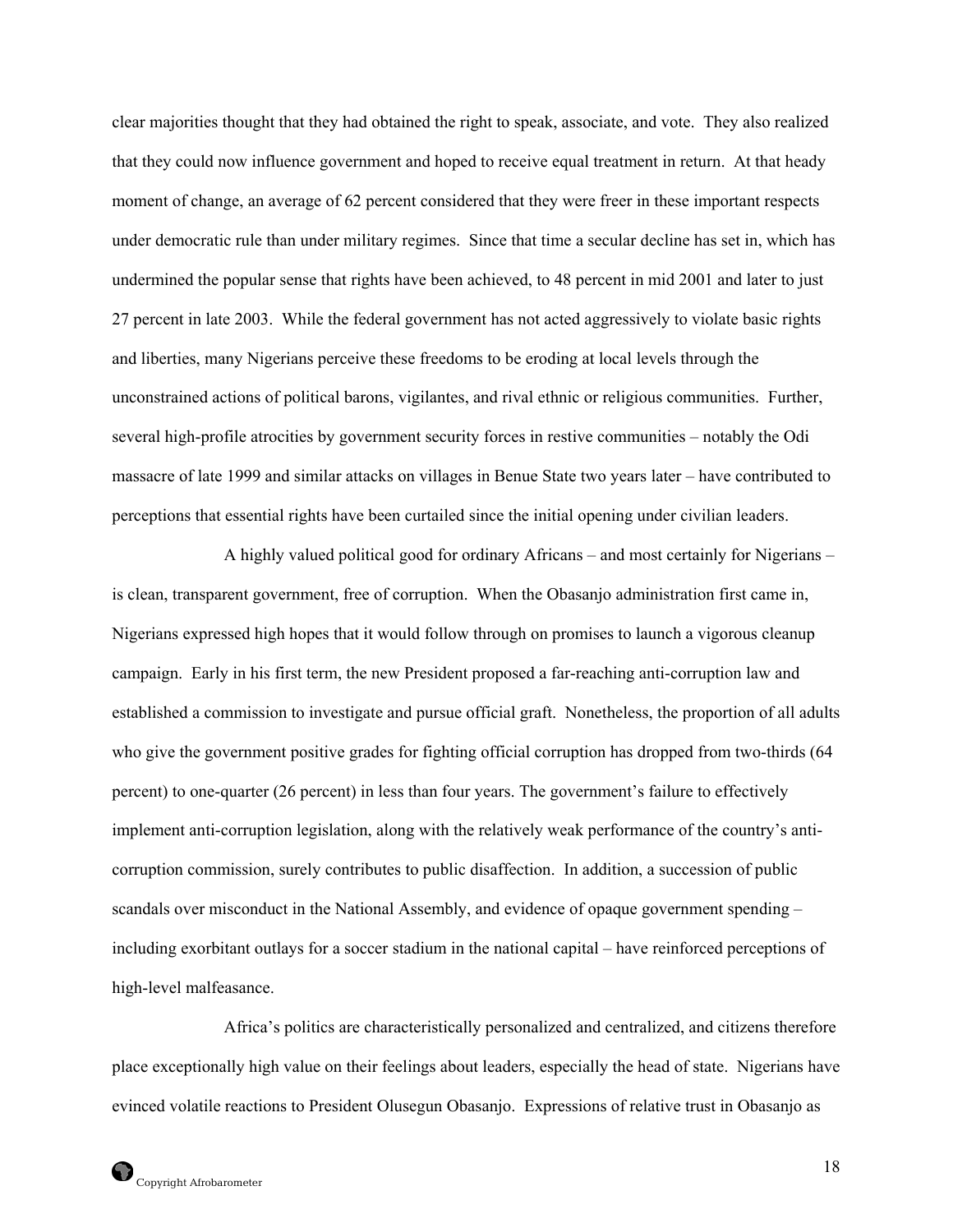president have declined remarkably, from 78 percent positive in January 2000 to a meager 18 percent positive in September 2003. Obasanjo had a long personal history of campaigning for democratization and transparency since resigning his commission in 1979. The reforms profiled in the first six months of the new administration encouraged much of the public that regime change would deliver improvements in governance. Regrettably, many of these initial promises were not fulfilled, and the president's often brusque and high-handed style has clearly alienated many citizens. Further, the contentious 2003 elections, which were riddled with flaws, tarnished the legitimacy of Obasanjo's presidency in such areas as the northern states, the Igbo-speaking areas, and the oil-producing Niger Delta.

#### **Testing Alternative Explanations**

 We are now ready to probe for causes. Do mass attitudes to democracy derive from popular perceptions about how well or badly the government has delivered various public goods?

 At face value, the consistent downward trends in *all* opinions would suggest a set of systematic interconnections. Since Nigerians report that, in their view, every aspect of government performance is in decline, one would expect that, together, these evaluations would plausibly account for collapse of popular excitement about democracy in Nigeria. Elated as they were in 2000, Nigerians were soon disappointed enough in the performance of their newly elected government that they began to disparage their country's momentous transition from military rule.

 Beyond this general link, one would expect the largest shifts in performance evaluations to be the most formative in shaping emerging attitudes toward democracy. The biggest declines in mass perceptions about the delivery of public goods concern policy performance (an economic good) and trustworthiness of leaders (a political good). Over a period of four years, positive views of the Obasanjo government's policy performance crumpled by 85 percent (from 26 to 4 percent of all respondents). At the same time, popular trust in leaders, specifically in President Obasanjo himself, deflated by 77 percent (from 78 to 18 percent). Such extreme attrition suggests that failure to deliver these particular goods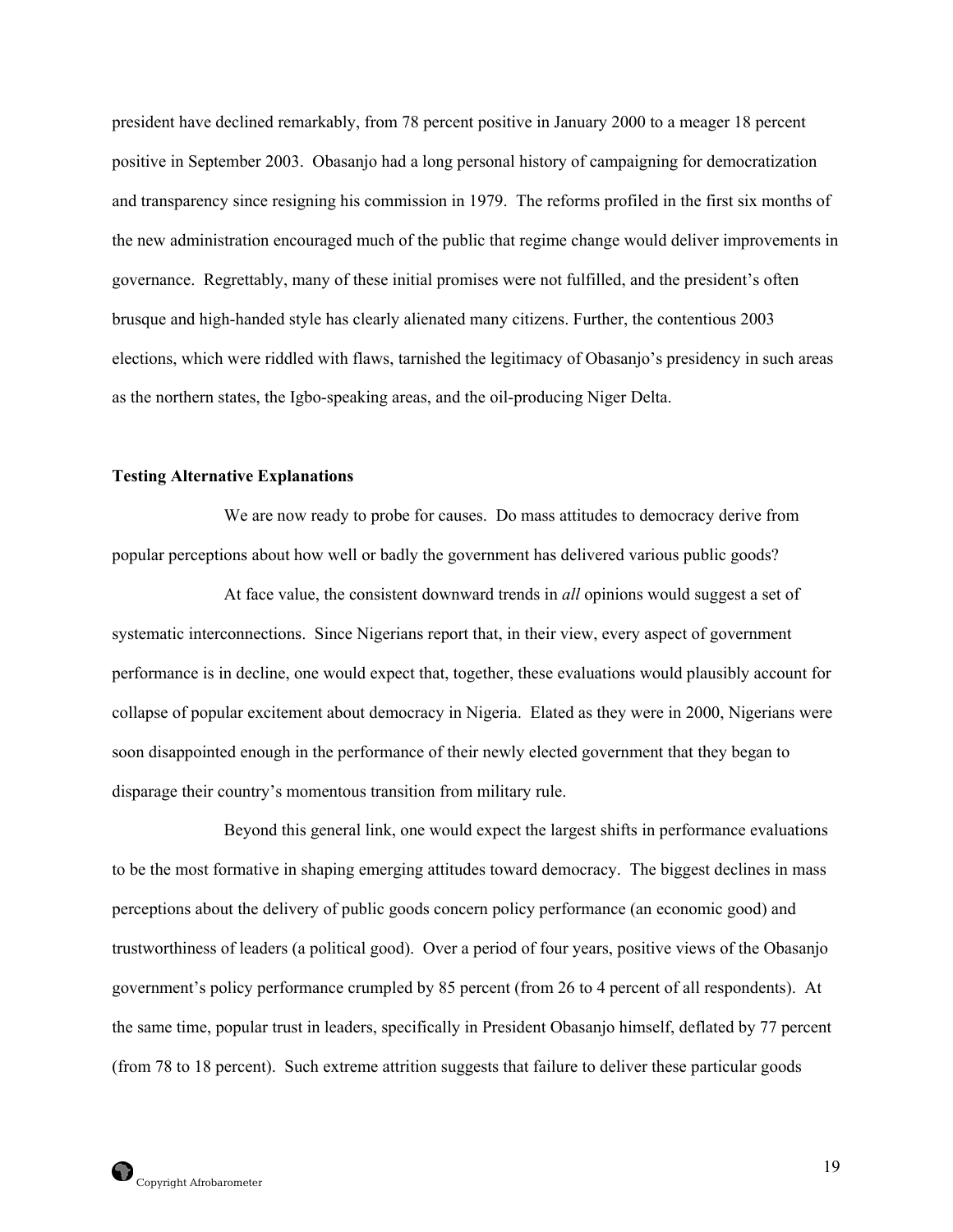(sound economic policies, trustworthy top leaders) will lead the way in explaining a general recession in democratic sentiments.

 But the question remains: over time, which are more important to the quality of democracy: economic or political goods? Which category of deliverables makes the most durable contribution to democracy's survival? And, specifically, which particular political and economic goods matter most?

 To address these questions, we ran a series of statistical tests on two dependent variables: popular *demand for democracy* and the perceived *supply of democracy*, whose measurement has been documented above and in the Appendices. The predictor variables were the familiar clusters of public goods. Representing *economic goods* we included opinions about living standards, the prosperity of the economy, the impact of economic reforms, and the performance of the government at various economic polices. To repeat, we rendered *political goods* as perceptions of law and order, plus the perceived availability of political and civil rights, an honest government free of corruption, and trustworthy leadership.

**Explaining Demand for Democracy.** Table 1 presents results for *demand for democracy* based initially on analysis of data pooled across all three surveys ( $n = 8066$ ). In a simple correlation analysis, the expectation is borne out that all types of public goods are significantly, and sometimes strongly, related to demand for democracy. But two political goods – political rights and trustworthy leaders – are more strongly correlated than any economic good. Moreover, the connection is negative to a prosperous economy and economic reform, which implies that demand for democracy can easily coexist with the imperfect delivery of certain economic goods.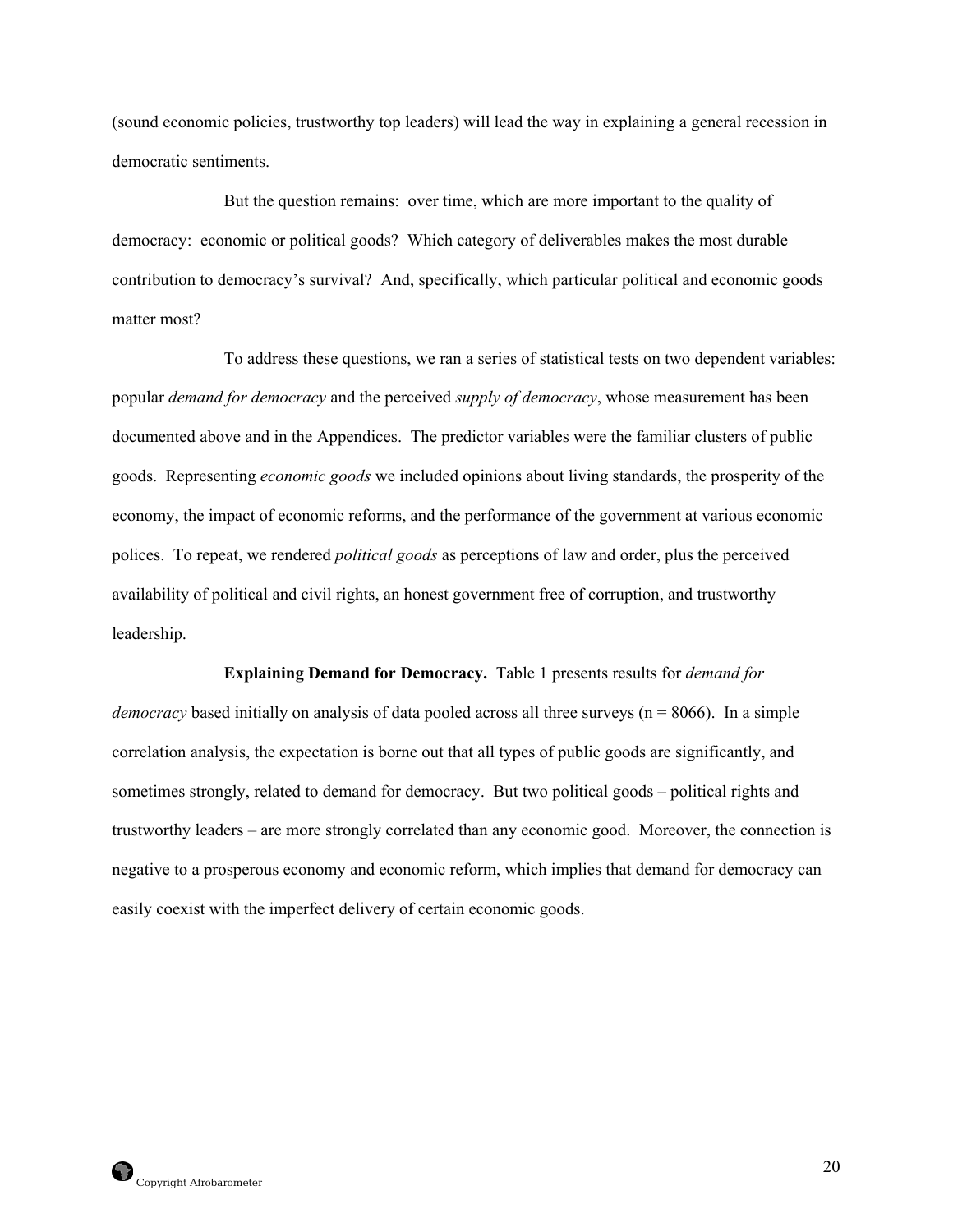|                                 |           | Pooled Data    |                                                                 |                                                                 |                                                          |            | $\overline{R}$ 1                                                   | R <sub>1.5</sub>                                       | $\overline{R}$ 2  |
|---------------------------------|-----------|----------------|-----------------------------------------------------------------|-----------------------------------------------------------------|----------------------------------------------------------|------------|--------------------------------------------------------------------|--------------------------------------------------------|-------------------|
|                                 |           |                |                                                                 |                                                                 |                                                          |            | $Jan-00$                                                           | Aug-01                                                 | $Sep-03$          |
|                                 |           | $n = 8066$     |                                                                 |                                                                 |                                                          |            | $n = 3508$                                                         | $n = 2175$                                             | $n = 2383$        |
|                                 | $\approx$ | $\approx$      | Sig. B                                                          | S.E.                                                            | Beta                                                     | Beta       | Beta                                                               | Beta                                                   | Beta              |
| Constant                        |           | 1.848          |                                                                 | 0.035                                                           |                                                          | Rank       |                                                                    |                                                        |                   |
| <b>ECONOMIC GOODS</b>           |           |                |                                                                 |                                                                 |                                                          |            |                                                                    |                                                        |                   |
| improved Living Standards       | 0.056     | 0.021          | $\begin{array}{c} 0.016 \\ 0.000 \\ 0.000 \\ 0.000 \end{array}$ | $\begin{array}{c} 0.009 \\ 0.005 \\ 0.004 \\ 0.004 \end{array}$ | $\begin{array}{c} 0.031 \\ -0.115 \\ -0.112 \end{array}$ |            | $\begin{array}{c} 0.055 \\ -0.128 \\ -0.103 \\ -0.105 \end{array}$ | $0.006$<br>$-0.042$<br>$-0.170$<br>$-0.110$            | 0.002             |
| Prosperous Economy              | $-0.057$  | $-0.044$       |                                                                 |                                                                 |                                                          | $\sim$     |                                                                    |                                                        | $-0.050$          |
| Economic Reforms                | $-0.106$  | $-0.040$       |                                                                 |                                                                 |                                                          | $\epsilon$ |                                                                    |                                                        | $-0.096$          |
| Policy Performance              | 0.026     | $-0.040$       |                                                                 |                                                                 | $-0.084$                                                 |            |                                                                    |                                                        | $-0.203$          |
| POLITICAL GOODS                 |           |                |                                                                 |                                                                 |                                                          |            |                                                                    |                                                        |                   |
| Political Order                 | 0.104     |                | 0.051                                                           |                                                                 |                                                          |            |                                                                    |                                                        |                   |
| Political Rights                | 0.249     | 0.014<br>0.160 | 0.000                                                           | $0.007$<br>0.009                                                | 0.027<br>0.229<br>0.052                                  |            | $\begin{array}{c} 0.087 \\ 0.174 \\ 0.043 \end{array}$             | $\begin{array}{c} 0.040 \\ 0.301 \\ 0.013 \end{array}$ | $-0.025$<br>0.145 |
| Honest Government               | 0.087     | 0.019          | 0.000                                                           | 0.005                                                           |                                                          | ৩          |                                                                    |                                                        | 0.026             |
| Trustworthy Leaders             | 0.138     | 0.051          | 0.000                                                           | 0.006                                                           | 0.098                                                    |            | $-0.042$                                                           | 0.070                                                  | 0.085             |
|                                 |           |                |                                                                 |                                                                 |                                                          |            |                                                                    |                                                        |                   |
|                                 |           | 0.309          |                                                                 |                                                                 |                                                          |            |                                                                    |                                                        | 0.247             |
| R square                        |           | 0.096          |                                                                 |                                                                 |                                                          |            | 0.267<br>0.072<br>0.069                                            | 0.371<br>0.138<br>0.134                                | 0.061             |
| Adjusted R square               |           | 0.095          |                                                                 |                                                                 |                                                          |            |                                                                    |                                                        | 0.058             |
| SE estimate                     |           |                |                                                                 | 0.500                                                           |                                                          |            |                                                                    |                                                        |                   |
| Adj. R square (Econ goods only) |           | 0.025          |                                                                 |                                                                 |                                                          |            | 0.029                                                              | 0.036                                                  | 0.034             |
| Adj. R square (Pol goods only)  |           | 0.064          |                                                                 |                                                                 |                                                          |            | 0.034                                                              | 0.093                                                  | 0.017             |

Table 1: POPULAR DEMAND FOR DEMOCRACY, Explanatory Factors Compared **Table 1: POPULAR DEMAND FOR DEMOCRACY, Explanatory Factors Compared** 

 $\begin{tabular}{c} \multicolumn{2}{c}{\textbf{Copyright Afootometer}}\\ \end{tabular}$ Copyright Afrobarometer

21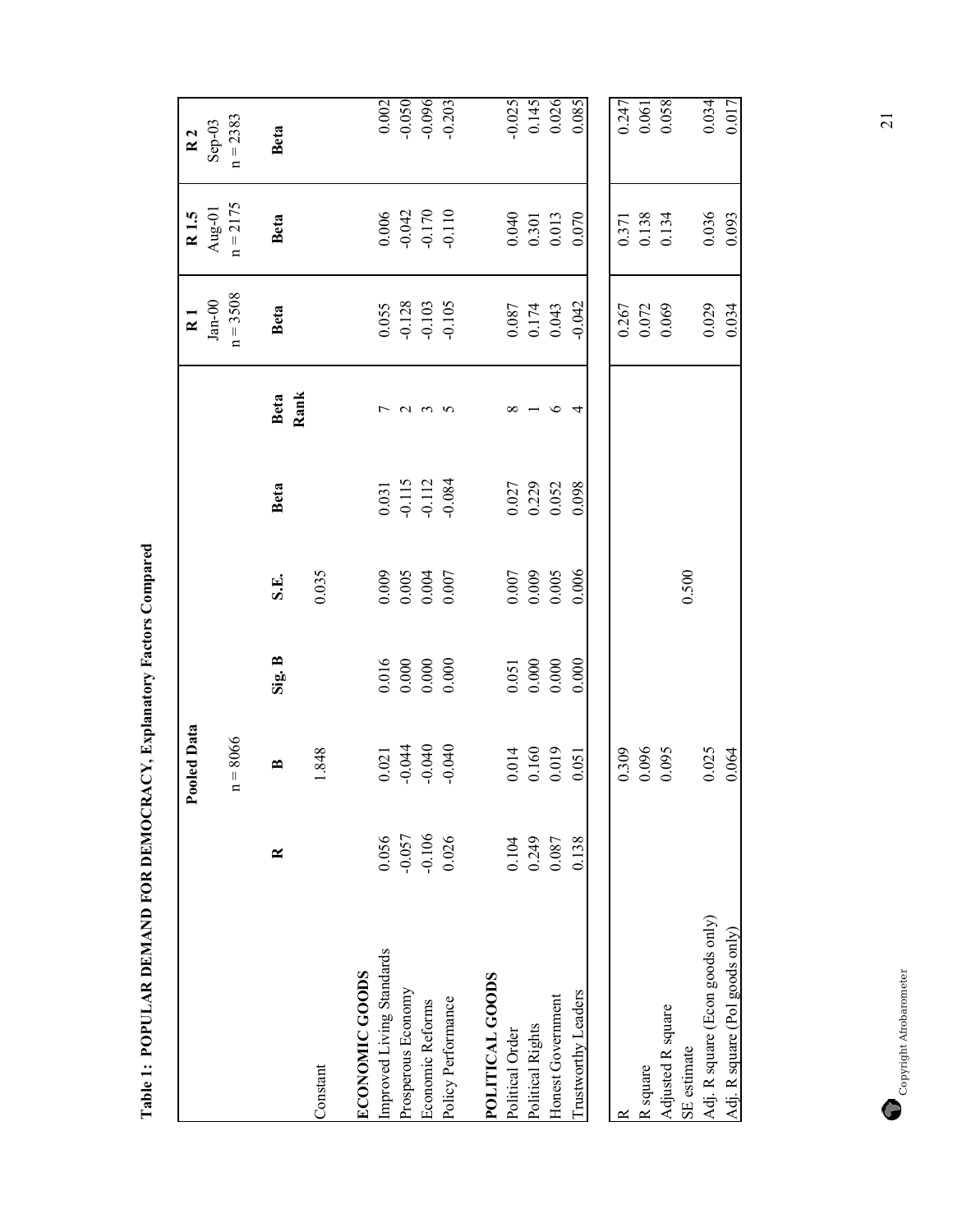These findings are sustained and expanded in ordinary least squares regression analysis. Even when all predictors are mutually controlled, the delivery of political rights remains the dominant explanatory variable (Beta rank  $= 1$ ). It is twice as influential in the formation of democratic preferences as the availability of a prosperous economy (Beta = .229 versus -.115). Moreover, economic goods – now including even policy performance – are again inversely related to demand for democracy, confirming that preferences for democracy in Nigeria are formed *in spite of* perceptions that the economy is in decline.

 It must be conceded that an instrumental model of opinion formation, based on evaluations of government performance at delivering public goods, does not do a stellar job of explaining demand for democracy. With these pooled data, we can account for less than 10 percent of the variance in this key public attitude (adjusted R square  $= .095$ ). A better explanation requires reference to a more fully specified model including a citizen's awareness of democracy, understanding of its content, and knowledge of public affairs (Bratton, Mattes and Gyimah-Boadi, 2005, 273). Because demand for democracy is based instead on cognitive learning, it is more susceptible to interpretations based on a citizen's intrinsic understandings than on his or her instrumental satisfactions.

 Nevertheless, the main point of the present analysis still stands: an explanation based on the delivery of political goods does a better job than an economically driven approach in explaining why Nigerians generally prefer democracy to dictatorship. Indeed, a regression model using political goods alone is more than twice as powerful as one based on economic goods alone (compare bloc adjusted R squares: .064 versus .025).

This important finding must be qualified, however, with reference to the evolution of public opinion over time. A time dimension is introduced by disaggregating the pooled data according to the three rounds of Afrobarometer surveys (labeled R1, R1.5, R2 to account for the fact that the second Nigeria survey took place between the cross-national Afrobarometer Rounds 1 and 2). Table 1 provides hints that political goods provision may become less effective over time in generating demand for democracy. While political rights drive the explanation of demand for democracy in 2000 and 2001,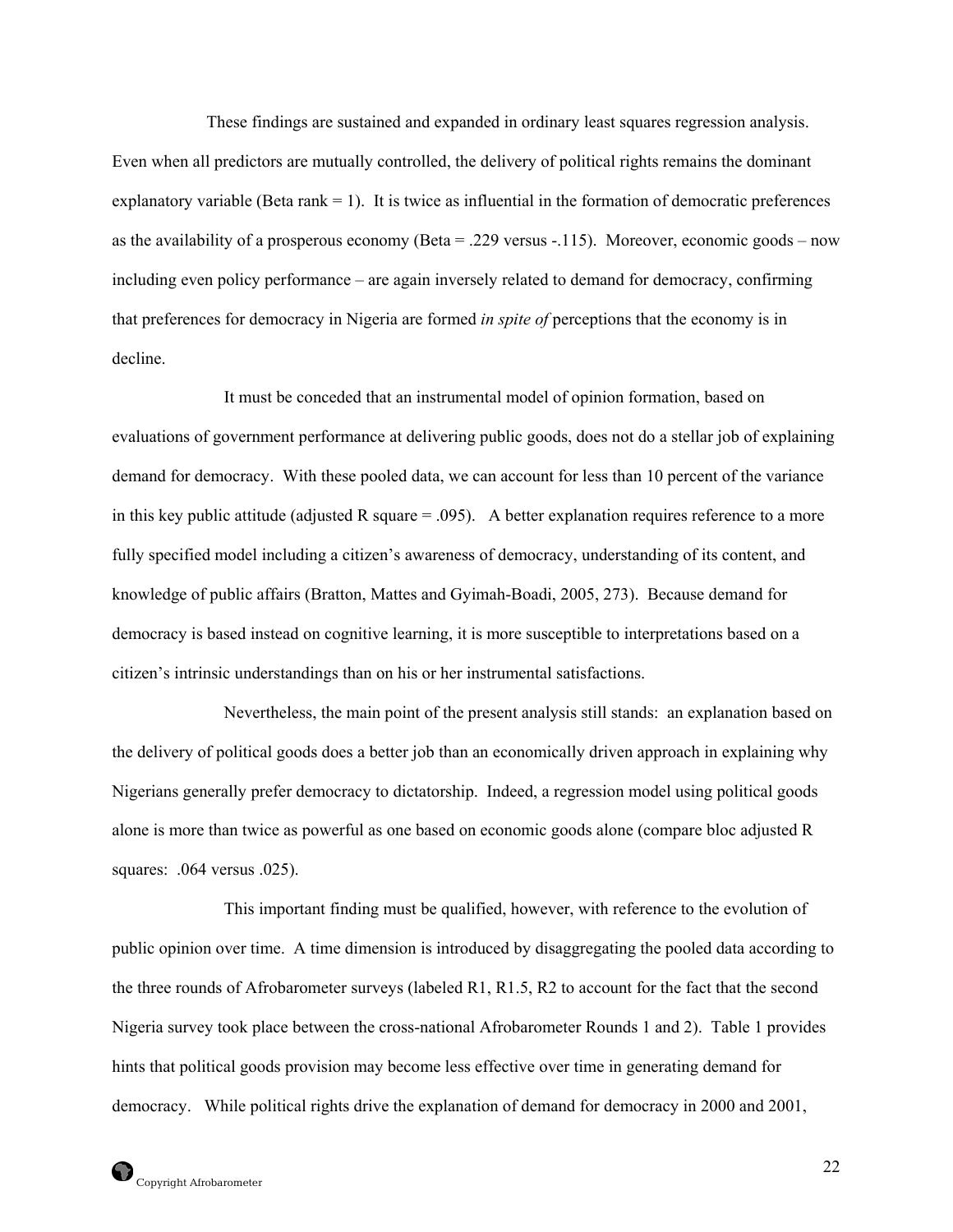these political goods are a less important factor than policy performance (an economic good) in 2003 (.145 versus -.203). As Figure 5 shows, policy performance displaces political rights as the leading explanatory factor over time. And overall, a model based on all four economic goods does twice as well at explaining demand for democracy in 2003 as a model based on all four political goods, though neither model does at all well (Table 1, last column: adjusted R square = .034 versus .017).



 One possibility is that, over time, the delivery of political goods becomes less important than the provision of economic goods in shaping Africans' political regime preferences. As the memory of political transition begins to fade, people cease celebrating newfound freedoms and revert to more fundamental considerations of material survival. In short, the political honeymoon draws to a close and the stark realities of African poverty and deprivation come to the fore. In the hierarchy of basic needs, economic wellbeing reasserts itself over political freedom.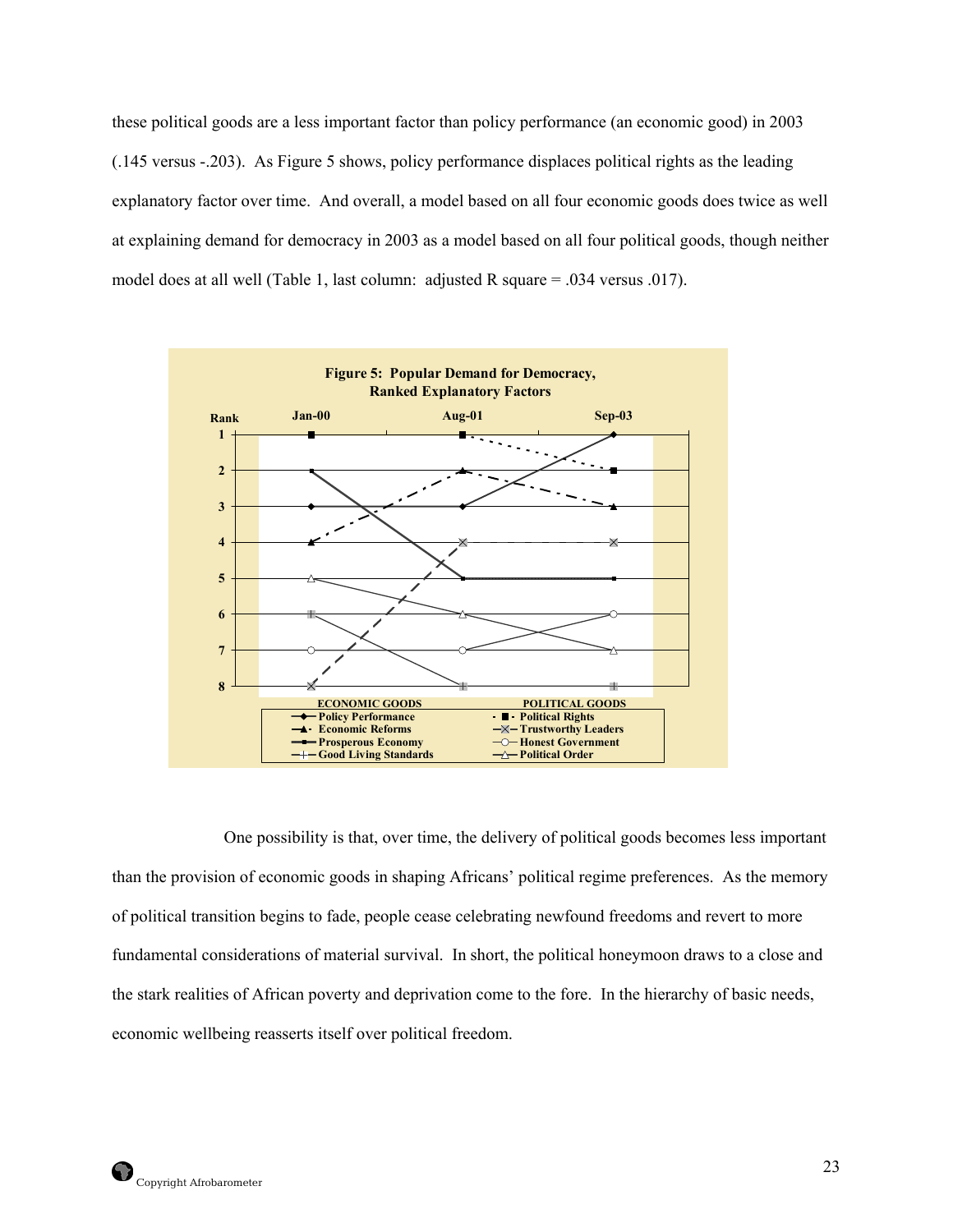All this could be confirmed if the relationship between economic goods (including policy performance) and demand for democracy was positive. But it is not. In Round 2 Afrobarometer surveys (Table 1, last column), three economic goods are *negatively* juxtaposed to demand for democracy. In the case of policy performance, this negative relationship is very strong. In short, over time, Nigerians become *less* (not more) dependent on economic evaluations in determining whether they want democracy. Stated differently, the passage of time induces citizens to increasingly divorce their evaluations of the government's economic performance from the broader question of whether they prefer democracy to other political regimes. Indeed, the perception (correct or not) that the economy is on the skids constitutes a rigorous test of *how deeply* individuals are committed to democracy. A core of ordinary citizens in Nigeria (who both support democracy and reject all its authoritarian alternatives) has withstood this test by committing themselves to democracy *regardless* of what happens to the economy.

These dynamics are confirmed by the role of felt living standards in the formation of democratic preferences. We find that public opinion in Nigeria runs contrary to the conventional view that the survival of new democracies in poor countries depends on the government's ability to raise mass living standards. As Figure 5 shows, living standards are a poor predictor of demand for democracy from the very beginning (Beta rank  $= 6$  in 2000). Moreover their explanatory prowess declines over time, soon settling at dead last (Beta rank = 8 in 2001 and 2003). By 2003, living standards are essentially a neutral factor in the determination of demand for democracy. Whether people think that their present living standards are good, bad or indifferent, they are equally likely to demand democracy. In short, we have found an analogue at the micro-level for Przeworski et al.'s macro-level claim that democracy can be installed in poor or rich countries (2000, 98). Our gloss on this finding is that democracy is a demand of both poor and rich *people*.

**Explaining the Supply of Democracy**. Table 2 presents results for the *supply of democracy*, based again on both pooled data and a time series of component surveys. An analysis of these data helps us understand the considerations that ordinary Nigerians use in assessing whether national political elites are institutionalizing democracy.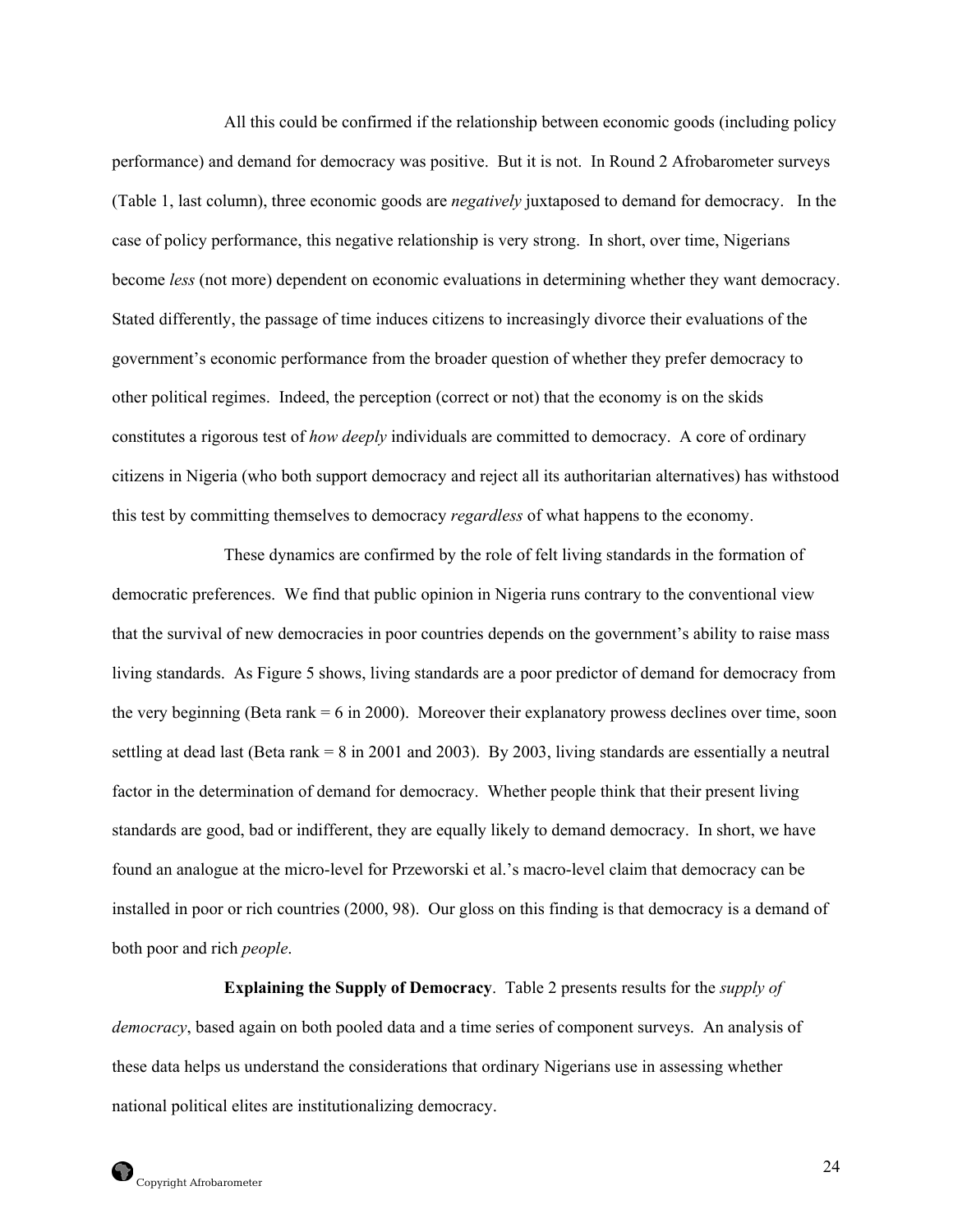|                                  |                       | Pooled Data                                                      |                                                        |                                                                 |                                  |                 | $\overline{R}$ 1                                                | R <sub>1.5</sub>                                       | $\overline{R}$ 2                                                |  |
|----------------------------------|-----------------------|------------------------------------------------------------------|--------------------------------------------------------|-----------------------------------------------------------------|----------------------------------|-----------------|-----------------------------------------------------------------|--------------------------------------------------------|-----------------------------------------------------------------|--|
|                                  |                       | $= 7829$                                                         |                                                        |                                                                 |                                  |                 | $Jan-00$<br>$n = 3416$                                          | Aug-01<br>$n = 2117$                                   | $n = 2296$<br>$Sep-03$                                          |  |
|                                  | $\approx$             | ≃                                                                | Sig. B                                                 | S.E.                                                            | <b>Beta</b>                      | Beta            | Beta                                                            | Beta                                                   | <b>Beta</b>                                                     |  |
| Constant                         |                       | 0.753                                                            |                                                        | 0.040                                                           |                                  | Rank            |                                                                 |                                                        |                                                                 |  |
| <b>ECONOMIC GOODS</b>            |                       |                                                                  |                                                        |                                                                 |                                  |                 |                                                                 |                                                        |                                                                 |  |
| Improved Living Standards        | 0.353                 |                                                                  |                                                        |                                                                 |                                  |                 |                                                                 |                                                        |                                                                 |  |
| Prosperous Economy               |                       |                                                                  |                                                        |                                                                 |                                  | 4               |                                                                 |                                                        |                                                                 |  |
| Economic Reforms                 | $\frac{0.370}{0.181}$ | $\begin{array}{c} 0.066 \\ 0.074 \\ 0.034 \\ 0.0126 \end{array}$ |                                                        | $\begin{array}{c} 0.010 \\ 0.006 \\ 0.005 \\ 0.008 \end{array}$ | 0.070<br>0.140<br>0.069<br>0.190 | $\circ$ $\circ$ |                                                                 |                                                        |                                                                 |  |
| Policy Performance               | 0.482                 |                                                                  | $0.000$<br>$0.000$<br>$0.000$                          |                                                                 |                                  |                 | $\begin{array}{c} 0.064 \\ 0.157 \\ 0.072 \\ 0.156 \end{array}$ | 0.034<br>0.236<br>0.113<br>0.142                       | 0.080<br>0.134<br>0.047<br>0.217                                |  |
|                                  |                       |                                                                  |                                                        |                                                                 |                                  |                 |                                                                 |                                                        |                                                                 |  |
| POLITICAL GOODS                  |                       |                                                                  |                                                        |                                                                 |                                  |                 |                                                                 |                                                        |                                                                 |  |
| Political Order                  | 0.382                 | $\begin{array}{c} 0.038 \\ 0.155 \\ 0.024 \end{array}$           |                                                        |                                                                 |                                  |                 | 0.078<br>0.110<br>0.035                                         |                                                        |                                                                 |  |
| Political Rights                 | 0.393                 |                                                                  |                                                        |                                                                 |                                  |                 |                                                                 |                                                        |                                                                 |  |
| Honest Government                | 0.371                 |                                                                  | $\begin{array}{c} 0.000 \\ 0.000 \\ 0.000 \end{array}$ | $\begin{array}{c} 0.008 \\ 0.010 \\ 0.006 \end{array}$          | 0.054<br>0.159<br>0.047          |                 |                                                                 | $\begin{array}{c} 0.041 \\ 0.094 \\ 0.038 \end{array}$ |                                                                 |  |
| Trustworthy Leaders              | 0.457                 | 0.153                                                            | 0.000                                                  | 0.007                                                           | 0.214                            |                 | 0.084                                                           | 0.142                                                  | $\begin{array}{c} 0.068 \\ 0.109 \\ 0.011 \\ 0.220 \end{array}$ |  |
|                                  |                       |                                                                  |                                                        |                                                                 |                                  |                 |                                                                 |                                                        |                                                                 |  |
|                                  |                       | 0.616                                                            |                                                        |                                                                 |                                  |                 |                                                                 | 0.499                                                  |                                                                 |  |
| R square                         |                       | 0.379                                                            |                                                        |                                                                 |                                  |                 |                                                                 |                                                        |                                                                 |  |
| Adjusted R square                |                       | 0.379                                                            |                                                        |                                                                 |                                  |                 | 0.425<br>0.181<br>0.179                                         | 0.249<br>0.246                                         | 0.614<br>0.377<br>0.375                                         |  |
| SE estimate                      |                       |                                                                  |                                                        | 0.571                                                           |                                  |                 |                                                                 |                                                        |                                                                 |  |
| Adj. R square (Econ goods only)  |                       | 0.292                                                            |                                                        |                                                                 |                                  |                 | 0.153                                                           | 0.209                                                  | $0.308$<br>0.304                                                |  |
| Adj. R square $(Pol$ goods only) |                       | 0.311                                                            |                                                        |                                                                 |                                  |                 | 0.108                                                           | 0.145                                                  |                                                                 |  |

Table 2: THE PERCEIVED SUPPLY OF DEMOCRACY, Explanatory Factors Compared **Table 2: THE PERCEIVED SUPPLY OF DEMOCRACY, Explanatory Factors Compared**

 $\begin{tabular}{c} \multicolumn{2}{c}{\textbf{Copyright Afobarometer}}\\ \end{tabular}$ Copyright Afrobarometer

25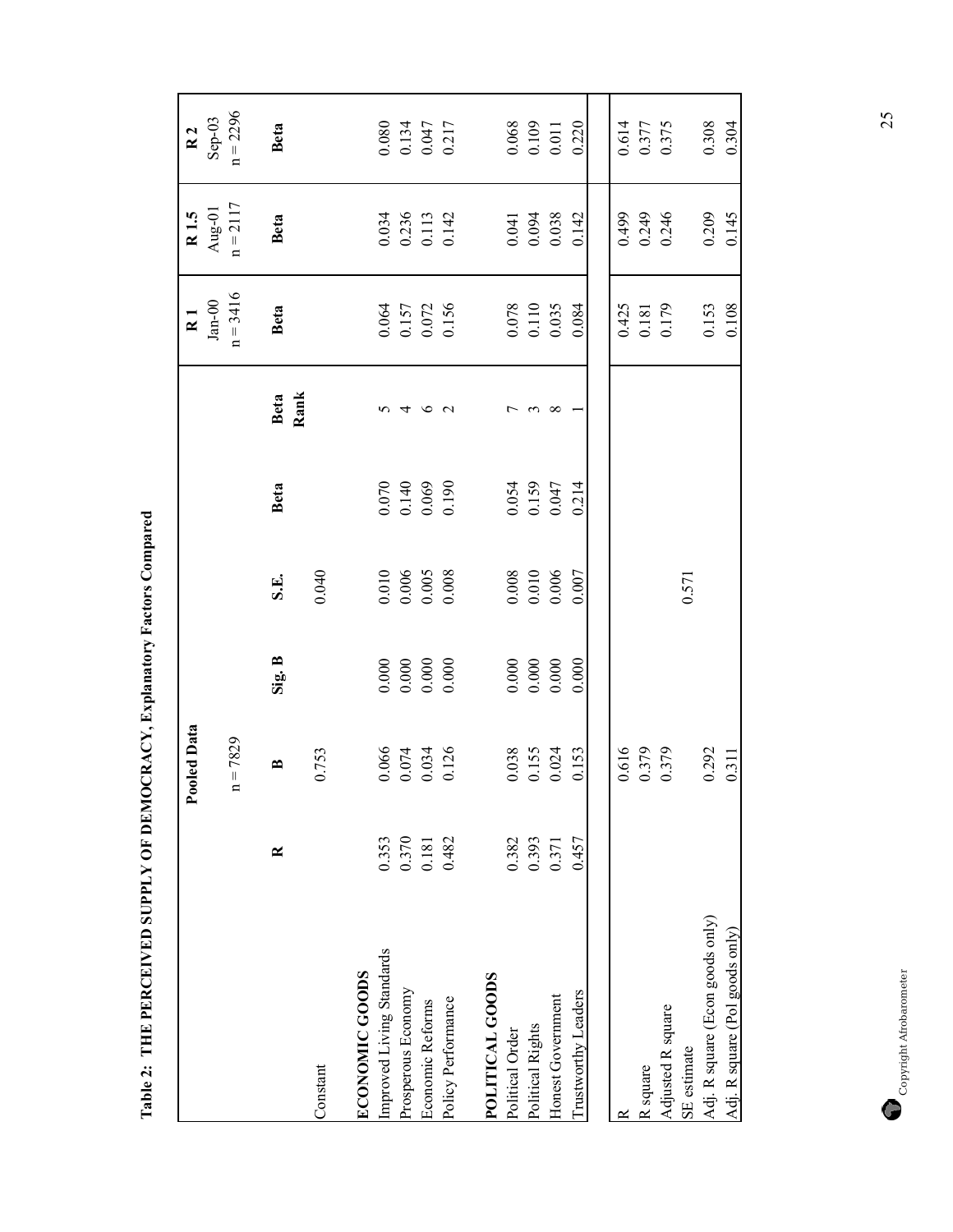Apparently, in formulating views about the supply of democracy, the general public makes reference to the delivery of *both* political and economic goods. As Table 2 shows, the correlations between all types of goods and satisfaction with democracy's extent are consistently positive, statistically significant, and far stronger than in the previous model of demand for democracy. Taken together, these results suggest a powerful instrumental argument linking government performance at delivering public goods to popular perceptions of whether democracy is taking root.

 This expectation, including all significant relationships, holds up in regression analysis. Table 2 summarizes a parsimonious model in which the delivery of just 8 public goods explains 38 percent of the variance in popular perceptions of the supply of democracy. Economic and political goods are both equally necessary in this model: the former explain some 29 percent of variance; and the latter some 31 percent. But neither category of goods alone constitutes a sufficient explanation; each does a better job at prompting mass perceptions of democracy's supply when provided in conjunction with the other.

With reference to political goods, the most important factor overall is trustworthy leaders, which we measure as trust in the national president (Beta rank  $= 1$ ). Nigerians are three times as likely to derive their judgments about the institutionalization of democracy from their feelings of trust toward the national president (a political good, Beta = .214) as from their evaluations of living standards or economic reforms (both economic goods, Betas = .070 and .069). And, when all responses are pooled, the provision of political rights turns out a better predictor of democracy's supply than the boon of a booming economy. A good part of the reason is that a prosperous economy becomes less determinative over time; as Figure 6 shows, this predictor falls from first rank to third rank between 2001 and 2003 (Figure 6).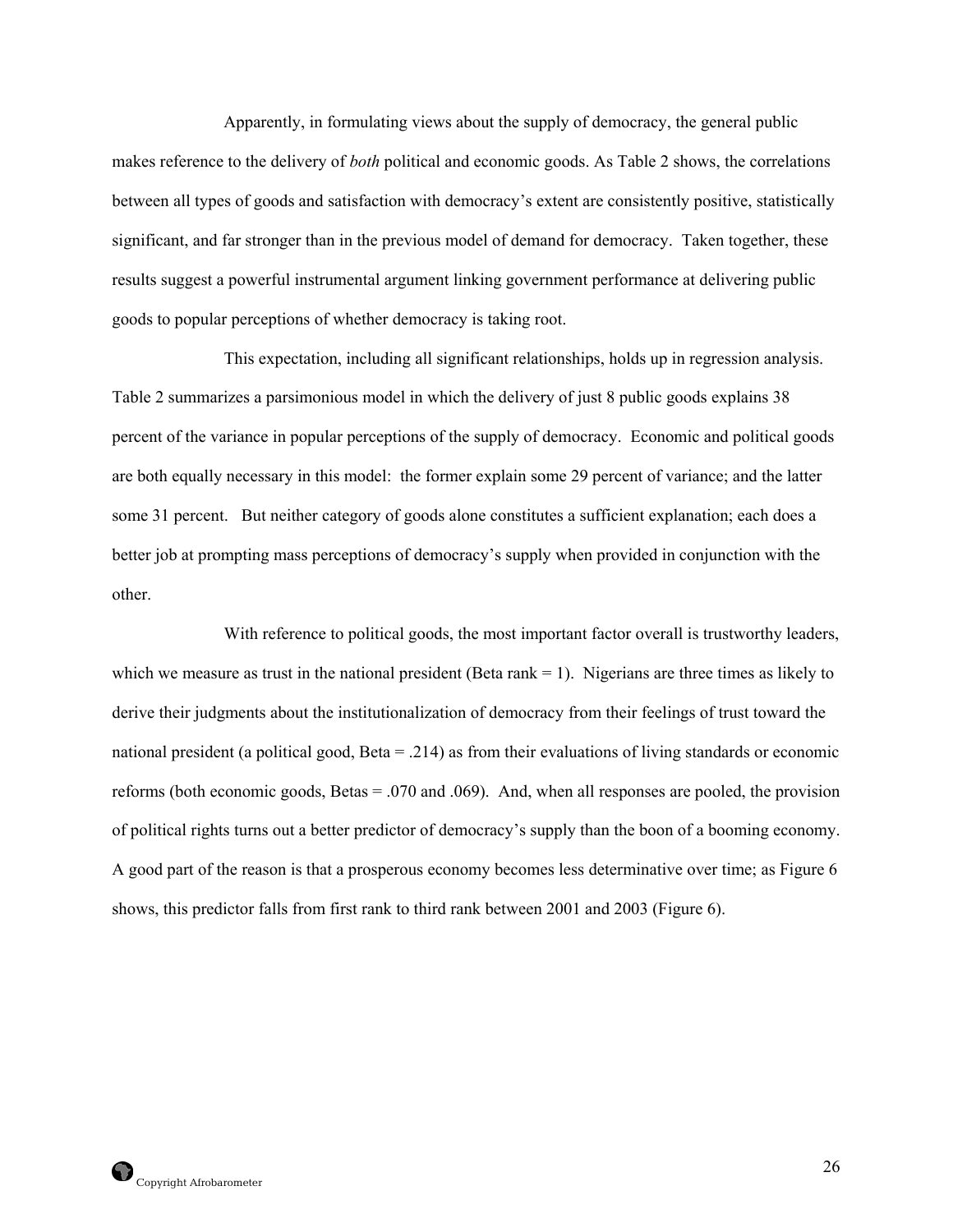

 But one key economic good is consistently important to the perceived supply of democracy. Economic policy performance always ranks second in overall predictive power, both in the model based on pooled data (Table 2) and in each separate survey (Figure 6). In deciding whether their country is attaining democracy, Nigerians repeatedly make reference to the government's management of policies for job creation, controlling inflation, and ensuring that everyone has enough to eat. They also compare economic conditions across society before deciding whether their elected government is ensuring a fair distribution of income. In short, they use the delivery of widespread material welfare as a benchmark for appraising the performance of democracy.

 Surprisingly, political order is a less critical commodity than Rotberg's hierarchy of political goods would lead one to expect. At least in Nigeria, ordinary people rank it fifth or sixth among all public goods and only third among the four political goods studied here. Moreover, its influence declines over time. To all appearances, the upsurge of communal (especially religious) violence that has occurred in Nigeria since 1999 has not prompted citizens to condemn the process of democratization.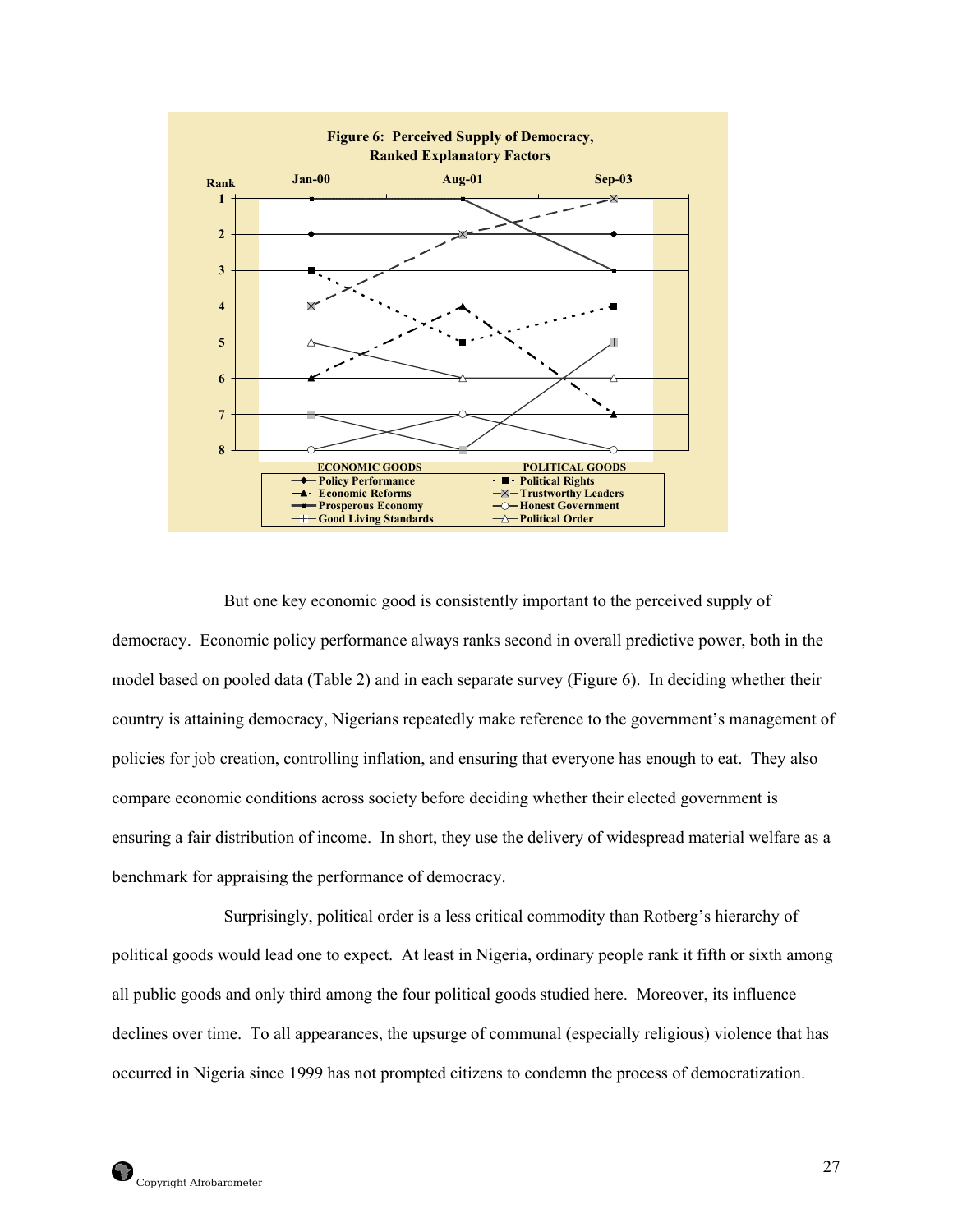Instead, when judging the supply of democracy, Nigerians are three times as likely to refer to the provision of political rights than to the establishment of political order (Beta = .159 versus .054). If this finding holds elsewhere, then we may be led to conclude that citizens in emergent democracies value freedom more highly than stability. But there is surely a limit to the extent to which new democrats can tolerate disorder. Moreover, the construction of democracy is inhibited where the basic foundations of a state, especially the rule of law, have not been laid down.

 We are also surprised to learn that ordinary Nigerians do not draw a closer connection between the control of corruption and the construction of democracy. The political good of clean and honest government, while positive for perceptions of the supply of democracy, consistently ranks low among public goods (eighth out of 8 in 2000 and 2003). Along these lines, we would expect popular trust in leaders and mass estimates about the honesty of government to have similar effects on perceived democratic development. While both are positive, these two predictors diverge over time: trust in leaders becomes much more important, whereas views about clean government remain flat (Figure 6). This suggests that the question about "trust in the president" either captures a differentiated view of corruption (in which the national "big man" is seen as less corrupt than his cronies) or is tapping another concept (such as approval of the president's overall job performance). In Nigeria, it is also possible that citizens are willing to tolerate a certain level of official corruption, especially if they personally benefit from the division of spoils.

 The most striking finding about political goods is the increasing importance over time of trust in the president as an explanation of the supply of democracy. The variance in the dependent variable explained by this predictor almost triples between 2000 and 2003 (from Beta = .084 to .220) (Table 2, last column). Over the same period, trust in the president moves up from the fourth most influential good to the topmost rank (Figure 6). (As Figure 5 shows, it also jumps up four ranks – from last to fourth – on the demand side). By 2003, therefore, trust in the president was just as decisive in shaping perceptions of the supply of democracy in Nigeria as people's assessments of how well the Obasanjo government was managing the economy (compare Beta = .220 with .217). Critically, the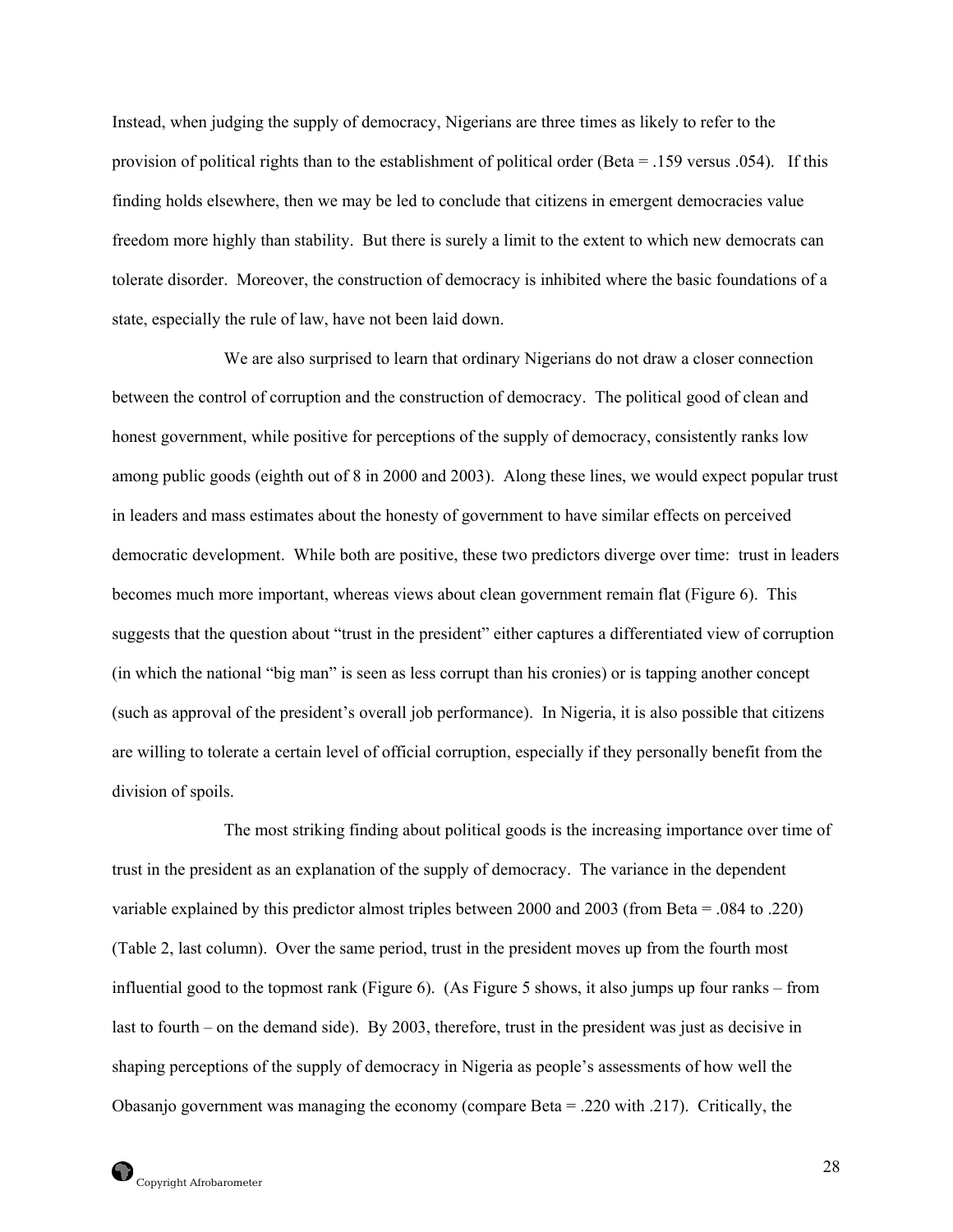political good of trustworthy leadership had *displaced* all other economic considerations, including the popular perceptions of the prosperity of the economy that had dominated judgments about democracy's supply immediately after the transition.

**The Passage of Time**. Implicit in the preceding analysis is the hypothesis that the effects of the delivery of public goods on democratic attitudes depend on the passage of time. This matter is central to the core research question posed in this article: how durable are political goods as determinants of mass attitudes to democracy?

We have already observed numerous differential effects of various public goods in each of three rounds of Afrobarometer surveys in Nigeria. So far, we have approached the time factor by splitting the pooled data into sub-samples for each survey and then comparing the signs, relative magnitudes, and ranks of standardized regression (Beta) coefficients. But this "eyeballing" technique – whether comparing coefficients across columns in Tables 1 and 2 or viewing trend lines in Figures 5 and 6 – is crude and partly subjective. "It cannot provide adequate information about how, and how certainly, different these coefficients are" (Franzese, Kam, and Jamal, 2001, 3). In order to make a statistical comparison, it is necessary to move beyond separate linear-additive equations and to reanalyze the pooled data using an interactive model (Jaccard et al. 1990). We focus on the relative size and statistical significance of the interaction terms themselves on the understanding that residual coefficients are not readily subject to interpretation (Braumoeller, 2005).

 Most importantly, we seek to concentrate on large, meaningful relationships by using the perceived *supply of democracy* as a sole dependent variable. To simplify the model and to minimize the number of interaction effects, we initially compose single factors representing political and economic goods. As reported in Appendix B, the four individual political variables used in previous analyses can be summarized in terms of a single, reliable factor to which we can attach the encompassing label of "political goods." Similarly, the four specific economic variables cohere into a distinctive and reliable factor that we call "economic goods." In the equation that follows, the new variables with these labels are factor scores.

29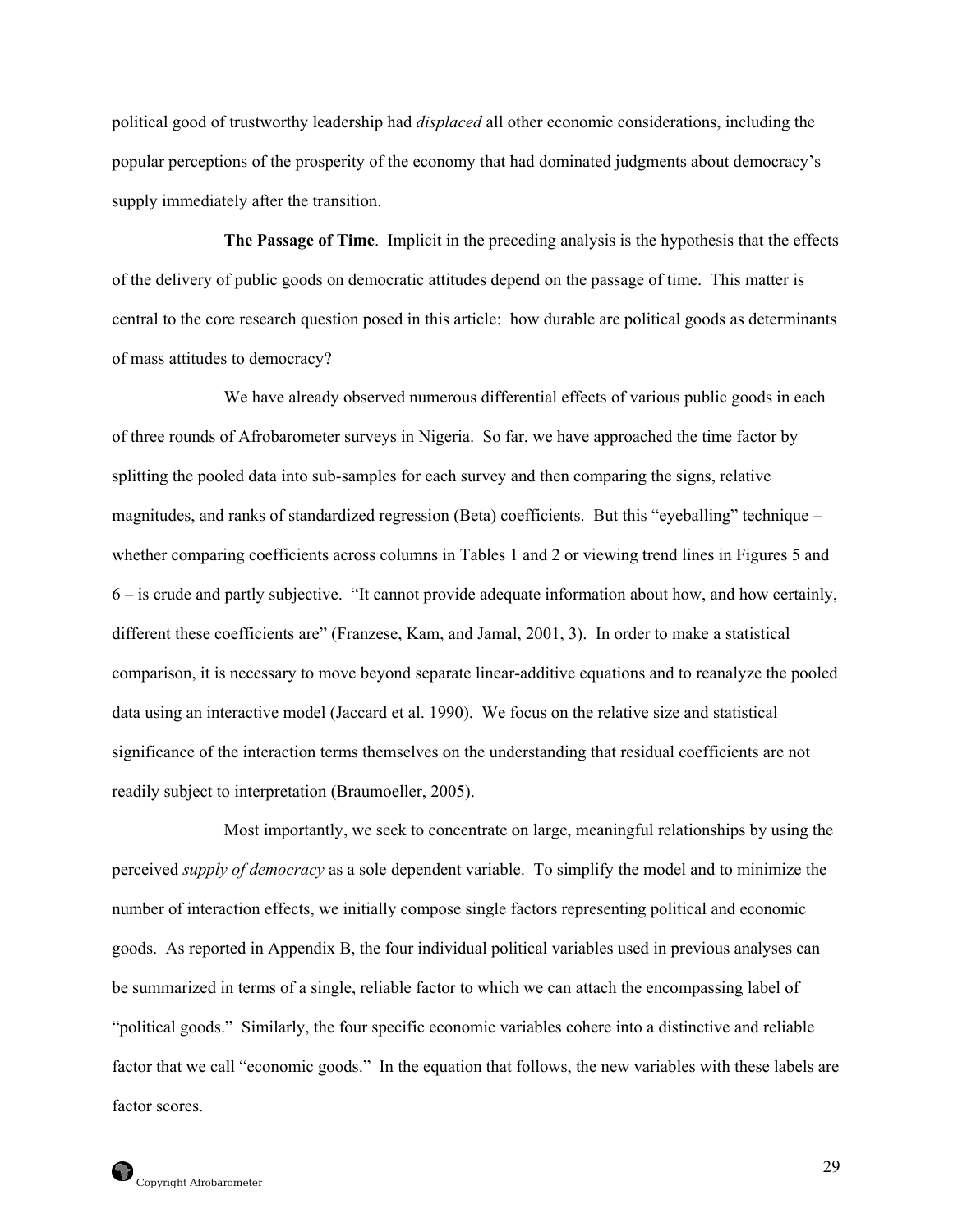The other new elements in the equation are interaction terms, one each for the joint effects of time with political and economic goods respectively. Formally, the interaction model is:

$$
Y = a + b_1 X_1 + b_2 X_2 + b_3(X_1 Z) + b_4(X_2 Z) + b_5 Z + e
$$

where Y = perceived supply of democracy,  $X_1$  = economic goods (factor score),  $X_2$  = political goods (factor score),  $Z =$  time elapsed in months from Nigeria's political transition in May 1999 to the time of the Afrobarometer survey (R1 = 8, R1.5 = 27, R2 = 52),  $X_1Z$  = an interaction term created by multiplying economic goods by time elapsed, and  $X_2Z =$  an interaction term created by multiplying political goods by time elapsed.

The ordinary least squares regression estimates for the interactive model are given in Table 3 and can be interpreted as follows. First, an even more parsimonious model – now employing just 5 predictors – still explains 38 percent of the variance in supply of democracy. In other words, the transformation of individual variables into overarching categories of public goods and the introduction of the time factor does not lead to a loss of predictive power. On the contrary, this final model offers gains in explanatory efficiency.

|                                                                 | B       | S.E. | Beta    | T         | Sig. |
|-----------------------------------------------------------------|---------|------|---------|-----------|------|
| Constant                                                        | 2.809   | .013 |         | 221.814   | .000 |
| Time Elapsed (since transition, May 1999)                       | $-.008$ | .000 | $-.213$ | $-20.540$ | .000 |
| Economic Goods (factor score)                                   | .192    | .016 | .222    | 12.184    | .000 |
| <b>INTERACTION (Economic Goods x Time)</b>                      | .002    | .000 | .078    | 4.043     | .000 |
| Political Goods (factor score)                                  | .183    | .018 | .215    | 10.159    | .000 |
| <b>INTERACTION</b> (Political Goods x Time)                     | .001    | .001 | .056    | 2.559     | .011 |
| .613<br>$R =$<br>R square = $.376$<br>Adjusted R square $=$ 375 |         |      |         |           |      |

|  |  |  | Table 3: Supply of Democracy, Interactive Model 1 |  |  |
|--|--|--|---------------------------------------------------|--|--|
|--|--|--|---------------------------------------------------|--|--|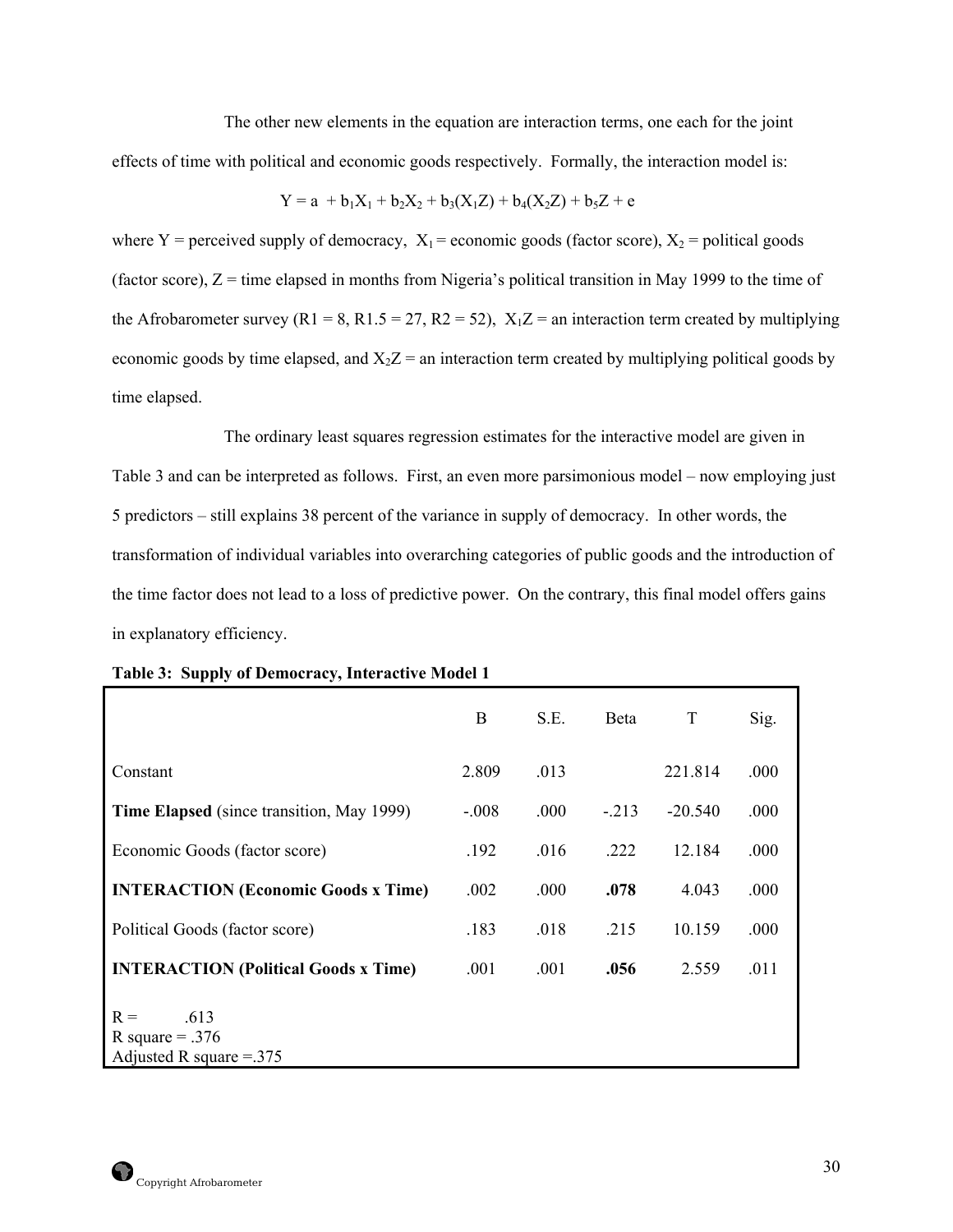Second, we draw attention to the negative sign and strong regression coefficient on time elapsed (Beta = -.213). As expected, popular assessments of democratic supply decline as the months and years pass following a landmark political transition. So, even if citizens do not perceive the delivery of public goods to have declined, the mere passage of time alone would erode initial post-transition enthusiasms. This finding can be interpreted as a control on the initial extent to which Nigerians harbored unrealistic expectations about the performance of their new democracy. The remaining coefficients symbolize the effects of public goods delivery as if the effects of mass euphoria could be suppressed.

 Third, we observe for the first time in Nigeria that, when the effects of time are discounted (time  $= 0$ ), the delivery of economic goods appears to have slightly stronger effects than political goods on the perceived supply of democracy. For every whole unit decline in the delivery of economic goods (on a continuous factor score that runs from  $-2$  to  $+2$ ), citizens perceive some 19 percent less democracy ( $B = .192$ ). There is therefore little doubt that economic delivery is a core component in the basic calculus that Nigerian citizens first use to judge how much democracy their leaders are supplying. But the political dimension of public goods cannot be ignored. A package of explicitly political goods has almost equally strong direct initial effects on the dependent variable. For every whole unit decline in the provision of political goods (on a continuous factor score that runs from  $-2$  to  $+2$ ), citizens think they are getting 18 percent less democracy ( $B = .183$ ). Hence, Nigerians also start out by asking themselves whether they are better off politically when judging if democracy is being constructed in their country.

 Finally, Interactive Model 1, indicates that the effects of public goods on democratic sentiments are *mediated by the passage of time* (Table 3). Take economic goods first. The coefficient for the relevant interaction term (economic goods x time) is positive and significant (beta  $= .078$ ), which indicates that the impact of economic delivery *increases over time*. In other words, as the transition recedes, considerations of economic performance become ever more important in the public mind. If this were the only significant interaction effect, we would have to conclude that economic considerations were displacing political ones over time. But observe the coefficient for the second interaction term (political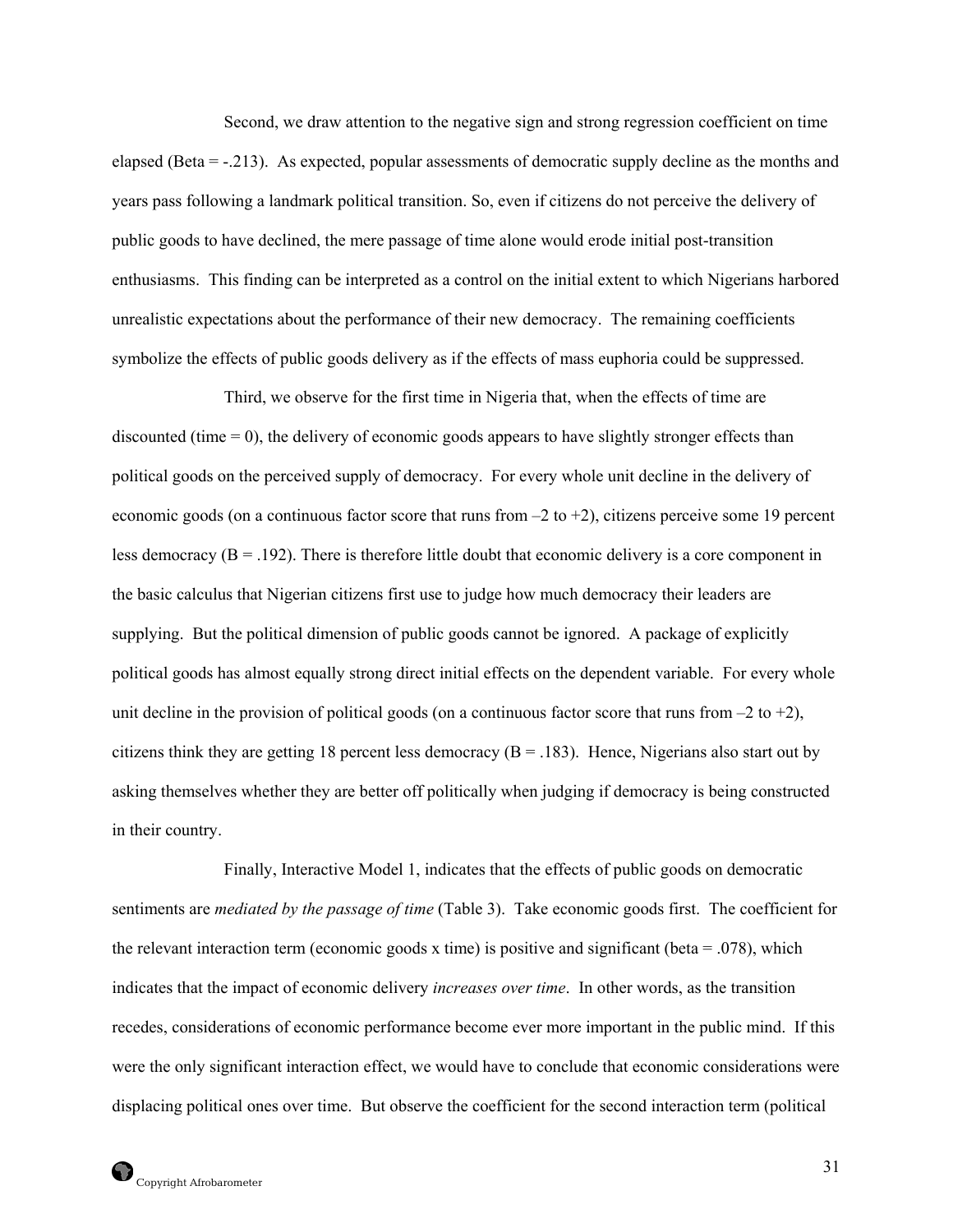goods x time, beta =  $.056$ ). It is also positive and significant. In short, the importance of the availability of political goods in building a constituency for democratic reform *also increases over time*, though to a slightly lesser degree.

In Table 3, we draw attention to the difference in the strength of the two interaction terms. We interpret this finding to mean that, in calculating the supply of democracy, the general public is gradually more likely to grant heavier weight to a basket of material, rather than political, goods. Stated differently, economic commodities are likely to loom ever larger over time in the overall hierarchy of public goods that citizens use to appraise democracy. On one hand, then, this result is consistent with the conventional view that, to survive, elected governments in poor countries must deliver improved social welfare.

 On the other hand, let us not be too hasty in accepting an unmodified conventional wisdom. The results in the first interactive model hinge on the aggregate contents of the two baskets of goods represented by factor scores. The political basket contains both honest government and political order, which Nigerians consistently value as their *least* important criteria in judging democracy. Remember that these political goods rank seventh and eighth (out of eight) in an overall regression analysis of pooled data (See Table 2). The presence of political order and honest government in the factor scores depresses the direct and interactive effects of political goods in Model 1 (Table 3).

Hence, as a final check on the relative status of various public goods, we construct Interactive Model 2 (Table 4). Alongside the interaction terms, this model contains only the most important public goods revealed by previous analysis: representing the economic basket is mass opinion about the government's economic policy performance; and representing the political basket are public attitudes about the trustworthiness of the country's top leader. This model performs almost as well as the most encompassing model, explaining 35 percent of total variance in the supply of democracy, again with just 5 predictors. Elapsing time is now the dominant explanatory factor, reconfirming that Nigerians' shallow views about democracy were severely overblown by in 2000 and destined to deflate anyway (Beta = -.597). But notice the interaction of time with the delivery of goods: while the passage of time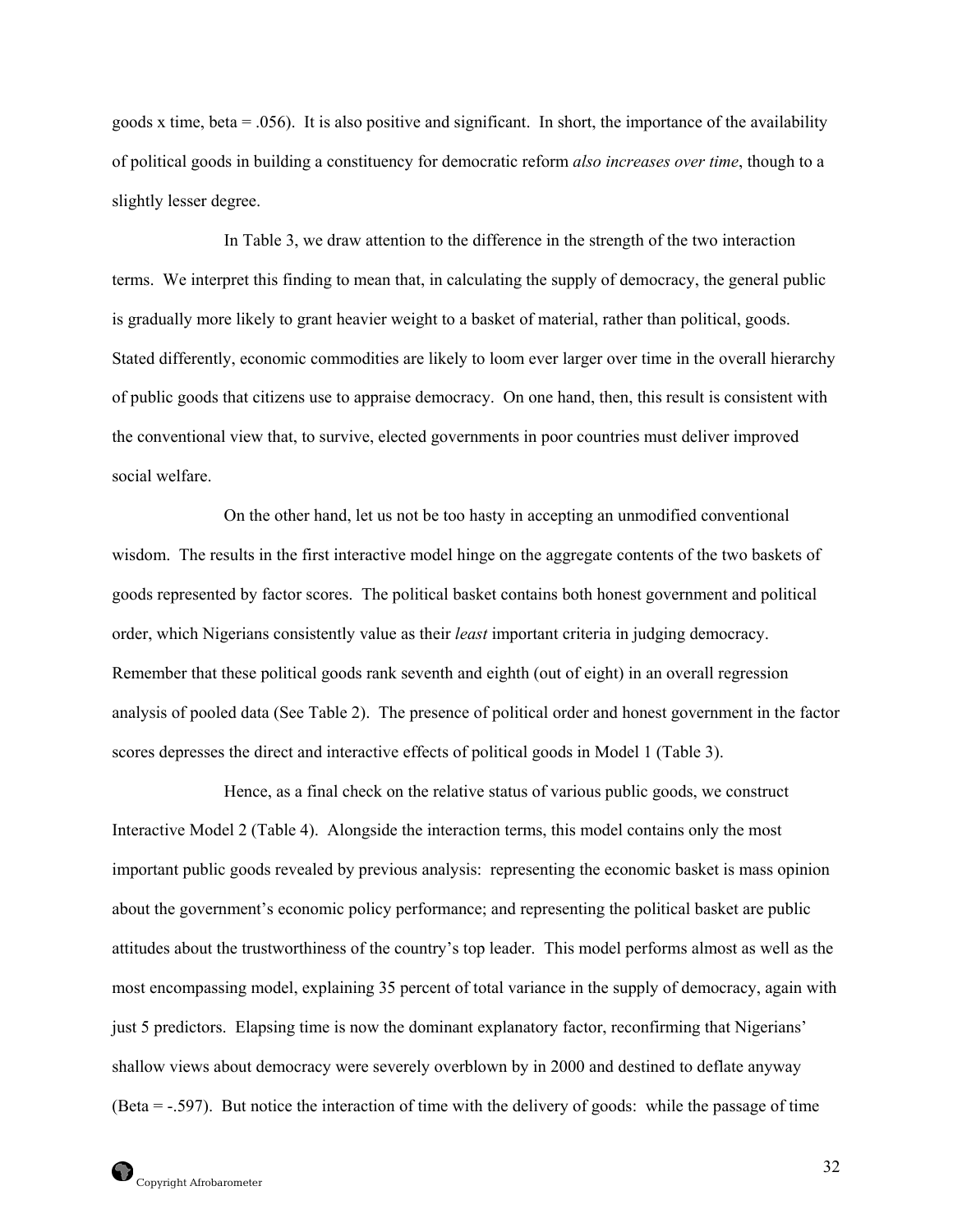increases the impact of economic policy evaluations (beta = .160), it imparts even greater impact to the trustworthiness of leaders (beta = .236). In short, compared to the main economic good, the key political good not only remains resilient, but gains in salience over time.

|  |  | <b>Table 4: Supply of Democracy, Interactive Model 2</b> |
|--|--|----------------------------------------------------------|
|--|--|----------------------------------------------------------|

|                                                                | B       | S.E.  | <b>B</b> eta | T         | Sig. |
|----------------------------------------------------------------|---------|-------|--------------|-----------|------|
| Constant                                                       | 2.371   | .036  |              | 65.330    | .000 |
| <b>Time Elapsed</b> (since transition, May 1999)               | $-.023$ | .001  | $-.597$      | $-20.531$ | .000 |
| Economic Policy Performance                                    | .140    | .011  | .211         | 12.417    | .000 |
| <b>INTERACTION (Policy Perf. x Time)</b>                       | .003    | .000  | .160         | 6.631     | .000 |
| <b>Trustworthy Political Leaders</b>                           | .049    | .013  | .068         | 3.696     | .000 |
| <b>INTERACTION</b> (Trust Leaders x Time)                      | .004    | .000. | .236         | 9.754     | .000 |
| .592<br>$R =$<br>R square $= .351$<br>Adjusted R square $=350$ |         |       |              |           |      |

 Thus, what is surprising and original about the results for Nigeria, is that they demonstrate the *durability of political goods*. Far from being the passing popular preferences of a giddy post-transition honeymoon, considerations of political trust – and to a lesser extent, political rights – continue to inform Nigerian appraisals the quality of their new democracy. Even though they may be economically poor, Nigerians do not lapse into a crudely economistic mindset, insisting that any political regime is acceptable as long as it delivers a stronger economy and better living standards. Instead, they require that, for democracy to be constructed, the government (and the president in particular) must also make good on promises to provide civil liberties and good governance. According to our analysis, Nigerians are more – not less – likely, to employ a political logic of this sort as turbulent transitions give way to normal day-to-day politics. If Nigeria is any example, then new democrats in poor countries are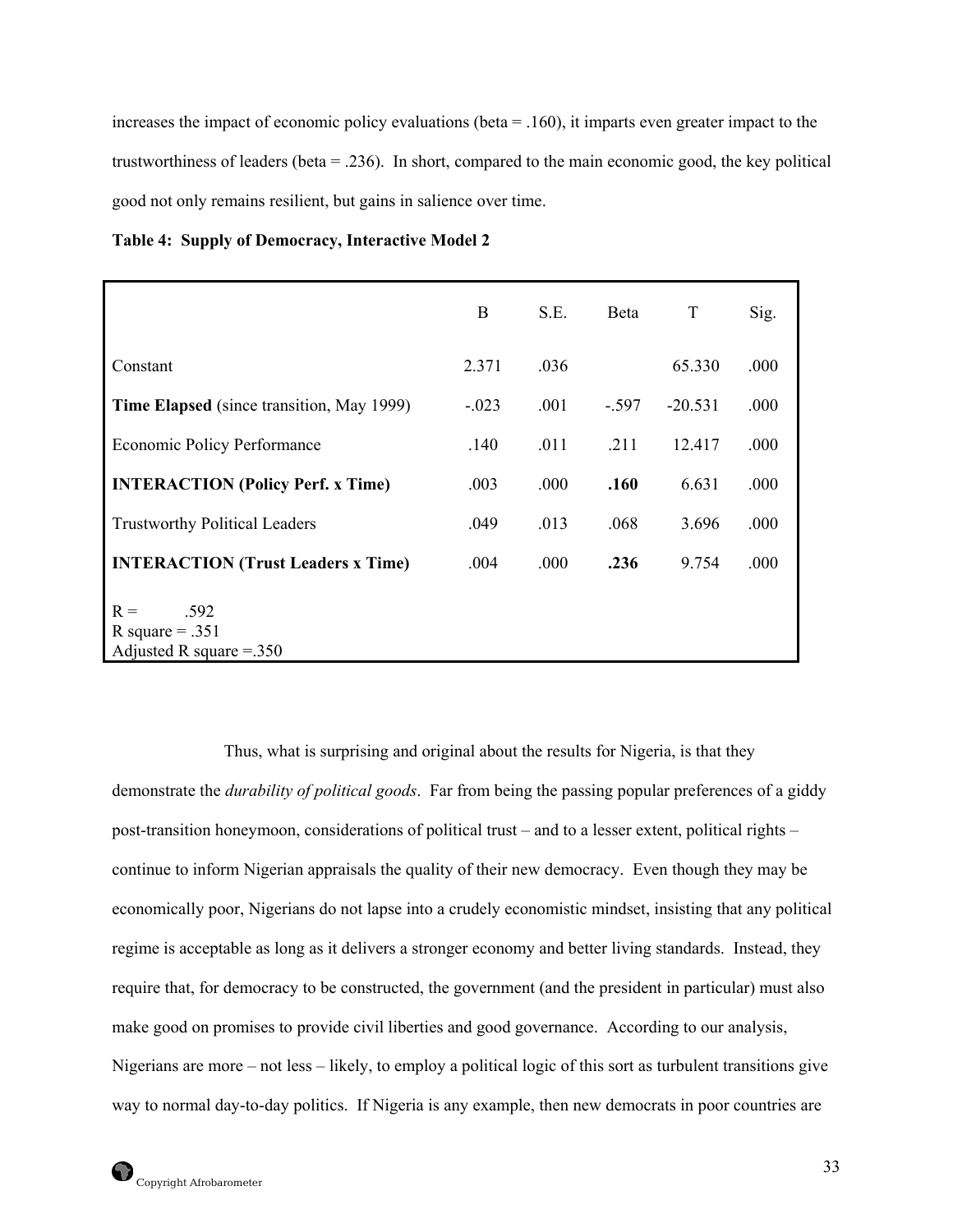even more likely to require the delivery of political goods in the years following a historic political transition than in its immediate aftermath.

# **Conclusion**

 To summarize, the delivery of political goods is not only *central* to the formation of mass opinion about democracy but also *durable* over time, at least in the medium term following regime transitions. Many analysts now accept the first point, namely that popular appreciation of political goods is a central feature of early post-transition public opinion in various new democracies around the world. To our knowledge, the second point – concerning the longevity of such political influences – has not been emphasized before and remains controversial. Most analysts still harbor the suspicion that, sooner or later, the initial appeal of political goods will be replaced by hardheaded popular demands that democracy must deliver material development.

Because public opinion has evolved rapidly in Nigeria, the country constitutes a key case for testing this proposition. Following regime change, Nigerians at first expressed higher expectations for the performance of democracy than citizens in 15 other Afrobarometer countries. But their inflated hopes were never sustainable and were quickly punctured. The 50-point collapse in mass satisfaction with democracy over four years in Nigeria was larger and more rapid than anywhere else in Africa and even exceeds the 20-point drop recorded for Peru and Ecuador between 1996 and 2000 (Latinobarometro, 2004, 23). One might therefore expect that, in Nigeria, political goods would lose their original potency as public opinion came down to earth. That is, as satisfaction with democracy evaporated, ordinary people would be tempted to relapse into a materialist view of the world. Since the new political regime seemed inept, citizens could easily have lost faith in political reform, requiring only that any regime – democratic, authoritarian, or whatever – provide a better quality of economic life.

 Yet, in the fifth year after political transition, Nigerians still make fulsome reference to political goods – especially trustworthy leaders, but also political rights – in judging the quality of the democracy. This holds true not only for the solid majority of Nigerians who continue to say they prefer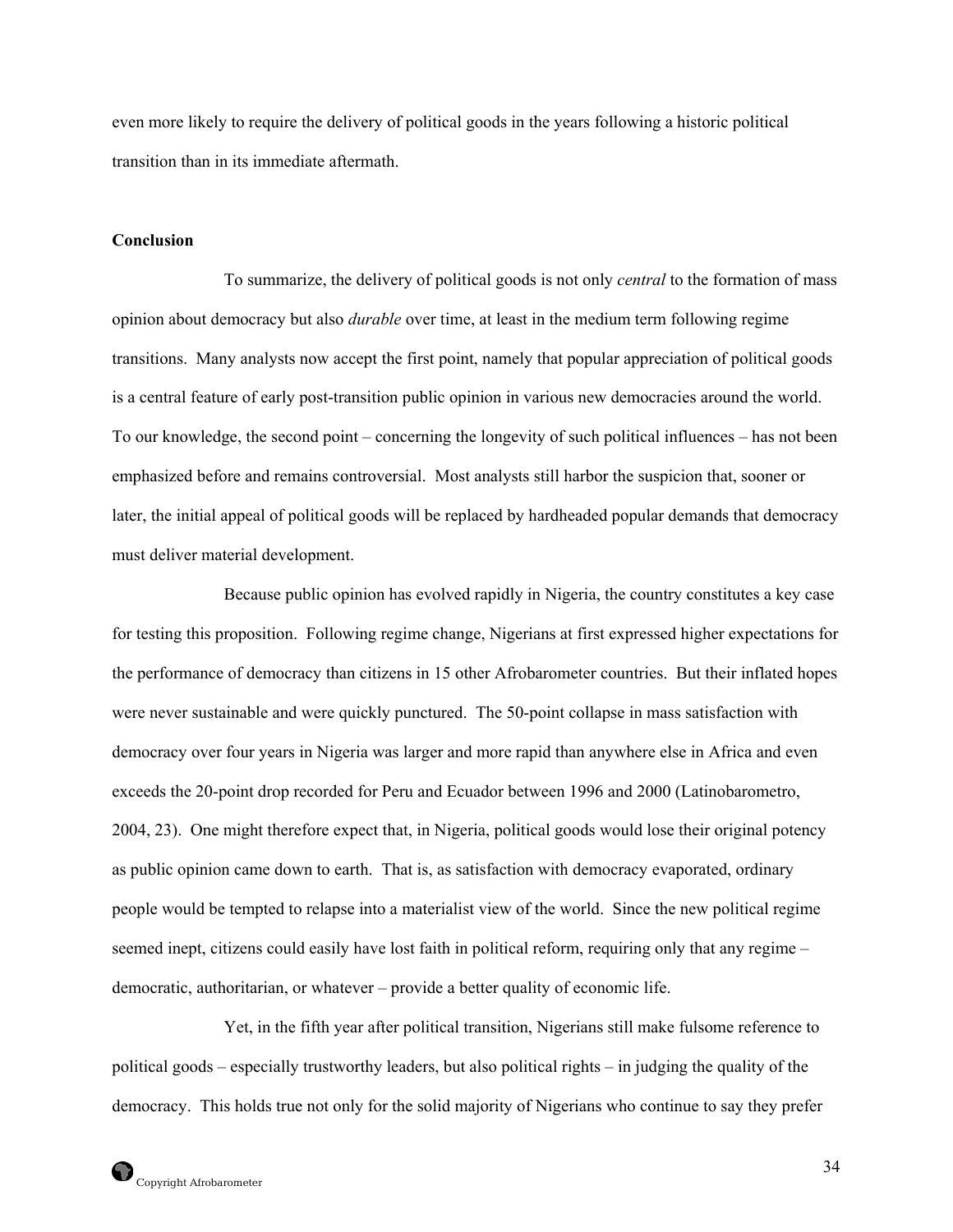democracy, but also for the optimistic minority who continue to think that they are getting it. On the demand side, citizens overwhelmingly persist in citing political goods, especially political rights, in assessing whether democracy is their preferred form of government. If they estimate that leaders are trustworthy and that political rights are available, then they can overlook harsh economic policies, slow economic growth, or lagging living standards. Even as memories of the transition begin to fade, popular demand for democracy does not require an economic miracle.

 On the supply side, however, the salience of economic considerations gradually increases over time, and in this respect there is merit to conventional wisdom about the economic instrumentalism of new democrats. Citizens begin to refer to the government's performance at implementing economic policies – to create jobs, control inflation, and distribute incomes – in judging whether democracy is being attained. But our research adds a critical qualification. In building democracy, citizen perceptions of sound policy performance only complement, and never displace, the equally important consideration of trustworthy leaders, a political good.

In a further qualification, we note that the salience of public goods varies over time. Take economic goods first. In judging the supply of democracy, citizens start out by considering (sociotropically) the general condition of the national economy. As time passes, however, they place more weight on the performance of particular economic policies. Perhaps this shift reflects a process of popular learning. Only after experiencing at first hand the policies of an elected government (which commonly include unpopular structural adjustment measures) are citizens able to decide whether democracy works to their advantage.

 A different sort of shift affects political goods. At first, as on the demand side, citizens judge the supply of democracy in terms of the delivery of political rights. Their early enthusiasms about democratic achievements can be traced directly to their enjoyment of new freedoms of speech, association, and electoral choice. Over time, however, they come to realize that the exercise of these universal liberties is by no means guaranteed. Citizens instead look around for additional political criteria in determining the extent and quality of democracy, including whether new democratic institutions are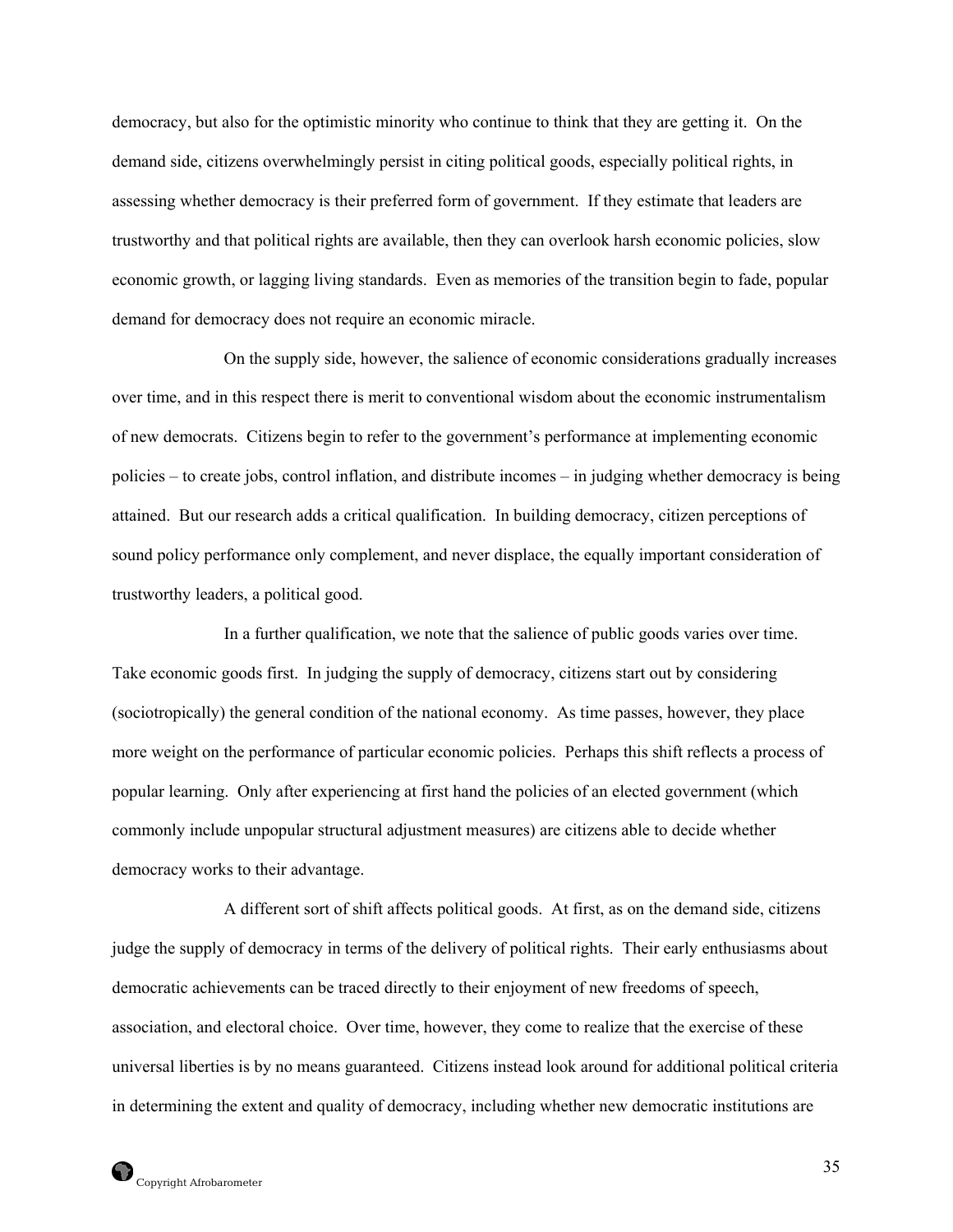worthy of their trust. Where political institutions are generally weak – a characteristic not only of Nigeria, but also other low-income democracies, especially in Africa – citizens use a shortcut to this end. They hinge their judgments about the institutionalization of democracy on the perceived trustworthiness of the head of state, usually a national president.

 To be sure, popular trust in a "big man" is a poor substitute for confidence in a solid set of functioning democratic institutions. Regime failures are not regarded as a systemic problem but tend to be attributed to the shortcomings of leadership. But trust in the president is a common yardstick that is readily available to citizens of new democracies in developing countries. And it continues to guide voting decisions and regime preferences for large parts of the electorate in established democracies in wealthy countries too. Perhaps one would prefer that citizens in new democracy gave higher priority to alternative political goods, like the establishment of political order and the practice clean and honest government. Our research shows that, as elements in the good governance equation, the delivery of these goods contribute positively to popular perceptions of the consolidation of democracy. But, once the thrill of the transition has subsided, the best predictor that citizens will both demand democracy and think they are being so supplied, is whether they think they can trust their leaders.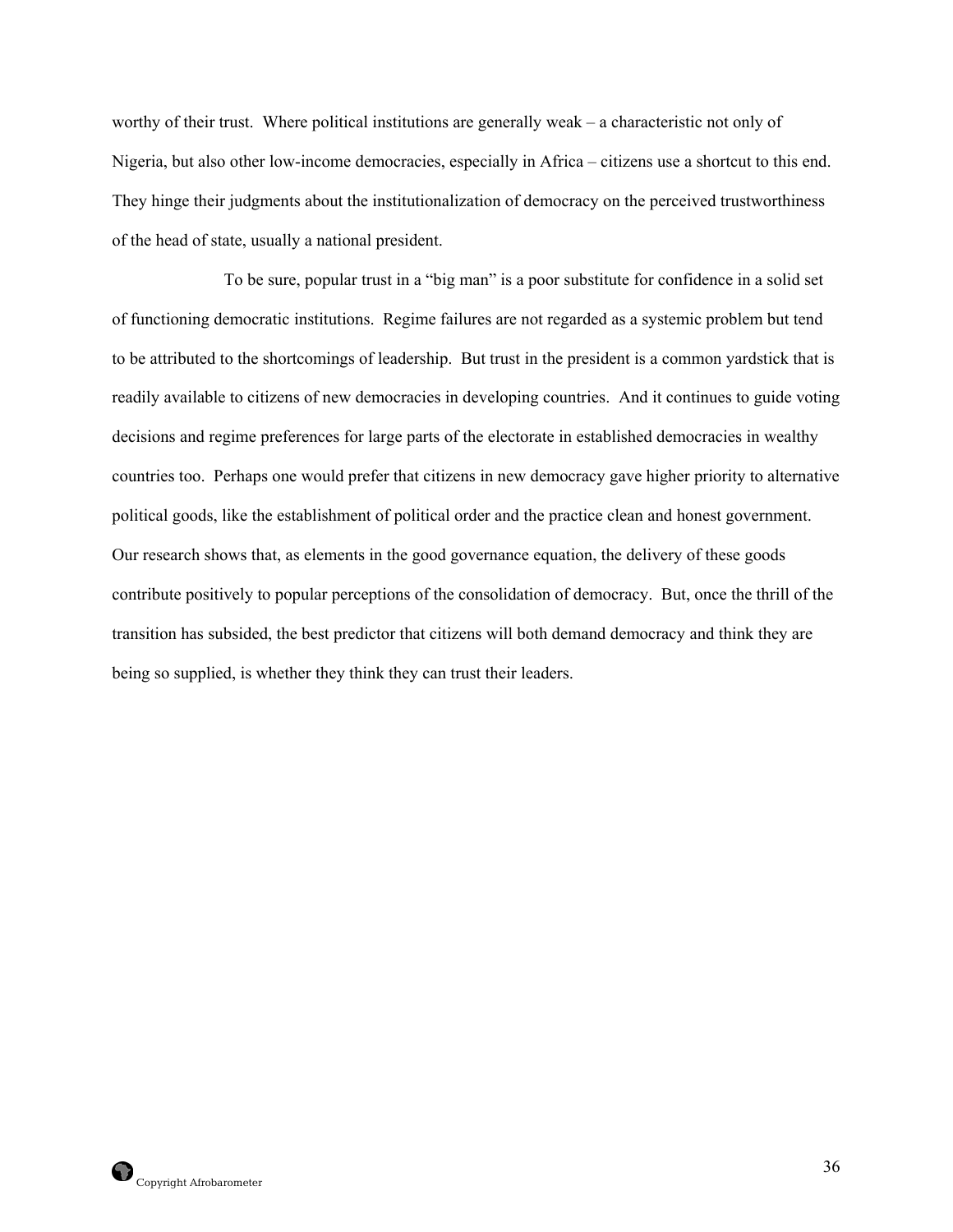#### **References**

Afrobarometer Network. 2004. *Afrobarometer Round 2: Compendium of Comparative Results*. East Lansing, MI: Afrobarometer Working Paper No. 34, March.

Anderson, Christopher. 1995. *Blaming the Government: Citizens and the Economy in Five European Democracies*. New York: M.E. Sharpe.

Bratton, Michael, Robert Mattes and E. Gyimah-Boadi. 2005. *Public Opinion, Democracy, and Market Reform in Africa*. New York: Cambridge University Press.

Braumoeller, Bear. Forthcoming 2005. "Hypothesis Testing and Multiplicative Interaction Terms," *International Organization*.

Carothers, Thomas. 2002. "The End of the Transition Paradigm." *Journal of Democracy* 13, 1: 5-21

Dalton, Russell. 1994. "Communists and Democrats: Democratic Attitudes in the Two Germanies." *British Journal of Political Science* 24: 469-493.

Diamond, Larry. 1995. *Promoting Democracy in the 1990s : Actors and Instruments, Issues and Imperatives*. Washington, DC: The Carnegie Commission on Preventing Deadly Conflict.

Diamond, Larry. 2002. "Thinking About Hybrid Regimes." *Journal of Democracy* 13, 2: 21-35.

Elster, Jon. 1993. "The Necessity and Impossibility of Simultaneous Economic and Political Reform." In *Constitutionalism and Democracy: Transitions in the Contemporary World*, ed. Douglas Greenberg, et al. New York, NY: Oxford University Press.

Evans, Geoffrey and Stephen Whitefield. 1995. "The Politics and Economics of Democratic Commitment: Support for Democracy in Transition Societies." *British Journal of Political Science* 25: 485-514.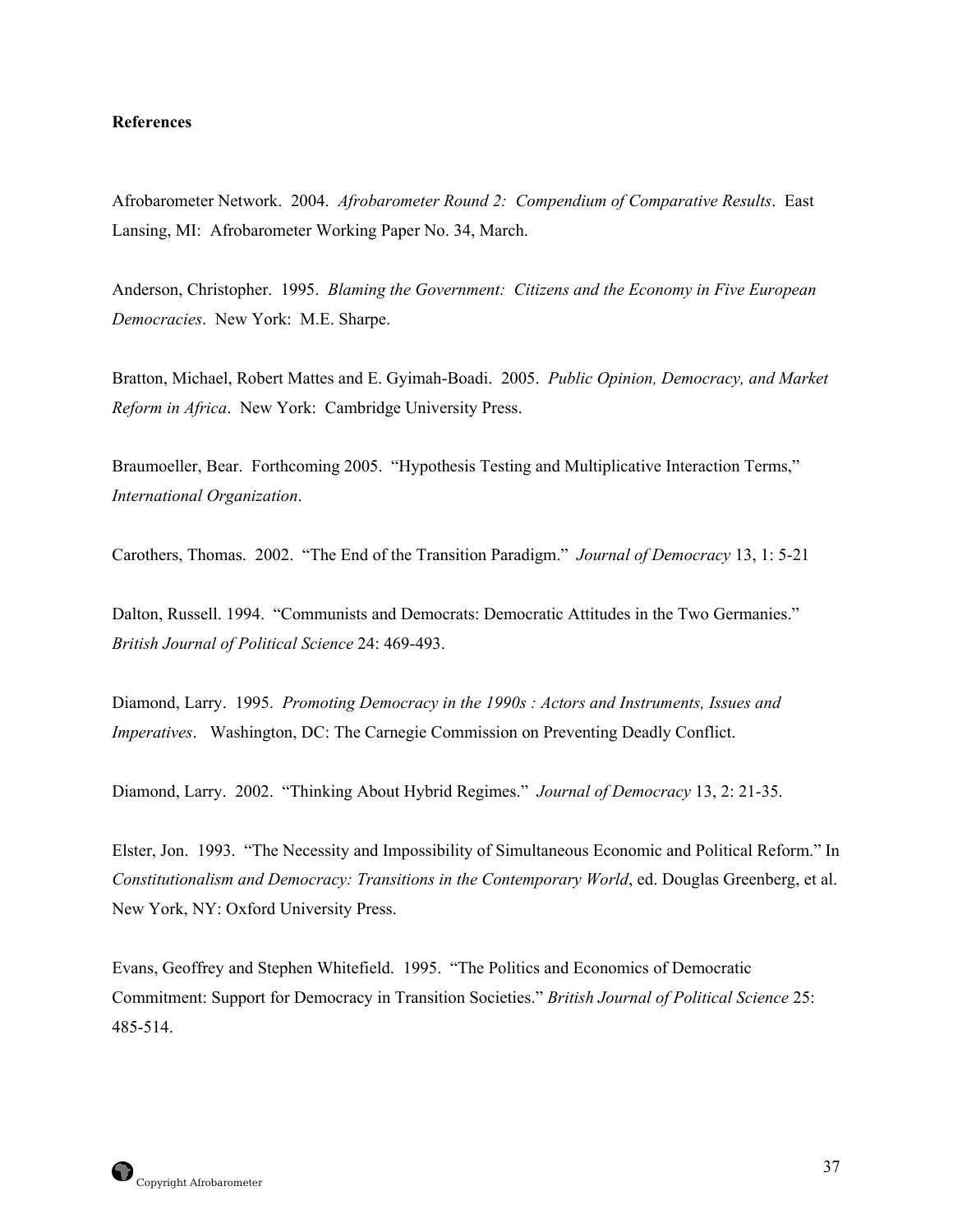Franzese, Robert, Cindy Kam and Amaney Jamal. 2001. "Modeling and Interpreting Interactive Hypotheses in Regression Analysis." Ann Arbor, Michigan: University of Michigan, unpublished paper, September.

Gibson, James. 1996. "Political and Economic Markets: Changes in the Connections between Attitudes to Political Democracy and a Market economy within the Mass Culture of Russia and Ukraine," *Journal of Politics* 58, 4:

Halperin, Morton, Joseph Siegle, and Michael Weinstein. 2004. *The Democracy Advantage: How Democracies Promote Prosperity and Peace*. New York: Routledge.

Hofferbert, Richard and Hans-Dieter Klingemann. 1999. "Remembering the Bad Old days: Human Rights, Economic Conditions, and Democratic Performance in Regimes," *European Journal of Political Research*, 36, 2: 155-74.

Inglehart, Ronald. 1997. *Modernization and Post-Modernization*. Princeton: Princeton University Press.

Inglehart, Ronald. 2003. "How Solid Is Mass Support for Democracy: And How Can We Measure It?" *PS: Political Science and Politics* 36, 1: 51-57.

Jaccard, James, Robert Turrisi, and Choi K. Wan. 1990. *Interaction Effects in Multiple Regression*. Newbury Park, CA: Sage University Paper, No. 72.

Kinder, Donald and D. Roderick Kiewet. 1981. "Sociotropic Politics: The American Case," *British Journal of Political Science*, 11: 129-61.

Latinobarometro. 2004. *Informe – Resumen Latinobarometro 2004: Una Decada de Mediciones*. Santiago: Corporacion Latinobarometro.

Levitsky, Steven and Lucan Way. 2002. "The Rise of Competitive Authoritarianism," *Journal of Democracy* 13, 2: 51-65

Linz, Juan and Alfred Stepan. 1996. *Problems of Democratic Transition and Consolidation: Southern Europe, South America, and Post-Communist Europe*. Baltimore, MD: Johns Hopkins University Press.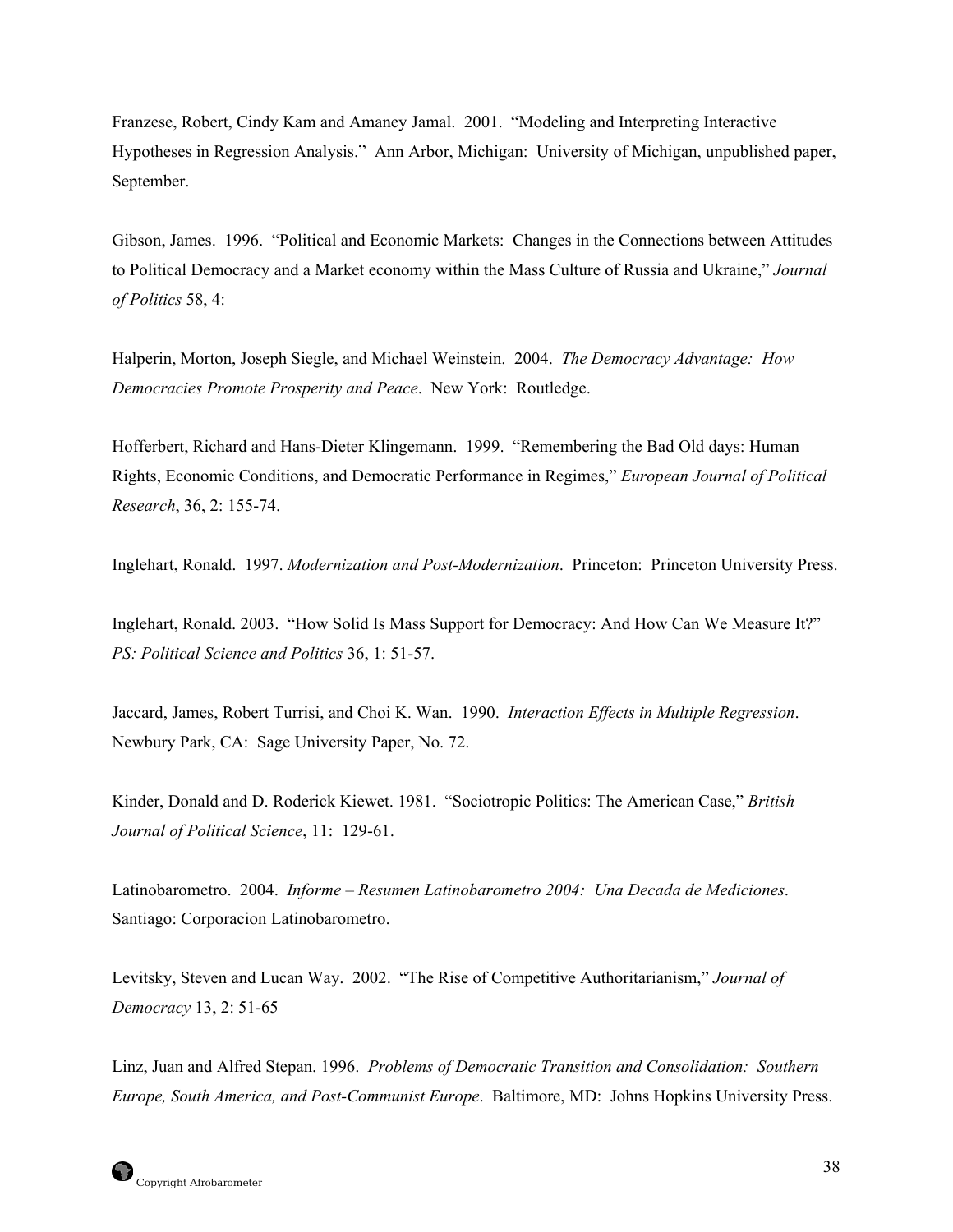Maslow, Abraham. 1970. Motivation and Personality. New York: Harper & Row.

Pennock, J. Roland. 1966. "Political Development, Political Systems, and Political Goods," *World Politics*, 18, 3: 415-434.

Przeworski, Adam. 1991. *Democracy and the Market: Political and Economic Reforms in Eastern Europe and Latin America*. New York: Cambridge University Press.

Przeworski, Adam, Michael Alvarez, Jose Antonio Chiebub, and Fernando Limongi. 2000. *Democracy and development: Political Institutions and Well-Being in the World*. New York: Cambridge University Press.

Rose, Richard, William Mishler and Christian Haerpfer. 1998. *Democracy and Its Alternatives: Understanding Post-Communist Societies*. Baltimore, MD: Johns Hopkins University Press.

Rotberg, Robert (ed.). 2004. *When States Fail: Causes and Consequences*. Princeton, NJ: Princeton University Press.

Shin, Doh Chull. 1999. *Mass Politics and Culture in Democratizing Korea*. New York, NY: Cambridge University Press.

Whitefield, Stephen and Geoffrey Evans. 1999. "Political Culture Vs. Rational Choice: Explaining Responses to Transition in the Czech Republic and Slovakia." *British Journal of Political Science* 29: 129-155.

World Bank. 2004. African Development Indicators, 2004. Washington, D.C.: The World Bank.

Zakaria, Fareed. 2003. *The Future of Freedom: Illiberal Democracy at Home and Abroad*. New York: W.W. Norton.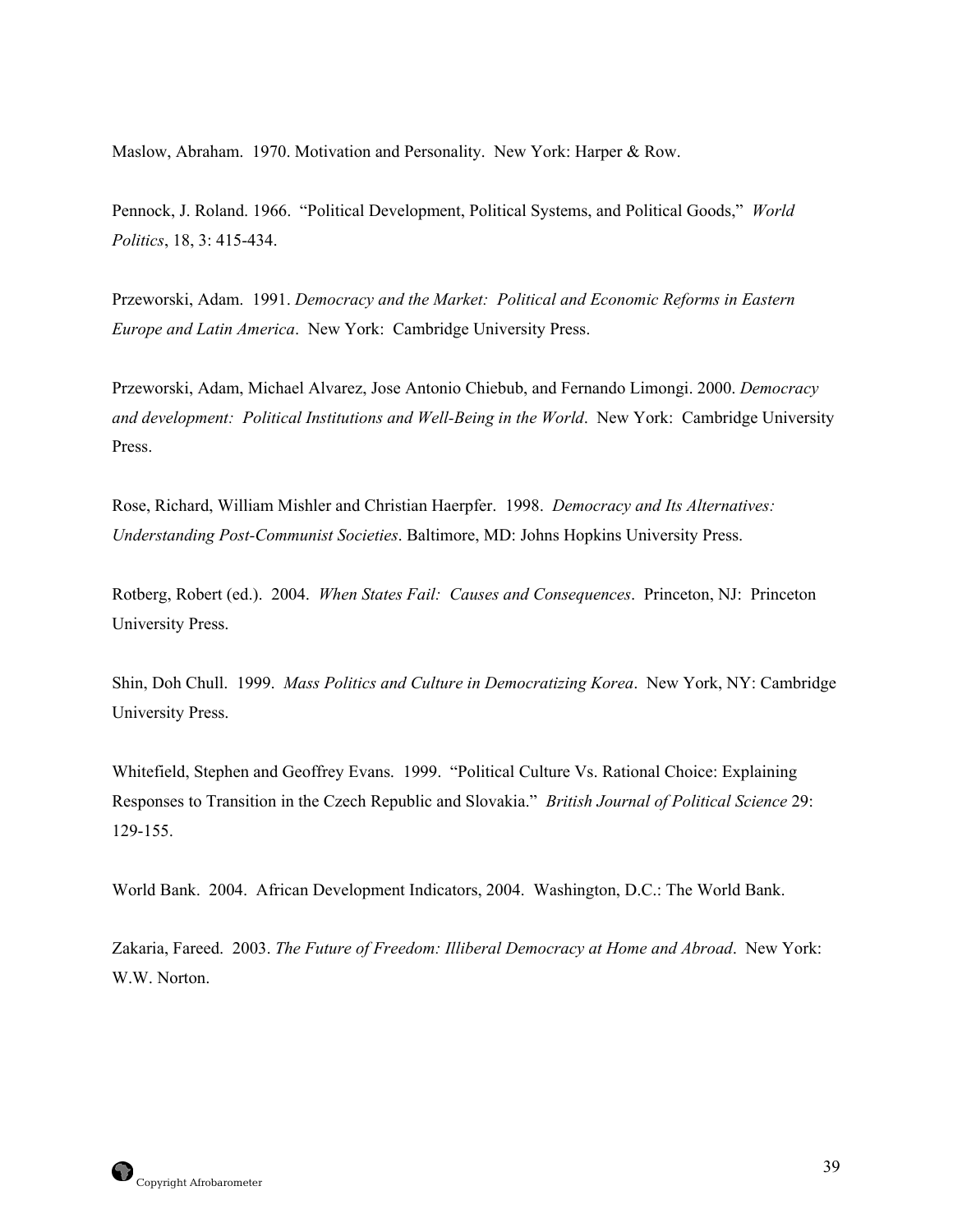# **Appendix A**

## **Description of Variables**

#### **ATTITUDES TO DEMOCRACY**

|                             | <b>Popular Demand for Democracy:</b> Mean scale of four items. Individual respondent's:                                               |
|-----------------------------|---------------------------------------------------------------------------------------------------------------------------------------|
| Support for democracy       | $1 =$ It doesn't matter what kind of government we have, $2 =$ Non-democratic government is                                           |
|                             | sometimes acceptable, $3 =$ Democracy is always preferable                                                                            |
| Rejection of military rule  | 1 = Strongly Approve, 2 = Approve, 3 = Neither, 4 = Disapprove, 5 = Strongly Disapprove                                               |
| Rejection of one-party rule | 1 = Strongly Approve, 2 = Approve, 3 = Neither, 4 = Disapprove, 5 = Strongly Disapprove                                               |
| Reject of one-man rule      | 1 = Strongly Approve, 2 = Approve, 3 = Neither, 4 = Disapprove, $5 =$ Strongly Disapprove                                             |
|                             | <b>Perceived Supply of Democracy</b> : Mean construct of two items. Individual respondent's estimates of:                             |
|                             | <i>Satisfaction with democracy</i> $1 =$ Not at all satisfied, $2 =$ Not very satisfied, $3 =$ Fairly satisfied, $4 =$ Very satisfied |
| Extent of democracy         | $1 =$ Not a democracy, $2 =$ A democracy with major problems, $3 =$ A democracy with minor                                            |
|                             | problems, $4 = A$ full democracy                                                                                                      |
| <b>ECONOMIC GOODS</b>       |                                                                                                                                       |

**Improved Living Standards**: Mean scale of four items. Individual's assessment of: *Personal present living conditions (PPLC)* 1 = Very bad, 2 = Bad, 3 = Neither good nor bad, 4 = Good, 5 = Very good *PPLC compared to other Nigerians* 1 = Much worse, 2 = Worse, 3 = Same, 4 = Better, 5 = Much Better *PPLC compared to other Nigerians*  $1 = \text{Much worse}, 2 = \text{Worse}, 3 = \text{Same}, 4 = \text{Better}, 5 = \text{Much Better}$ <br>*PPLC compared to 12 months ago*  $1 = \text{Much worse}, 2 = \text{Worse}, 3 = \text{Same}, 4 = \text{Better}, 5 = \text{Much Better}$ *PPLC compared to 12 months ago*  $1 = \text{Much worse}, 2 = \text{Worse}, 3 = \text{Same}, 4 = \text{Better}, 5 = \text{Much Better}$ <br>*Personal LC expected in 12 months time*  $1 = \text{Much worse}, 2 = \text{Worse}, 3 = \text{Same}, 4 = \text{Better}, 5 = \text{Much Better}$  $P = Much worse, 2 = Worse, 3 = Same, 4 = Better, 5 = Much Better$ 

**Prosperous Economy**: Single item. Individual's assessment of: *Country's present economic conditions* 1 = Very bad, 2 = Bad, 3 = Neither good nor bad, 4 = Good, 5 = Very good

**Economic Reforms**: Single item. Individual's assessment of:

*Social impact of economic reforms* 1 = Hurt most people (strongly agree), 2 = Hurt most people (agree), 3 = Neither  $4 =$  Helped most people (agree),  $5 =$  Helped most people (strongly agree)

| <b>Policy Performance:</b> Mean scale of four items. Individual's assessment of: |                                                                          |
|----------------------------------------------------------------------------------|--------------------------------------------------------------------------|
| How government is handling job creation                                          | $1 =$ Very badly, $2 =$ Fairly badly, $3 =$ Fairly well, $4 =$ Very well |
| How government is handling price inflation                                       | $1 =$ Very badly, $2 =$ Fairly badly, $3 =$ Fairly well, $4 =$ Very well |
| How government is handling income inequality                                     | $1 =$ Very badly, $2 =$ Fairly badly, $3 =$ Fairly well, $4 =$ Very well |
| How government is handling food security                                         | $1 =$ Very badly, $2 =$ Fairly badly, $3 =$ Fairly well, $4 =$ Very well |

#### **POLITICAL GOODS**

**Political Order**: Mean construct of two items. Individual's assessment of: *Safety from crime and violence, present vs. past* 1 = Much worse, 2 = Worse, 3 = Same, 4 = Better, 5 = Much Better *How government is handling crime control*  $1 = \text{Very badly}, 2 = \text{Fairly badly}, 3 = \text{Fairly well}, 4 = \text{Very well}$ 

**Political Rights**: Mean scale of five items. Individual's assessment of:

| Freedom to say what you think, present vs. past     | $1 =$ Much worse, $2 =$ Worse, $3 =$ Same, $4 =$ Better, $5 =$ Much Better |
|-----------------------------------------------------|----------------------------------------------------------------------------|
| Freedom to join associations, present vs. past      | $1 =$ Much worse, $2 =$ Worse, $3 =$ Same, $4 =$ Better, $5 =$ Much Better |
| Freedom to vote without pressure, present vs. past  | $1 =$ Much worse, $2 =$ Worse, $3 =$ Same, $4 =$ Better, $5 =$ Much Better |
| Ability to influence government, present vs. past   | $1 =$ Much worse, $2 =$ Worse, $3 =$ Same, $4 =$ Better, $5 =$ Much Better |
| Ability to get equal treatment, present versus past | $1 =$ Much worse, $2 =$ Worse, $3 =$ Same, $4 =$ Better, $5 =$ Much Better |
|                                                     |                                                                            |

**Honest Government**: Single item. Individual's assessment of: *How government is handling control of corruption*  $1 = \text{Very badly}, 2 = \text{Fairly badly}, 3 = \text{Fairly well}, 4 = \text{Very well}$ 

**Trustworthy Leaders**: Single item. Individual's assessment of: *How much he or she trusts the President*  $0 = Not at all, 1 = A$  little bit,  $2 = A$  lot,  $3 = A$  very great deal

#### **TIME**

*Time Elapsed* Number of months from Nigeria's political transition (May 1999) until Afrobarometer surveys (Rounds 1, 1.5, and 2)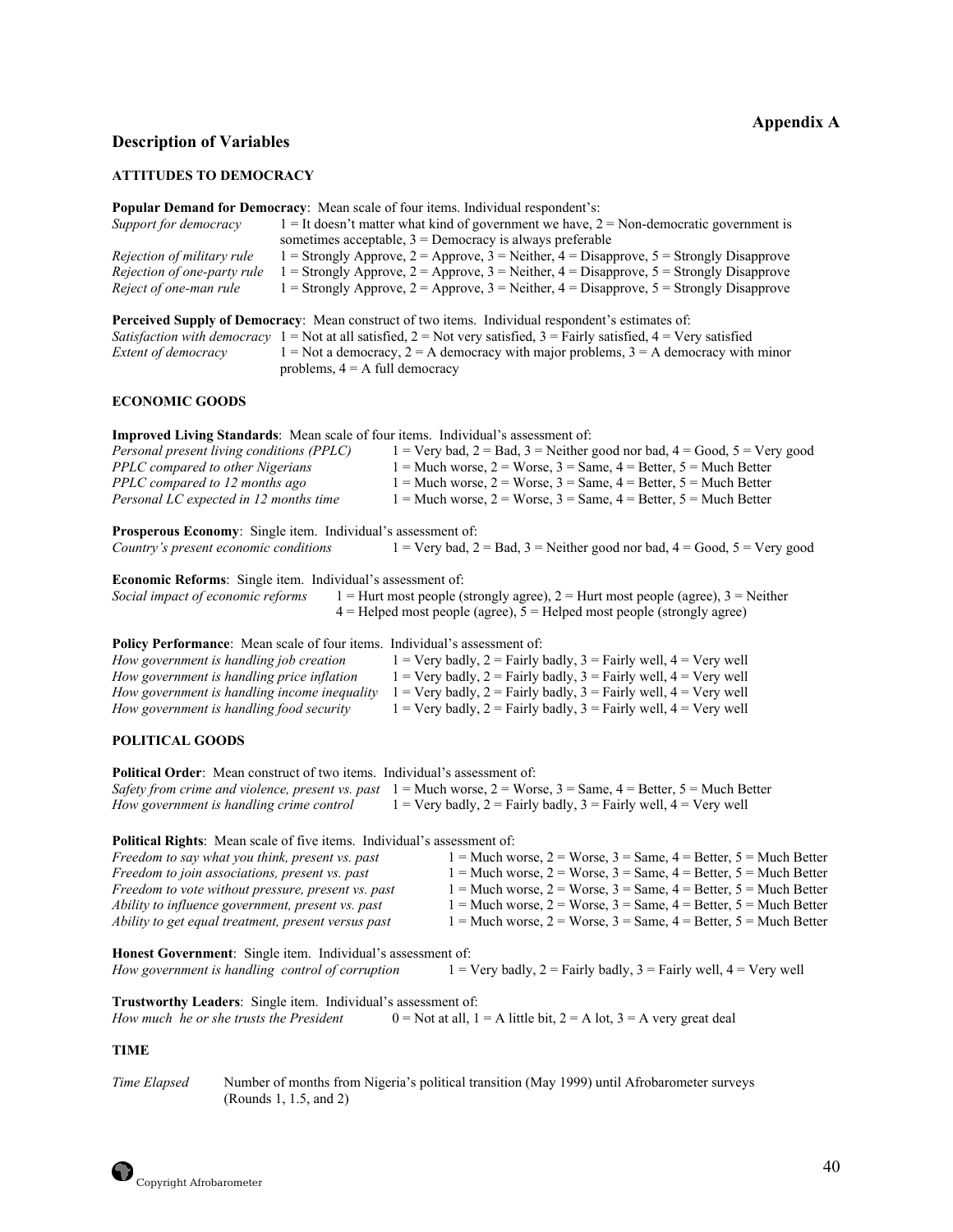# **Summary Statistics**

|                                            | N    | Mean   | <b>Standard</b><br><b>Deviation</b> | Min.             | Max.           |
|--------------------------------------------|------|--------|-------------------------------------|------------------|----------------|
| <b>ATTITUDES TO DEMOCRACY</b>              |      |        |                                     |                  |                |
| Popular Demand for Democracy <sup>1</sup>  | 8227 | 2.380  | .529                                | $\mathbf{1}$     | $\overline{3}$ |
| Perceived Supply of Democracy <sup>2</sup> | 7958 | 2.578  | .725                                | 1                | $\overline{4}$ |
| <b>ECONOMIC GOODS</b> <sup>3</sup>         |      |        |                                     |                  |                |
| Improved Living Standards <sup>4</sup>     | 8241 | 3.557  | .780                                | $\mathbf{1}$     | 5              |
| Prosperous Economy                         | 8241 | 2.670  | 1.370                               | $\mathbf{1}$     | 5              |
| Economic Reforms                           | 8241 | 2.310  | 1.459                               | $\mathbf{1}$     | 5              |
| Policy Performance <sup>5</sup>            | 8241 | 2.508  | 1.093                               | 1                | 5              |
| POLITICAL GOODS <sup>6</sup>               |      |        |                                     |                  |                |
| Political Order <sup>7</sup>               | 8240 | 3.155  | 1.019                               | $\mathbf{1}$     | 5              |
| Political Rights <sup>8</sup>              | 8241 | 3.730  | .750                                | $\mathbf{1}$     | 5              |
| <b>Honest Government</b>                   | 8241 | 2.880  | 1.428                               | 1                | 5              |
| <b>Trustworthy Leaders</b>                 | 8081 | 1.480  | 1.015                               | $\boldsymbol{0}$ | $\overline{3}$ |
| <b>TIME</b>                                | 8241 | 26.060 | 18.470                              | $\,8\,$          | 52             |

<span id="page-47-0"></span> $\frac{1}{1}$ <sup>1</sup> One unrotated factor (eigenvalue = 2.003) explains 36 percent of variance. Factor is reliable (Alpha = .659). All factor analyses are maximum likelihood, direct oblimin rotation. Component items listed in Appendix A.

<span id="page-47-1"></span><sup>&</sup>lt;sup>2</sup> Two items are strongly correlated ( $r = .437$ ). Construct is reliable (Alpha = .603)

<span id="page-47-2"></span><sup>&</sup>lt;sup>3</sup> One unrotated factor (eigenvalue = 1.837) explains 43 percent of variance. Factor is reliable (Alpha = .654)

<span id="page-47-3"></span><sup>&</sup>lt;sup>4</sup> One unrotated factor (eigenvalue = 2.132) explains 39 percent of variance. Factor is reliable (Alpha = .699)

<span id="page-47-4"></span><sup>&</sup>lt;sup>5</sup> One unrotated factor (eigenvalue = 2.641) explains 55 percent of variance. Factor is reliable (Alpha = .828)

<span id="page-47-5"></span><sup>&</sup>lt;sup>6</sup> One unrotated factor (eigenvalue = 2.155) explains 39 percent of variance. Factor is reliable (Alpha = .693)

<span id="page-47-6"></span><sup>&</sup>lt;sup>7</sup> Two items are strongly correlated (r = .342). Construct is not reliable (Alpha = .499)

<span id="page-47-7"></span><sup>&</sup>lt;sup>8</sup> One unrotated factor (eigenvalue = 3.093) explains 53 percent of variance. Factor is reliable (Alpha = .839)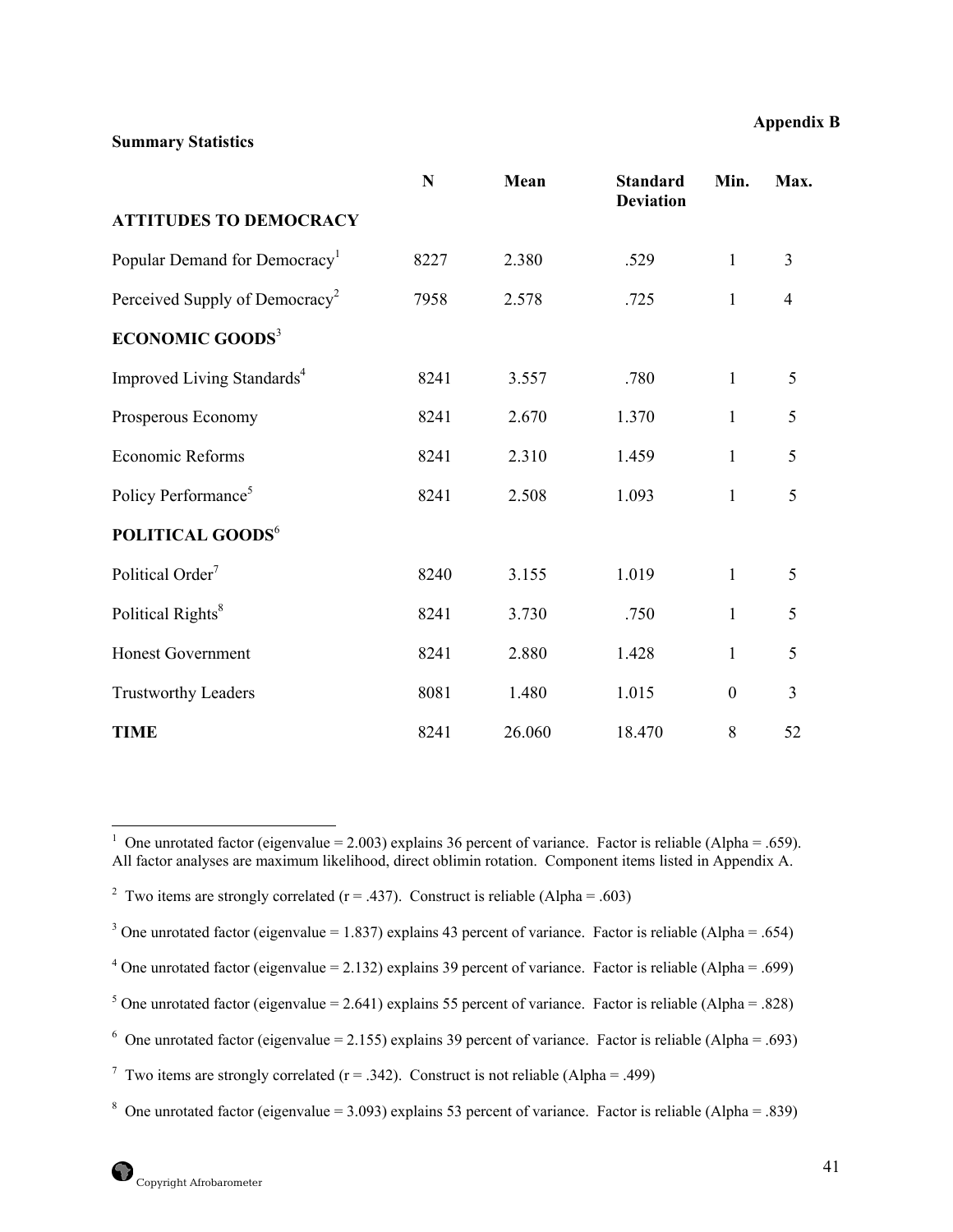#### **Appendix C**

## **Sampling Method**

 Afrobarometer surveys are based on national probability samples representing cross-sections of adult citizens in each country. The sample universe includes all citizens of voting age. Excluded are non-citizens and anyone under the age of 18 years on the day of the survey. The goal is to give every individual an equal chance of inclusion in the sample via random selection at every stage. In Nigeria, samples of 2200-3600 individuals allow inferences to national adult populations with a margin of error of no more than plus or minus 2 percent with a confidence level of 95 percent.

 The design is a clustered, stratified, multi-stage, area probability sample. Sampling units of decreasing size are selected in four stages:

 **Stage One: Primary Sampling Units (PSUs)**. PSUs are census enumeration areas. The sample universe is stratified, first by administrative area (region) and then by residential locality (urban or rural). The sample is distributed across each locality in each region according to its share in the national population. In urban areas with extremely diverse housing patterns, an additional layer of stratification was added to ensure that the sample did not leave out high-density (especially informal) settlements.

 PSUs are sampled within each stratum using random methods. Because PSUs have variant populations, the probability of including a PSU is proportionate to its population size (PPPS). The total number of PSUs is determined by calculating the maximum acceptable degree of clustering. Because PSUs can be geographically small and socially homogenous, we accept no more than 8 interviews per PSU.

 If important minority groups are missed or covered too scantily to allow generalizations, then over-sampling is introduced, along with post hoc weighting to correct the data.

 **Stage Two: Selecting Sampling Start Points (SSPs)**. Within each PSU, field teams (usually consisting of one field supervisor and four interviewers) travel to a randomly selected start point. The SSP further clusters the sample into manageable areas that are reachable on foot or by a short vehicle ride. Using PSU maps from the census bureau, the field supervisor chooses a start point using a numbered grid and a table of random numbers. The SSP is marked on the map, and given to the field team for that area, who then locate the nearest housing settlement. The logic of random sampling is to avoid any kind of pattern in the units selected at any stage. Thus, at the start point, the supervisor rotates the place where interviewers begin their walk pattern. If the team starts on a main road at one SSP, they start off the road at the next SSP. If the Team starts in a central place (like a school) in one PSU, they start in a peripheral place in the next PSU. And so on.

 **Stage Three: Selecting Households**. Fanning out from the SSP, the field team selects households. The Afrobarometer defines a household as a group of people who presently eat together from the same pot. In multi-household dwelling structures (like apartment blocks, housing compounds with multiple spouses, or backyard dwellings for renters, relatives, or household workers), each household is treated as a separate sampling unit.